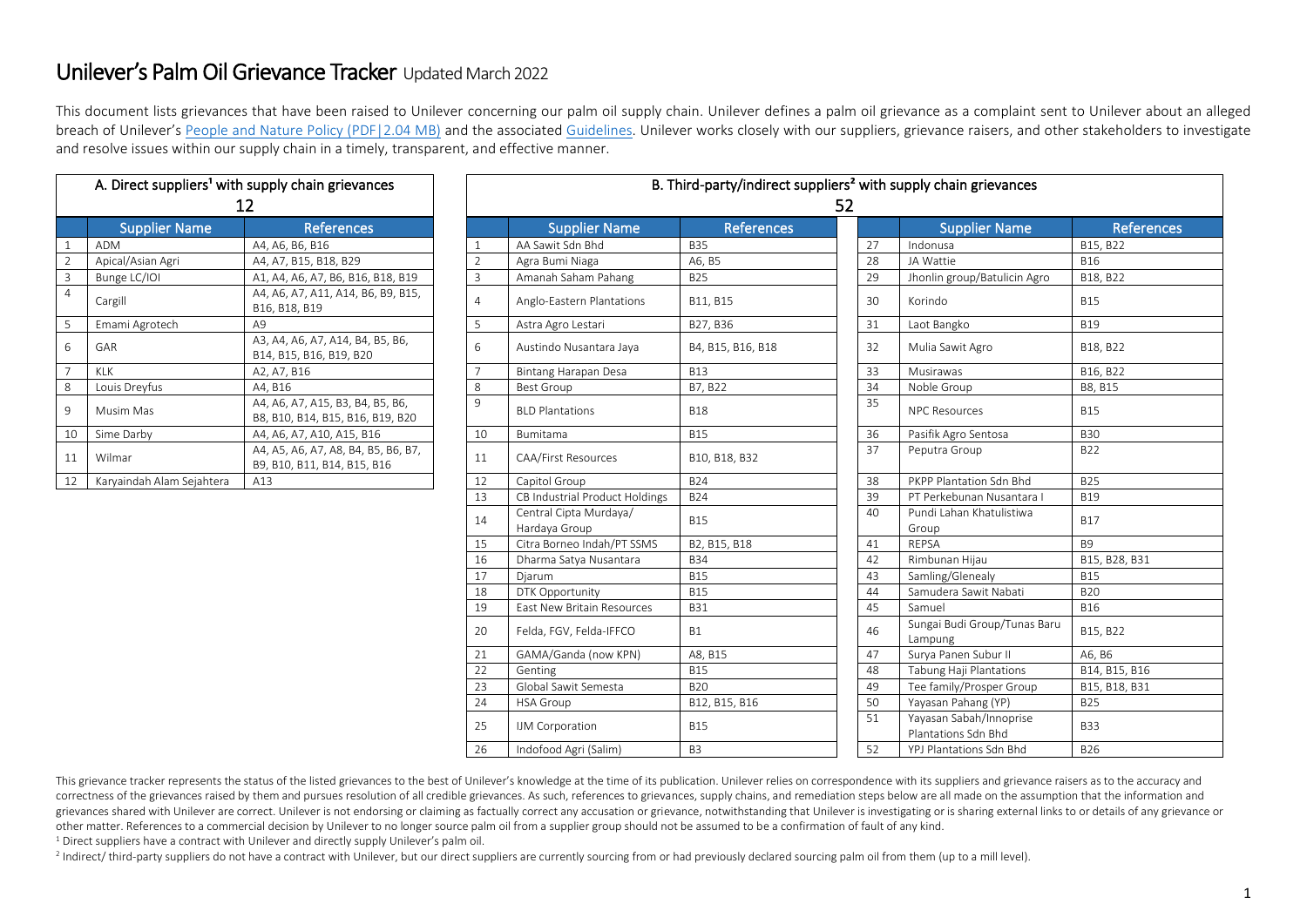## A. Grievances against direct suppliers

Direct suppliers have a contract with Unilever and directly supply Unilever's palm oil.

| Ref. | <b>Date first</b><br>raised | <b>Stakeholder</b>                                                     | Subject matter of grievance allegation                                                                                                                                                                                                                                                                                                         | <b>Supplier(s) and palm</b><br>oil link to Unilever SC                                                                                                                          | Latest Unilever and Unilever supplier actions to address grievance<br>allegations                                                                                                                                                                                                                                                                                                                                                                                                                                                                                                                                                                                                                                                                                                                                                                                                                                                                                                                                                                                                                                                   |
|------|-----------------------------|------------------------------------------------------------------------|------------------------------------------------------------------------------------------------------------------------------------------------------------------------------------------------------------------------------------------------------------------------------------------------------------------------------------------------|---------------------------------------------------------------------------------------------------------------------------------------------------------------------------------|-------------------------------------------------------------------------------------------------------------------------------------------------------------------------------------------------------------------------------------------------------------------------------------------------------------------------------------------------------------------------------------------------------------------------------------------------------------------------------------------------------------------------------------------------------------------------------------------------------------------------------------------------------------------------------------------------------------------------------------------------------------------------------------------------------------------------------------------------------------------------------------------------------------------------------------------------------------------------------------------------------------------------------------------------------------------------------------------------------------------------------------|
| A15  | December<br>2021            | <b>Mighty Earth</b>                                                    | <b>Rapid Response 37</b><br>Report contains allegation of High Carbon<br>Stock (HCS) area clearing within a Musim Mas<br>concession PT Multipersada Gatramegah<br>between May and July 2021.                                                                                                                                                   | <b>Musim Mas</b>                                                                                                                                                                | • A review of the case with our monitoring partners, and as<br>confirmed by Musim Mas, indicated that the area cleared was not<br>classified as HCS but rather as cultivated land. This is consistent<br>with the result of a peer-reviewed HCS assessment done in 2018,<br>available on the HCSA website.<br>• Grievance is therefore not upheld (December 2021).                                                                                                                                                                                                                                                                                                                                                                                                                                                                                                                                                                                                                                                                                                                                                                  |
| A14  | June 2021                   | TuK Indonesia,<br>PUSAKA, Walhi,<br>and Forest<br>Peoples<br>Programme | Allegation of ongoing violation of human<br>rights<br>A report compiled by TuK Indonesia, PUSAKA,<br>Walhi, and Forest Peoples Programme<br>contains allegations of unresolved human<br>rights grievances at ten plantation companies<br>linked to global brands.                                                                              | Unilever direct<br>suppliers were<br>mentioned in the<br>report:<br>• GAR/Sinar Mas, PT<br>Kresna Duta<br>Agroindo<br>• Cargill, PT Harapan<br>Sawit Lestari (see<br>also: A11) | • Unilever reached out to Cargill and GAR on the allegations of<br>unresolved grievance raised in the report (June 2021).<br>• GAR responded that the allegations refer to issues that have been<br>resolved in 2016 and closed at the Roundtable on Sustainable Palm<br>Oil (RSPO), and there are no outstanding disputes with the<br>community at PT KDA. This resolution is based on an agreement<br>between all parties and the implementation of action plans on the<br>ground. More detailed information can be found on the RSPO case<br>tracker and GAR's grievance list and report on the case.<br>• Cargill responded to points raised in the allegation. The case has<br>been settled with the complainant and the Asam Besar<br>communities and closed by the RSPO Complaints Panel in<br>September 2020. More detailed information can be found on the<br>RSPO case tracker and Cargill's public response to the report here.<br>• Both suppliers have followed the independent complaints process<br>at the RSPO, and information on the process is available publicly on<br>the RSPO website and suppliers' website. |
| A13  | May 2020                    | <b>Mighty Earth</b>                                                    | <b>Allegations of NDPE noncompliance</b><br>Mighty Earth raised its Rapid Response (RR)<br>report number 27 (May 2020), 28, (June<br>2020), and 29 (July 2020).<br>Cases involving a direct supplier we reviewed<br>to be in scope of our grievance process is<br>Gawi (RR 27) through our previous link with<br>PT Karyaindah Alam Sejahtera. | PT Karyaindah Alam<br>Sejahtera (part of<br>Gawi) is no longer a<br>Unilever direct<br>supplier since Q2<br>2020.                                                               | • Unilever ran a review on all cases raised in the Rapid Response<br>reports, by comparing allegations with Unilever's internal<br>deforestation alert and monitoring system with supply chain links<br>to Unilever. We excluded cases in which there was insufficient<br>information in the report to be verified (e.g. lack of precise location<br>of where the alleged case deforestation took place) and palm oil<br>companies on which Unilever had already imposed a procurement<br>suspension.<br>• Previously in March 2020, Unilever had reached out to Gawi on the<br>clearing in its concession PT Indopenta Sejahtera Abadi detected<br>through our internal deforestation alert and monitoring system.                                                                                                                                                                                                                                                                                                                                                                                                                 |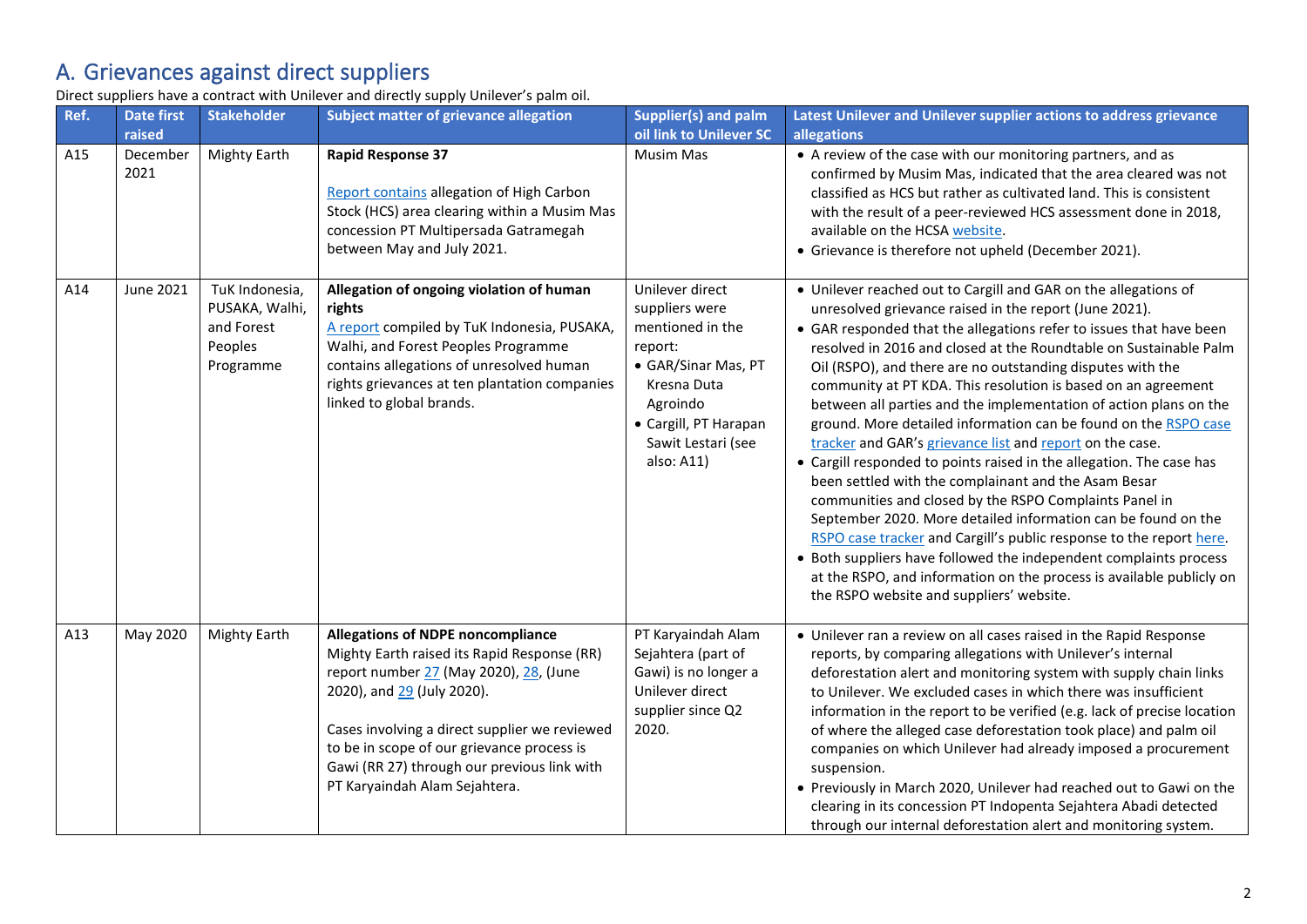|     |                  |            | Cases involving allegations of third-party or<br>indirect suppliers in the RR are found in ref.<br>B24.                                                                                                                                                                                                                                                                                                                                                                                                                       |                                                                                                                                                                                                                                                                                                                                                                             | • Unilever no longer sources directly from PT Karyaindah Alam<br>Sejahtera at a group level (Gawi).                                                                                                                                                                                                                                                                                                                                                                                                                                                                                                                                                                                                                                                                                                                                                                                                                                                                                                                                                                                                                                                                                                                                                                                                                                                                                                                                                                                                                                                                                                                                                                                                                                                                                                                                                                                                                                                                                                                                                                                                                                                                                                                                                                                                                                                                                                                                                                                                                                                                                                                                                                                                 |
|-----|------------------|------------|-------------------------------------------------------------------------------------------------------------------------------------------------------------------------------------------------------------------------------------------------------------------------------------------------------------------------------------------------------------------------------------------------------------------------------------------------------------------------------------------------------------------------------|-----------------------------------------------------------------------------------------------------------------------------------------------------------------------------------------------------------------------------------------------------------------------------------------------------------------------------------------------------------------------------|-----------------------------------------------------------------------------------------------------------------------------------------------------------------------------------------------------------------------------------------------------------------------------------------------------------------------------------------------------------------------------------------------------------------------------------------------------------------------------------------------------------------------------------------------------------------------------------------------------------------------------------------------------------------------------------------------------------------------------------------------------------------------------------------------------------------------------------------------------------------------------------------------------------------------------------------------------------------------------------------------------------------------------------------------------------------------------------------------------------------------------------------------------------------------------------------------------------------------------------------------------------------------------------------------------------------------------------------------------------------------------------------------------------------------------------------------------------------------------------------------------------------------------------------------------------------------------------------------------------------------------------------------------------------------------------------------------------------------------------------------------------------------------------------------------------------------------------------------------------------------------------------------------------------------------------------------------------------------------------------------------------------------------------------------------------------------------------------------------------------------------------------------------------------------------------------------------------------------------------------------------------------------------------------------------------------------------------------------------------------------------------------------------------------------------------------------------------------------------------------------------------------------------------------------------------------------------------------------------------------------------------------------------------------------------------------------------|
| A12 | November<br>2019 | Greenpeace | Allegations of noncompliance with regards<br>to forest fires<br>Greenpeace published a report titled<br>"Burning down the house" with allegations<br>that consumer goods companies including<br>Unilever are purchasing palm oil from<br>producers linked to forest fires and<br>operations subject to court action,<br>administrative sanctions, or other<br>government intervention as a result of fires in<br>the past few years.<br>A related press release on transboundary<br>haze was also published in November 2019. | Several Unilever<br>direct suppliers were<br>mentioned in the<br>report:<br>• Cargill<br>• GAR/Sinar Mas<br>$\bullet$ KLK<br>• Musim Mas<br>• Perkebunan<br>Nusantara (PTPN)<br>• Sime Darby<br>• Wilmar<br>The remaining<br>suppliers listed, while<br>not direct suppliers to<br>Unilever, may still be<br>indirectly linked to the<br>Unilever supply chain.<br>See B21. | • Prior to the report's publication on November 4, Greenpeace sent<br>Unilever a letter detailing a new publication on October 30 (2019).<br>• Unilever reached out to its direct suppliers to verify the allegations:<br>Apical, Cargill, KLK, Musim Mas, PTPN, Sime Darby, GAR, and<br>Wilmar, requesting clarification on fires and hotspots in the<br>suppliers' direct operations, sealed operations or fines, links to<br>third-party suppliers linked to forest fires in 2015-2018, and burnt<br>areas in 2019 detected by Unilever's monitoring (November 2019).<br>• Wilmar sent a sustainability brief on the matter (October 2019).<br>• Musim Mas sent a letter to buyers clarifying data cited in the<br>report, including on allegations of burnt area and hotspots in its<br>concessions between 2015-2018 (November 2019). Similar details<br>on the clarification can be found on a Musim Mas statement here.<br>• KLK clarified following an earlier public statement (September<br>2019) that, in the case of PT Adei, KLK was found negligent in not<br>preventing perpetrators from starting a fire in the plasma area. The<br>reported sentencing of PT Adei's directors were not fire-related but<br>rather for operating the plantation without a permit (IUP) despite<br>the area being a joint community project and owned by the<br>community. Investigation for 2019 fires at PT Adei is still ongoing.<br>• GAR, with regards to Greenpeace allegations, had published a<br>statement responding to the report (November 2019). In addition<br>to these allegations, Unilever inquired about two concessions<br>where significant peat fires were detected in 2019. GAR had<br>documented these incidences in its Fire Incident Report online and<br>provided information on its actions to put out the fire and prevent<br>future fires and maintain peat hydrology under drought conditions.<br>• Sime Darby issued a statement prior to the Greenpeace haze press<br>release, which includes clarification on the data sources and<br>method in its hotspots monitoring, available publicly on its<br>hotspots dashboard. Responding to Unilever, Sime Darby provided<br>number of hotspots monitored, causes of these hotspots as a result<br>of investigation, and supply chain links to third-party suppliers<br>listed in the report. Sime Darby had also released a statement with<br>regards to allegations surrounding PT Sime Indo Agro (SIA).<br>• Cargill responded by outlining action plans taken if a fire inside<br>plantation is detected, and stated that recent reports were started<br>"in enclaved areas owned by the community" and despite not |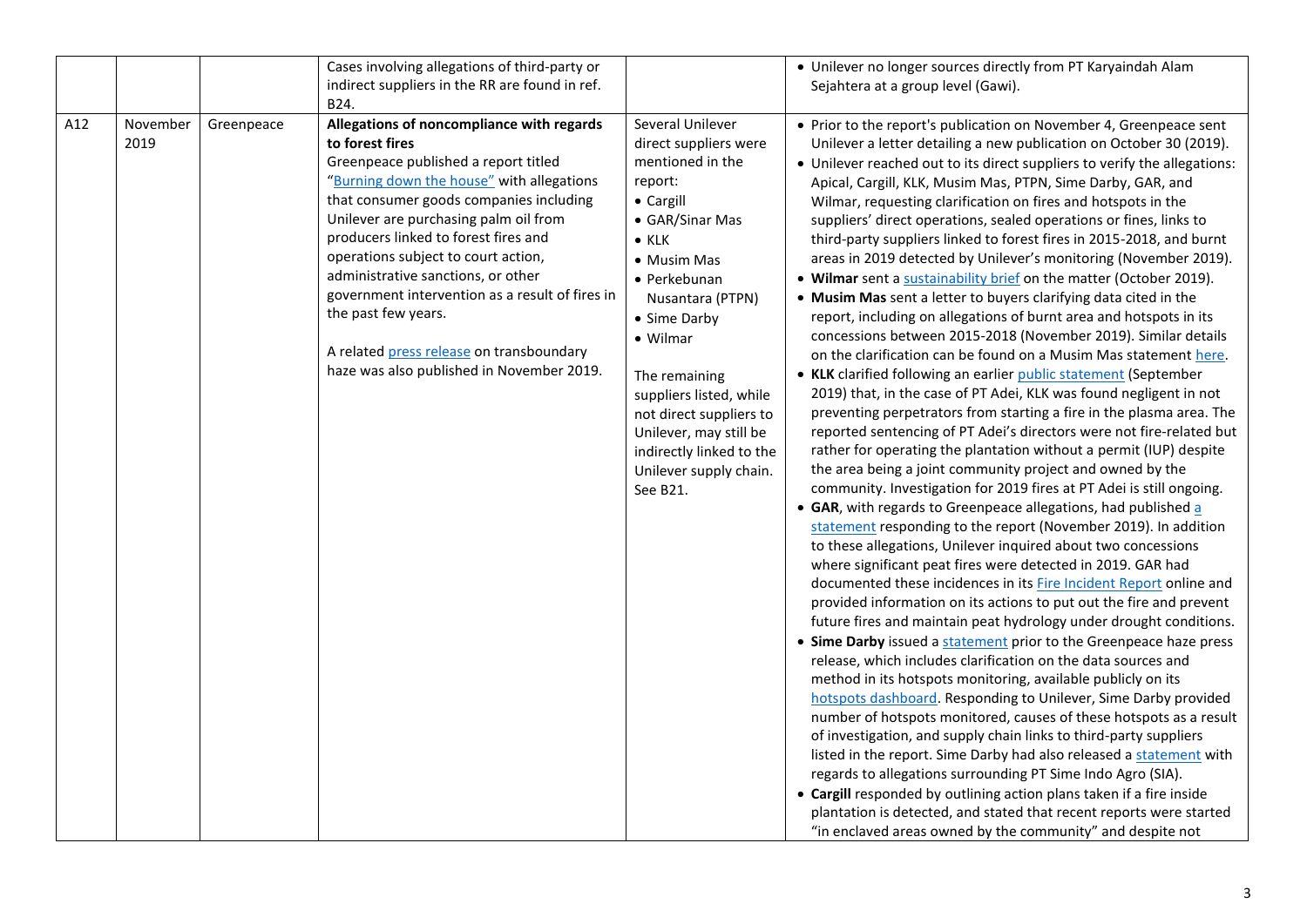|     |               |                                                             |                                                                                                                                                                                                                                                                                                                                                                                                                                                                                                     |                       | having control over actions of the communities, they deployed fire-<br>fighting team to fight the fires.<br>• PTPN III Holdings Secretariat responded to Unilever that the<br>allegations had not been raised to them directly. PTPN Holdings<br>stated it has not opened a new land in 2015-2018, and new<br>planting and conversion to palm are undertaken using a no-burning<br>principle. They will investigate the allegation of burned areas<br>between 2015-2018. PTPN stated it monitors hotspots and<br>mobilizes emergency teams when fires are detected.<br>• Unilever takes this issue seriously and will continue to engage with<br>its suppliers to resolve any noncompliance with regard to fires.<br>• Unilever's work with Earth Equalizer and Aidenvironment allows us<br>to investigate peat and forest burnt areas via satellite images, and<br>we will be investigating further with regards to burned areas within<br>our suppliers' plantations that were subsequently planted with oil<br>palm. We are also involved in other monitoring initiatives and<br>recently invested in supporting earlier detection of deforestation<br>using radar waves which will be made available through WRI's<br>Global Forest Watch platform. Finally, we are engaging with the<br>RSPO on cases related to RSPO members. |
|-----|---------------|-------------------------------------------------------------|-----------------------------------------------------------------------------------------------------------------------------------------------------------------------------------------------------------------------------------------------------------------------------------------------------------------------------------------------------------------------------------------------------------------------------------------------------------------------------------------------------|-----------------------|-------------------------------------------------------------------------------------------------------------------------------------------------------------------------------------------------------------------------------------------------------------------------------------------------------------------------------------------------------------------------------------------------------------------------------------------------------------------------------------------------------------------------------------------------------------------------------------------------------------------------------------------------------------------------------------------------------------------------------------------------------------------------------------------------------------------------------------------------------------------------------------------------------------------------------------------------------------------------------------------------------------------------------------------------------------------------------------------------------------------------------------------------------------------------------------------------------------------------------------------------------------------------------------------------------------------------------------|
| A11 | April 2019    | LinkAR-Borneo                                               | <b>Allegations of land conflict</b><br>LinkAR-Borneo contacted Unilever to report<br>an allegation that the Cargill subsidiary PT<br>Poliplant Sejahtera (PSA) in West Kalimantan<br>has not fully compensated a farmer for his<br>plot inside the estate according to the agreed<br>conditions of ownership transfer since 2009.<br>The farmer was imprisoned at the end of<br>2018 for harvesting palm in the plot he used<br>to own. The case is being processed in the<br>local district court. | Cargill               | . In April 2019, Unilever responded to LinkAR-Borneo and contacted<br>Cargill for clarifications.<br>• Cargill responded that it acquired PT PSA in 2015, and evidence of<br>negotiations and agreements between the previous management,<br>the farmer, the village head, and other parties about the land was<br>documented in the due diligence process. This includes a notarized<br>acknowledgment of ownership transfer signed by the farmer.<br>• Unilever met with Cargill in April 2019.<br>• Unilever has connected LinkAR-Borneo to Cargill and discussions<br>regarding the grievance will continue between the two parties.<br>. In July 2019, Cargill and LinkAR-Borneo had agreed to meet. More<br>information can be found on Cargill's grievance list. Unilever last<br>reached out to Cargill in February 2020 to request updates on their<br>engagement with the grievance raiser.<br>• RSPO issued a decision letter to both parties noting the closure of<br>this complaint (September 2020).                                                                                                                                                                                                                                                                                                                  |
| A10 | March<br>2019 | <b>Forest Peoples</b><br>Programme,<br><b>TUK Indonesia</b> | <b>Allegations of land conflict</b><br>In March 2019, FPP published a press release<br>with allegations that PT Mitra Austral<br>Sejahtera (MAS), a Sime Darby subsidiary, has                                                                                                                                                                                                                                                                                                                      | Sime Darby Plantation | . In April 2019, Unilever engaged Sime Darby to request clarification<br>on the allegations.<br>• Sime Darby responded confirming Sime Darby's intention to sell PT<br>MAS, per a statement on Sime Darby's website.                                                                                                                                                                                                                                                                                                                                                                                                                                                                                                                                                                                                                                                                                                                                                                                                                                                                                                                                                                                                                                                                                                                |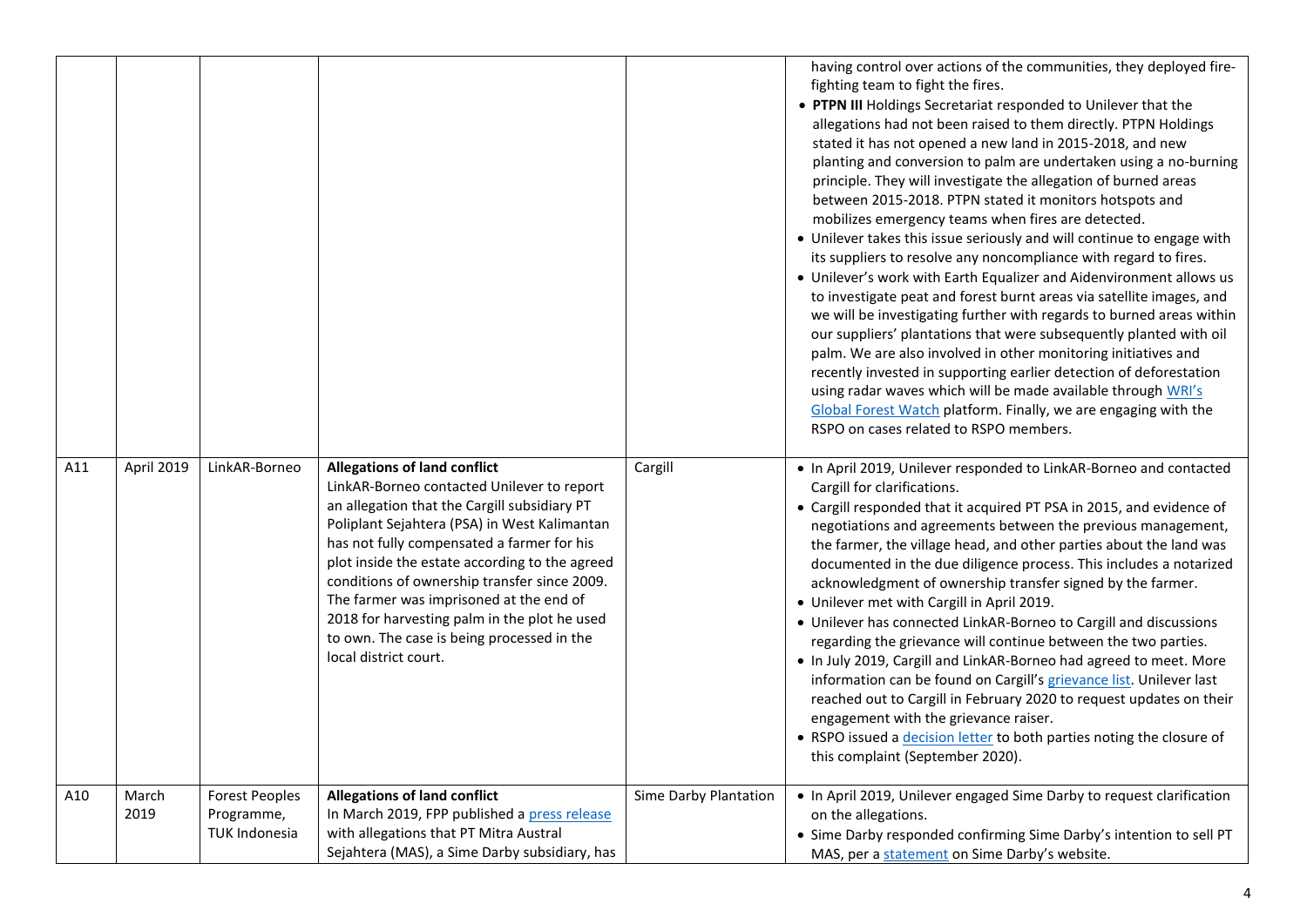|                |                  |                                   | not fulfilled its responsibility to resolve the<br>land conflict since 1999 with the Dayak Hibun<br>indigenous people in Kerunang and Entapang,<br>West Kalimantan. Sime Darby is reported to<br>have divested from PT MAS.<br>In May 2019, FFP and TUK Indonesia filed a<br>formal grievance to Unilever.                                                                                                                                                                                           |                | • Unilever requested more information regarding the statement.<br>• Unilever is also monitoring the progress of this case at the RSPO<br>Complaints Panel. RSPO has previously issued a letter on Sime<br>Darby's plans to divest from PT MAS.<br>• Unilever further discussed this with Sime Darby in June 2019.<br>• After further legal review, in which Unilever sought third-party legal<br>advice, Unilever found the grievance to be outside of Unilever's<br>supply chain at the time it was raised to Unilever.<br>• The RSPO Secretariat has finalised the legal review of parties<br>involved and is preparing a Briefing Note (March 2020).<br>• RSPO Complaints Panel final directive was furnished to both parties<br>(July 2021).                                                                                                                                                                                                                                   |
|----------------|------------------|-----------------------------------|------------------------------------------------------------------------------------------------------------------------------------------------------------------------------------------------------------------------------------------------------------------------------------------------------------------------------------------------------------------------------------------------------------------------------------------------------------------------------------------------------|----------------|------------------------------------------------------------------------------------------------------------------------------------------------------------------------------------------------------------------------------------------------------------------------------------------------------------------------------------------------------------------------------------------------------------------------------------------------------------------------------------------------------------------------------------------------------------------------------------------------------------------------------------------------------------------------------------------------------------------------------------------------------------------------------------------------------------------------------------------------------------------------------------------------------------------------------------------------------------------------------------|
| A <sub>9</sub> | November<br>2018 | <b>Chain Reaction</b><br>Research | Absence of NDPE policies allegation<br>In November 2018, Chain Reaction Research<br>reached out to Unilever with a draft of their<br>report "Leakage Risks in India, 58 Percent of<br>Palm Oil Imports Not Covered by NDPE<br>Policies".<br>Emami Agrotech, a refinery supplying to<br>Unilever, is allegedly operating without a<br>public NDPE policy, through which<br>unsustainable palm oil may enter the Indian<br>and Pakistani supply chains of Unilever.                                    | Emami Agrotech | • Unilever engaged with Chain Reaction Research regarding the<br>publication of the report (November 2018).<br>• Unilever has reached out to Emami Agrotech to understand their<br>response to the report. We reiterated that Unilever's Sustainable<br>Palm Oil Sourcing Policy applies to all our direct and indirect palm<br>oil suppliers. We are investigating further whether the supplier is<br>sourcing from palm oil companies who have been alleged and<br>verified as being non-NDPE compliant (December 2018).<br>• Unilever is following up on this allegation with Emami in May 2019.<br>• Unilever's last shipment from Emami was in H1 2018, and currently<br>has no direct contract with Emami.                                                                                                                                                                                                                                                                   |
| A8             | <b>June 2018</b> | Greenpeace                        | <b>NDPE</b> non-compliance allegation<br>Greenpeace report titled "Rogue Trader",<br>alleges that Wilmar International is still linked<br>to forest destruction especially in Papua<br>through "GAMA Group", a group of palm oil<br>companies owned and run by senior Wilmar<br>executives and members of their family.<br>GAMA/Ganda group is also included in the<br>Greenpeace list of allegedly NDPE non-<br>compliant companies for deforestation issues<br>in the "Final Countdown" (see B15). | Wilmar         | • Wilmar provided Unilever with a letter regarding its response to<br>Greenpeace on the "Rogue Trader" report (June 2018). Wilmar had<br>ceased sourcing from the GAMA group.<br>• Wilmar has written to the suppliers allegedly linked to the "GAMA<br>Group" to clarify the allegations. Progress in the cases involving<br>Wilmar's supply base can be found on Wilmar's grievance list.<br>• GAMA and Aidenvironment entered a collaborative agreement to<br>develop and implement a sustainability policy framework. A full<br>joint statement is provided here.<br>• The GAMA NDPE policy was released in September 2018.<br>• Gama/KPN issued its first NDPE progress report in February 2019.<br>• Wilmar had stated that, based on a review of progress and after<br>consultation with Aidenvironment on the group's performance and<br>commitment, that it is lifting the suspension on GAMA in March<br>2019. More information is available on Wilmar's grievance list. |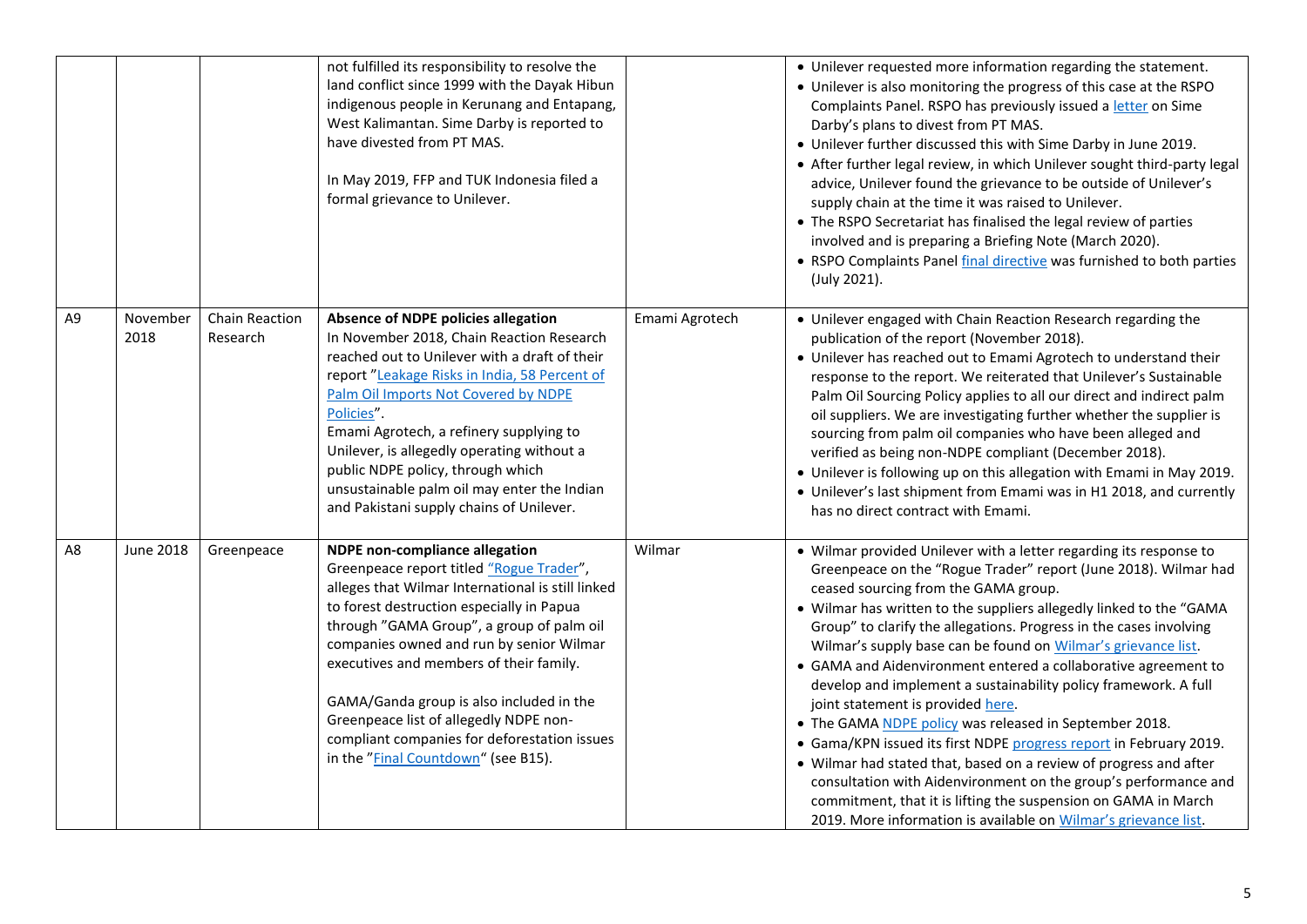| A7 | May 2018 | Greenpeace | <b>NDPE</b> non-compliance allegation                                                                                                                                                                                                                          | Unilever's direct                                                                                                                                                                                                                                                                                                                 | • Unilever issued a response letter to Greenpeace, outlining views on                                                                                                                                                                                                                                                                                                                                                                                                                                                                                                                                                                                                                                                                                                                                                                                                                                                                                                                                                                                                                                                                                                                                                                                                                                                                                                                                                                                                                                                                                                                                                                                                                                                                                                                                                                                                                                                                                                                                                                                                                                                                                                                                                                                                                              |
|----|----------|------------|----------------------------------------------------------------------------------------------------------------------------------------------------------------------------------------------------------------------------------------------------------------|-----------------------------------------------------------------------------------------------------------------------------------------------------------------------------------------------------------------------------------------------------------------------------------------------------------------------------------|----------------------------------------------------------------------------------------------------------------------------------------------------------------------------------------------------------------------------------------------------------------------------------------------------------------------------------------------------------------------------------------------------------------------------------------------------------------------------------------------------------------------------------------------------------------------------------------------------------------------------------------------------------------------------------------------------------------------------------------------------------------------------------------------------------------------------------------------------------------------------------------------------------------------------------------------------------------------------------------------------------------------------------------------------------------------------------------------------------------------------------------------------------------------------------------------------------------------------------------------------------------------------------------------------------------------------------------------------------------------------------------------------------------------------------------------------------------------------------------------------------------------------------------------------------------------------------------------------------------------------------------------------------------------------------------------------------------------------------------------------------------------------------------------------------------------------------------------------------------------------------------------------------------------------------------------------------------------------------------------------------------------------------------------------------------------------------------------------------------------------------------------------------------------------------------------------------------------------------------------------------------------------------------------------|
|    |          |            | In a letter to major palm oil buyers,<br>Greenpeace listed alleged 26 NDPE non-<br>compliant palm oil producer groups (May<br>2018).                                                                                                                           | suppliers in the<br>Greenpeace list:<br>• Bunge/IOI<br>• Wilmar                                                                                                                                                                                                                                                                   | the key challenges raised i.e. sourcing links with highlighted<br>producer groups, NDPE compliance and verification, and multi-<br>stakeholder approach for industry reform. The letter also included<br>sourcing links and actions taken concerning each supplier on the list<br>(June 2018).                                                                                                                                                                                                                                                                                                                                                                                                                                                                                                                                                                                                                                                                                                                                                                                                                                                                                                                                                                                                                                                                                                                                                                                                                                                                                                                                                                                                                                                                                                                                                                                                                                                                                                                                                                                                                                                                                                                                                                                                     |
|    |          |            | In September 2018, Greenpeace published<br>"Final Countdown," a report on the 26<br>companies previously reported, and the<br>brands and traders' alleged non-<br>implementation of NDPE commitments in the<br>context of their entire palm oil supply chains. | The remaining<br>companies in the list,<br>while not direct<br>suppliers to Unilever,<br>may still be in the<br>supply chain through<br>Unilever's direct<br>suppliers e.g. (not<br>exhaustive):<br>• Bunge/IOI<br>• Wilmar<br>• Sime Darby<br>$\bullet$ KLK<br>$\bullet$ GAR<br>• Apical<br>• Cargill<br>• Musim Mas<br>See B15. | • Unilever reached out to direct suppliers in the list (Wilmar,<br>Bunge/IOI) to better understand the NDPE non-compliance<br>allegations raised by Greenpeace (June 2018).<br>• Unilever engaged independent consultants to identify which mills<br>of the listed companies are in Unilever's mills list, to get better<br>clarity of how the listed companies may be within Unilever's supply<br>chain (June 2018).<br>• Unilever issued a response to the Greenpeace campaign "Final<br>Countdown" (September 2018).<br>• Unilever reached out to its major direct suppliers that source from<br>companies in the list (i.e. Bunge/IOI, Wilmar, Sime Darby, KLK, GAR,<br>Apical, Cargill, and Musim Mas) to identify each major supplier's<br>position on the grievance and sourcing from the listed companies.<br>• Bunge responded to Greenpeace regarding the allegations against<br>IOI connected to the Pelita case (see related grievances). Bunge<br>responded that the Pelita case is well documented on several<br>grievance lists (e.g. Bunge grievance list September 2018, IOI<br>Group, RSPO). In September 2018, Bunge issued a response to the<br>"Final Countdown" report, which they communicated to Unilever.<br>• Wilmar responded to Greenpeace with a document also shared<br>with Unilever. Wilmar outlined engagements with the listed<br>companies on their public grievance list. As a response to the "Final<br>Countdown" report, Wilmar issued a public statement, which they<br>also communicated to Unilever (September 2018).<br>• GAR issued a letter to customers, including Unilever, outlining<br>GAR's sourcing from the listed groups. Details on GAR's<br>engagements with listed companies in their supply chain are<br>available on their public grievance list. With regards to the "Final<br>Countdown" report, GAR issued an advisory to its customers<br>(September 2018).<br>• GAR contacted Bumitama Agri with regards to the Final Countdown<br>report in September 2018 and in October 2018, GAR met Bumitama<br>for an update. For further details, please see:<br>http://bit.ly/2U9G9Qn and GAR Grievance List.<br>• Cargill provided a response to Unilever and updated on<br>engagements with their suppliers on the list. Engagements with |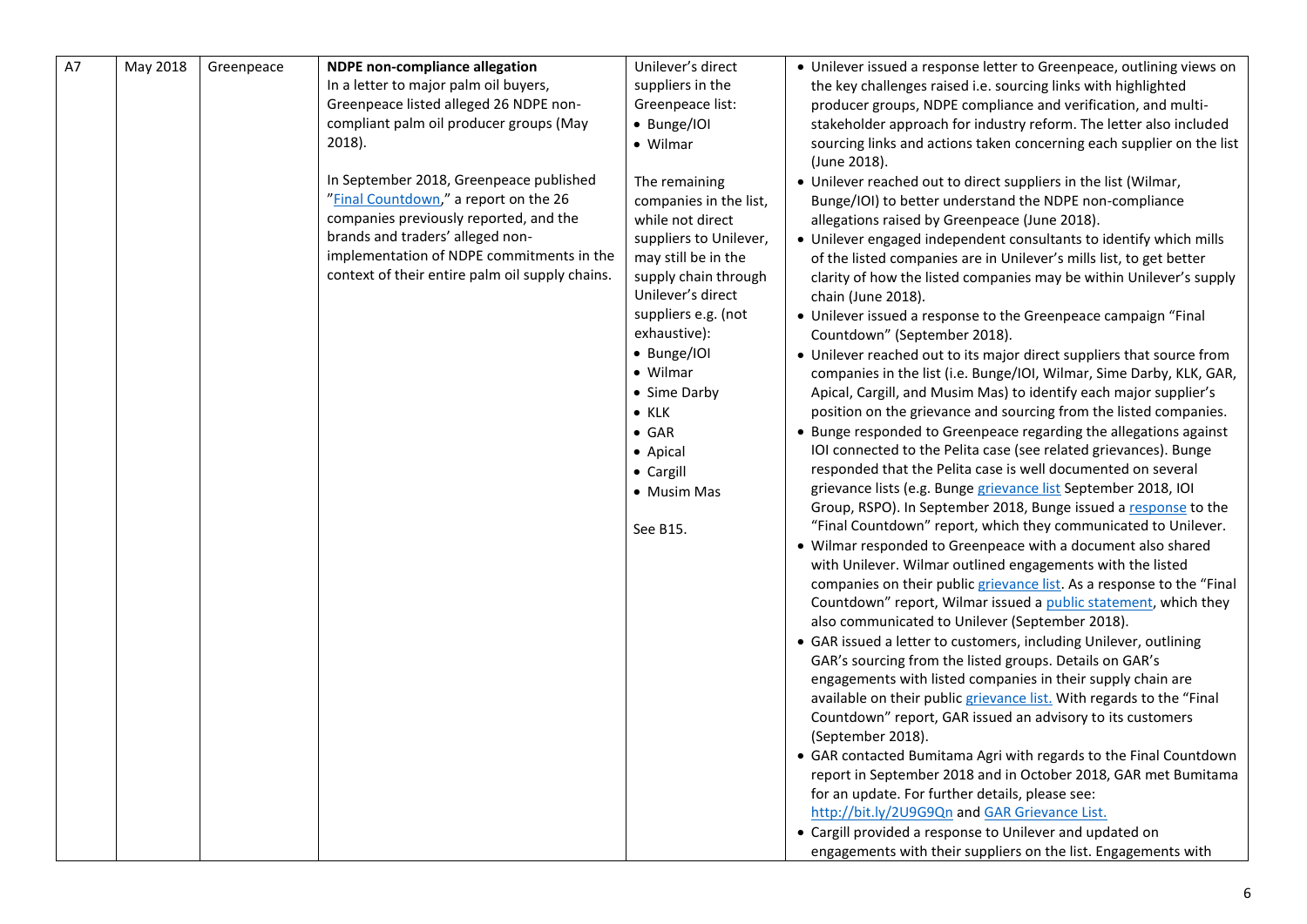|    |                  |                                              |                                                                                                                                                                                                                                                                                                                                                                                                                                                                    |                                                                                                                                                                                                                                                                              | listed companies are also on their public grievance list. Cargill<br>issued a statement to buyers responding to the "Final Countdown"<br>report (September 2018).<br>• On the Final Countdown report, IOI published its official statement<br>(October 2018).<br>• Musim Mas issued a response to Unilever. Engagements with the<br>listed companies are also available on their public grievance list.<br>• We have been informed that Apical is engaging directly with<br>Greenpeace on these allegations.<br>• Sime Darby and KLK issued a response to Unilever and they are<br>working on these allegations. More information is outlined in Sime<br>Darby's Grievance Register and KLK's Grievance List.<br>. In December 2018, Wilmar and Aidenvironment issued a joint<br>statement on a new supplier monitoring and engagement<br>programme that aims to accelerate efforts towards a<br>deforestation-free palm oil industry. Unilever and Mondelez are<br>supporting signatories to the joint statement.<br>• Unilever sent an email to all of Unilever's direct palm oil suppliers,<br>reinforcing compliance to Unilever's Sustainable Palm Oil Sourcing<br>Policy by stating that: in the event an allegation of a breach on No<br>Deforestation, No Peat and No Exploitation (NDPE) commitments is<br>found, then, consistent with a verification process, the allegation<br>must be verified by the supplier with its direct and indirect third<br>parties in a timely manner, and if there is confirmation of non-<br>compliance, or a lack of substantive response to the verification<br>process, then consistent with Unilever's published Grievance<br>Procedure, Unilever requires its direct suppliers to impose a<br>procurement suspension of the direct or indirect third-party palm<br>oil supplier from supplies to Unilever's supply chain (April 2019). |
|----|------------------|----------------------------------------------|--------------------------------------------------------------------------------------------------------------------------------------------------------------------------------------------------------------------------------------------------------------------------------------------------------------------------------------------------------------------------------------------------------------------------------------------------------------------|------------------------------------------------------------------------------------------------------------------------------------------------------------------------------------------------------------------------------------------------------------------------------|--------------------------------------------------------------------------------------------------------------------------------------------------------------------------------------------------------------------------------------------------------------------------------------------------------------------------------------------------------------------------------------------------------------------------------------------------------------------------------------------------------------------------------------------------------------------------------------------------------------------------------------------------------------------------------------------------------------------------------------------------------------------------------------------------------------------------------------------------------------------------------------------------------------------------------------------------------------------------------------------------------------------------------------------------------------------------------------------------------------------------------------------------------------------------------------------------------------------------------------------------------------------------------------------------------------------------------------------------------------------------------------------------------------------------------------------------------------------------------------------------------------------------------------------------------------------------------------------------------------------------------------------------------------------------------------------------------------------------------------------------------------------------------------------------------------------------------------------------------------------------------------|
| A6 | November<br>2016 | Rainforest<br><b>Action Network</b><br>(RAN) | Deforestation in Leuser Ecosystem (Aceh)<br>allegation<br>RAN released a report "Protecting the Leuser<br>Ecosystem" (2016) alleging illegal<br>deforestation of elephant habitat within the<br>Leuser Ecosystem and mills in the Singkil<br>Bengkung area that are allegedly at risk for<br>sourcing "Conflict Palm Oil".<br>The Rainforest Action Network (RAN) through<br>the Leuser Watch campaign published a<br>report alleging that the palm oil company PT | Unilever does not<br>have any direct<br>business relationship<br>with PT Surya Panen<br>Subur II (PT SPS II) but<br>may be exposed to<br>the company through<br>its suppliers. In the<br>reports, RAN<br>highlighted three of<br>Unilever's suppliers:<br>Wilmar, Musim Mas, | • Unilever has been engaging with RAN and major direct suppliers on<br>this grievance.<br>. In 2016, Wilmar, GAR, Musim Mas, Apical with stakeholders<br>including The Forest Trust (TFT) and Rainforest Action Network<br>(RAN) earmarked Aceh Singkil and Aceh Tamiang of the Leuser<br>Ecosystem as the area of first priority for the landscape approach<br>"Areal Prioritas Transformasi (APT). These APT areas were included<br>in a deforestation monitoring initiative developed by TFT and<br>partners.<br>• GAR and PT SPS II agreed on site visits, action plan, progress<br>updates and next steps, one of which was to conduct participatory<br>mapping that was also carried out (October 2016).                                                                                                                                                                                                                                                                                                                                                                                                                                                                                                                                                                                                                                                                                                                                                                                                                                                                                                                                                                                                                                                                                                                                                                       |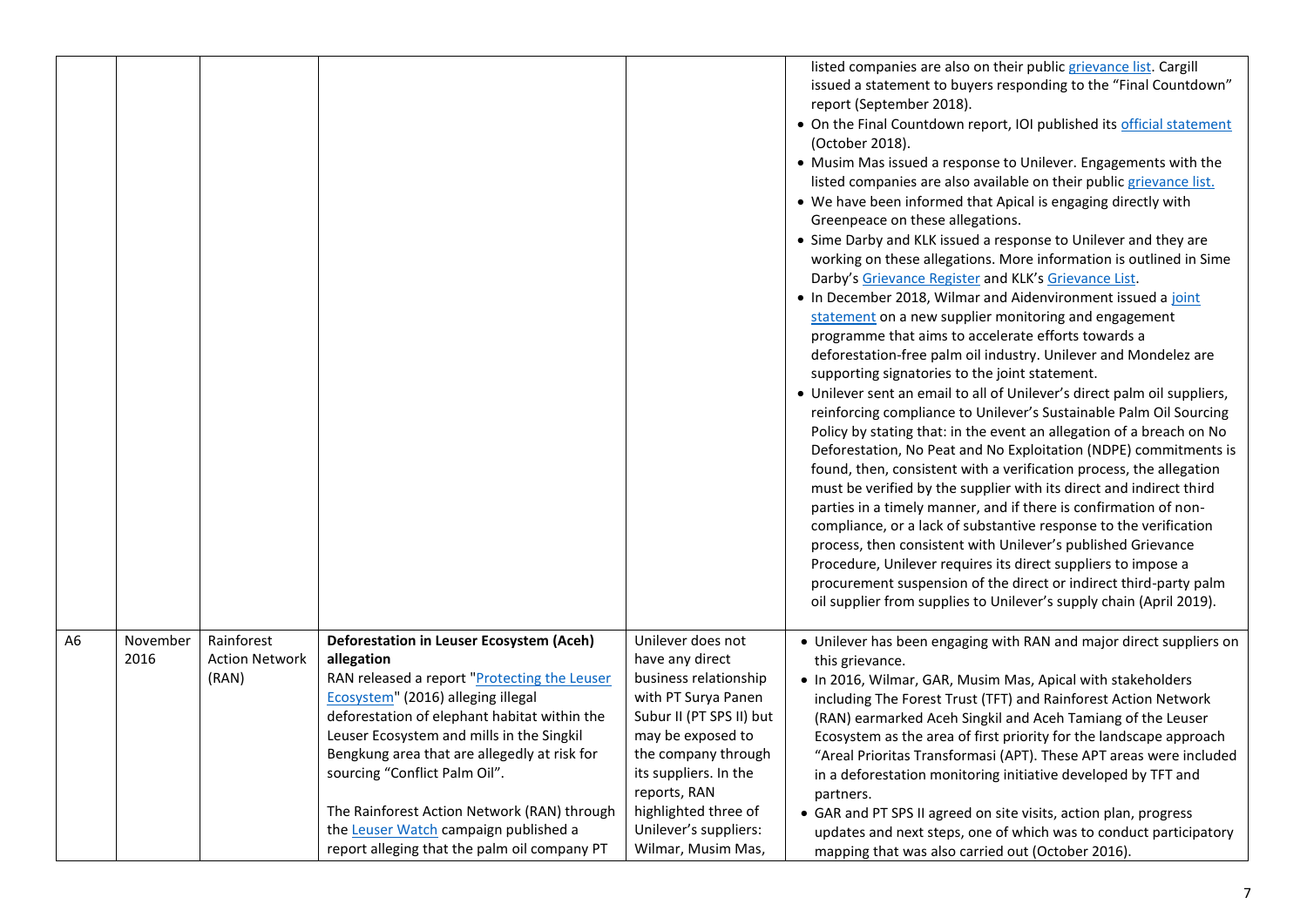| Surya Panen Subur II (PT SPS II) was<br>responsible for the destruction of thousands<br>of hectares of the Tripa peat land/forest in<br>Aceh. Initial findings were found in 2014. PT<br>SPS was found guilty by the State<br>Prosecutor's Office of clearing of peat forests<br>(2016). In a May 2018 case study, RAN has<br>further reported allegations that there<br>continues to be evidence of deforestation<br>occurring in January and March 2018 during<br>which heavy machinery was used to clear<br>forest for palm oil development, and in some<br>cases the use of fire.<br>A related grievance for a third-party supplier<br>PT ABN is presented in B5.<br>In May 2019, RAN submitted to Unilever<br>ongoing grievances on twelve palm oil<br>companies in Aceh Timur that have allegedly<br>continued clearing forests within the Leuser<br>Ecosystem in 2019. For more information on<br>these companies, see B19.<br>In September 2019, RAN published "The Last<br>of the Leuser Lowlands" a report alleging link<br>between palm fruits harvested in the Rawa<br>Singkil Wildlife Reserve and the supply chain<br>of brands such as Unilever. For more<br>information on this report, see B20. | and Golden Agri.<br>Other suppliers and<br>traders include ADM,<br>Bunge, Cargill, and<br>Sime Darby.<br>Unilever does not<br>have any direct<br>business relationship<br>with any of the twelve<br>companies raised by<br>RAN in May 2019 but<br>may be exposed to<br>the company through<br>its direct suppliers. | • Musim Mas does not list SPS II in their grievance list but have<br>engaged with other suppliers in the Singkil regency (Pati Sari,<br>Sisirau, Mopoli Raya, Ensem Sawita, Ensem Lestari, Bangun<br>Sempura Lestari). In August 2017, Ensem Sawita (supplier to<br>Wilmar and Musim Mas) confirmed that all purchasing from PT<br>ABN had ceased (see B5).<br>• Musim Mas engaged with Ensem Sawita, who has now committed<br>to an action plan in collaboration with Musim Mas and GAR to<br>ensure that its sustainability practices are in line with policy<br>commitments. More information available on Musim Mas<br>grievance list (September 2017).<br>• GAR supported PT SPS in their Collaboration for Transformation<br>(CFT) programme, which completed conflict resolution process<br>implementation (December 2017).<br>• GAR and SPS II discussed and agreed upon actions for conflict<br>resolution, which included building and improving communication<br>with "land clearing actors", local, provincial, and international<br>stakeholders, including RAN (June 2018).<br>• A meeting was held between GAR and SPS II management, during<br>which GAR asked for a more concrete solution for the ongoing<br>deforestation caused by encroachment in SPS II concession (July<br>2018). More information on GAR grievance list.<br>• Wilmar reported that PT SPS II has also been transparent in<br>updating Wilmar regularly on their progress in addressing issues<br>raised by RAN, and Wilmar continue to support PT SPS II in<br>addressing challenges of alleged occupation on the unopened area,<br>that was set aside under the moratorium. Wilmar has not sourced<br>from PT SPS II since June 2018. Field verification by ministry<br>officials (KLHK) and Wilmar's meeting with PT SPS II took place<br>(July 2018). Wilmar continues to follow up with PT SPS II on their<br>progress in addressing the challenges of illegal occupation on the<br>unopened area, that was set aside under the moratorium. More<br>information available on Wilmar's grievance list.<br>• Wilmar and GAR are also engaged with other suppliers in<br>associated grievances in the Leuser area e.g. PT Ensem Sawita,<br>Patisari, PT Dua Perkasa Lestari, PT Agra Bumi Niaga, and Koperasi<br>Prima Jasa.<br>• Unilever reached out to direct suppliers to understand their<br>sourcing relationships with PT SPS II. Most of Unilever's direct<br>suppliers have confirmed that they have ceased sourcing from PT<br>SPS II, and one is halting new procurement and asking PT SPS II to |
|------------------------------------------------------------------------------------------------------------------------------------------------------------------------------------------------------------------------------------------------------------------------------------------------------------------------------------------------------------------------------------------------------------------------------------------------------------------------------------------------------------------------------------------------------------------------------------------------------------------------------------------------------------------------------------------------------------------------------------------------------------------------------------------------------------------------------------------------------------------------------------------------------------------------------------------------------------------------------------------------------------------------------------------------------------------------------------------------------------------------------------------------------------------------------------------------------------------|---------------------------------------------------------------------------------------------------------------------------------------------------------------------------------------------------------------------------------------------------------------------------------------------------------------------|------------------------------------------------------------------------------------------------------------------------------------------------------------------------------------------------------------------------------------------------------------------------------------------------------------------------------------------------------------------------------------------------------------------------------------------------------------------------------------------------------------------------------------------------------------------------------------------------------------------------------------------------------------------------------------------------------------------------------------------------------------------------------------------------------------------------------------------------------------------------------------------------------------------------------------------------------------------------------------------------------------------------------------------------------------------------------------------------------------------------------------------------------------------------------------------------------------------------------------------------------------------------------------------------------------------------------------------------------------------------------------------------------------------------------------------------------------------------------------------------------------------------------------------------------------------------------------------------------------------------------------------------------------------------------------------------------------------------------------------------------------------------------------------------------------------------------------------------------------------------------------------------------------------------------------------------------------------------------------------------------------------------------------------------------------------------------------------------------------------------------------------------------------------------------------------------------------------------------------------------------------------------------------------------------------------------------------------------------------------------------------------------------------------------------------------------------------------------------------------------------------------------------------------------------------------------------------------------------|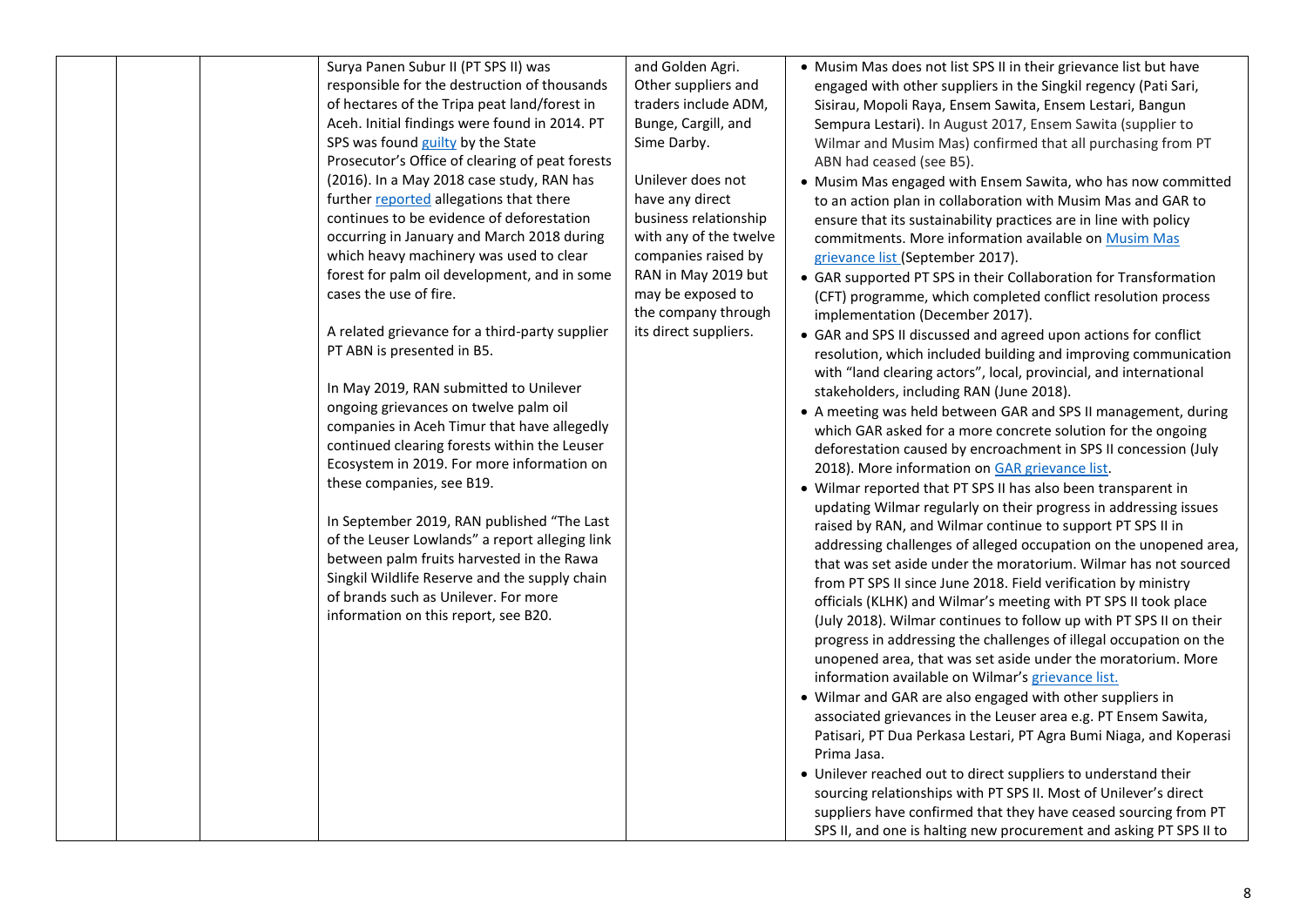|  |  | create and execute a time-bound plan by the end of 2018 (October       |
|--|--|------------------------------------------------------------------------|
|  |  | 2018).                                                                 |
|  |  | • ADM did not directly source from PT SPS II. ADM's engagement         |
|  |  | with their direct suppliers is available on their Grievance Log        |
|  |  | (October 2018).                                                        |
|  |  | • Bunge does not directly supply from the area but may be indirectly   |
|  |  | exposed through traders. As of December 2018, PT SPS II is no          |
|  |  | longer in Bunge's supply chain. Source: Bunge Loders Croklaan          |
|  |  | grievance list.                                                        |
|  |  | • Cargill will be discussing with direct suppliers on milestones       |
|  |  | required for SPS II to demonstrate compliance with their policy.       |
|  |  | Surya Panen Subur II is no longer in Cargill's supply chain. Source:   |
|  |  | Cargill indirect grievance list.                                       |
|  |  | • GAR and Foresthints had a meeting to discuss next steps regarding    |
|  |  | the Foresthints reports (http://bit.ly/2Qv6KFm and                     |
|  |  | http://bit.ly/2SQ9mit), and agreed on a joint field verification visit |
|  |  | to the areas relevant to the grievance in SPS II concession. Results   |
|  |  | and recommendations from the verification visits are available on      |
|  |  | <b>GAR Grievance List (August 2018).</b>                               |
|  |  | • GAR and RAN had a meeting to discuss progress on SPS II. GAR         |
|  |  | informed RAN that due to the unsatisfactory progress on how SPS        |
|  |  | II delivered conflict resolution process as to the deforestation       |
|  |  | caused by encroachment in its concession, GAR had deemed SPS II        |
|  |  | to be non-compliant with GAR grievance handling process. For           |
|  |  | more information, please see GAR Grievance List (November              |
|  |  | 2018).                                                                 |
|  |  | • With regards to new clearings identified and raised in May 2019,     |
|  |  | Unilever has notified its direct suppliers with potential sourcing     |
|  |  | links to the area. Unilever also works with Aidenvironment to          |
|  |  | verify the allegations via its deforestation reports and deployment    |
|  |  | of field teams.                                                        |
|  |  | • GAR responded to Unilever with information that eleven of the        |
|  |  | companies identified in the May 2019 grievance are not linked to       |
|  |  | their supply chain, and they are engaging the remaining one            |
|  |  | supplier on the allegation (May 2019).                                 |
|  |  | • Unilever has signed a MoU with IDH Sustainable Trade Initiative in   |
|  |  | Indonesia to support a landscape program to better address the         |
|  |  | challenges in the Leuser Ecosystem in Aceh. The landscape project      |
|  |  | will initially start in Aceh Tamiang collaborating with various        |
|  |  | stakeholders including local governments, civil society                |
|  |  | organizations, and the private sector to address systemic issues on    |
|  |  | deforestation and sustainable agriculture (October 2019).              |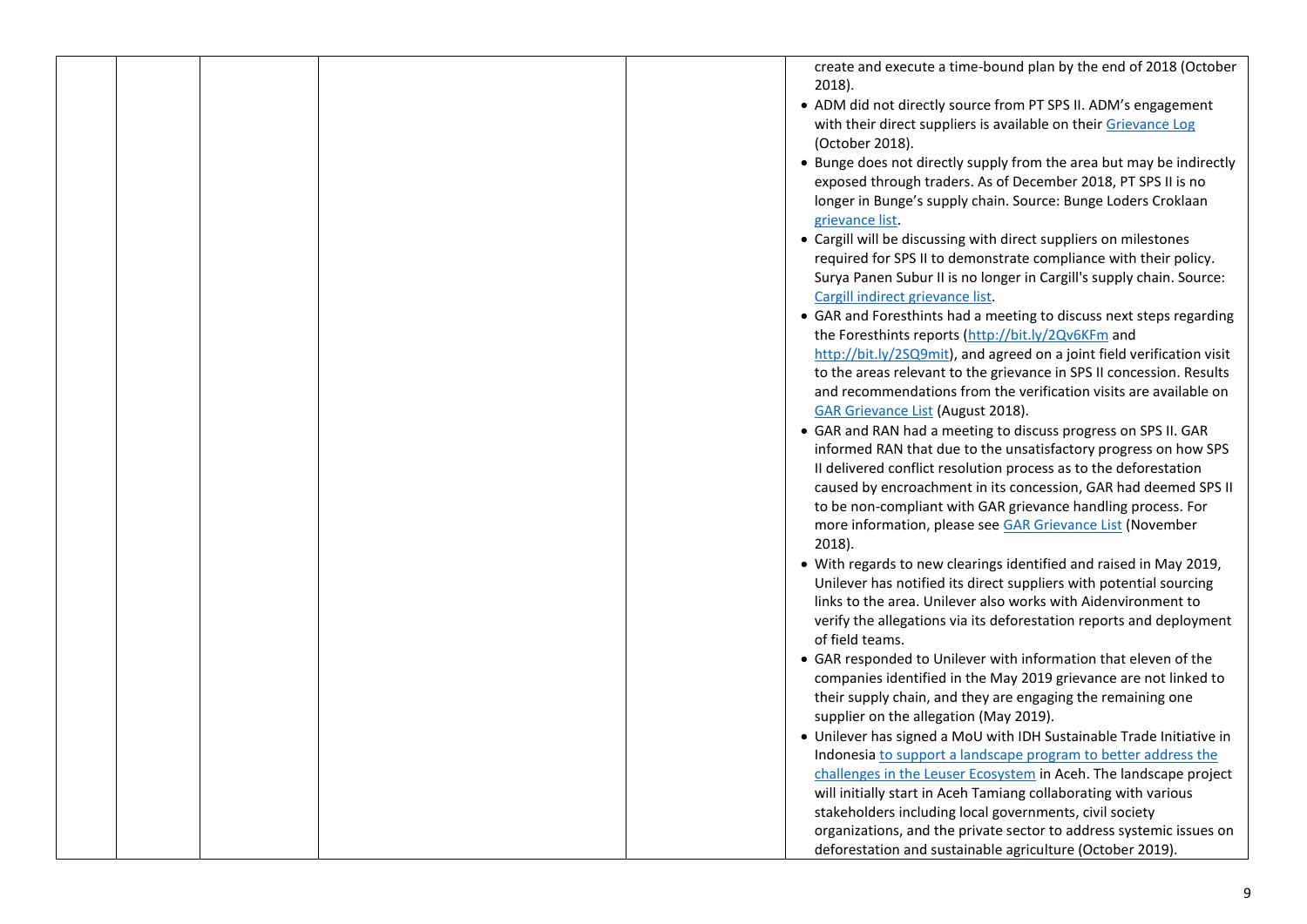| A5 | November<br>2016 | Amnesty<br>International    | Non-compliant labor and working conditions<br>allegation<br>Amnesty report titled "The Great Palm Oil<br>Scandal" reports allegations surrounding<br>labor conditions in Wilmar's direct and<br>indirect operations (November 2016).<br>Amnesty report alleges that Wilmar tried to<br>intimidate staff into denying the claims, and<br>urges the Indonesian Government to<br>investigate labour practices (March 2017).                                                          | Wilmar                                                                                                                                                                                                                        | • Unilever issued a <i>public response</i> to the report (November 2016).<br>• Unilever has engaged with Amnesty International and Wilmar to<br>discuss the allegations and action plans to take in 2017.<br>. Wilmar published an update on pushing for industry wide<br>collaboration with Verite and BSR, and released an action plan for<br>PT Perkebunan Milano and PT Daya Labuan Indah (April 2017).<br>• Internal investigation was carried out by the Wilmar Sustainability<br>team (May 2017).<br>• Unilever participated in a BSR social sustainability workshop held by<br>Wilmar for its main suppliers (November 2017).<br>• Wilmar released a 12-month progress report (December 2017).<br>• Wilmar issued an update that they are working with Verité to<br>review and improve the living and working environment of their<br>employees (February 2018).<br>• Amnesty sent a letter to major buyers of Wilmar regarding follow<br>up action of the report (March 2018), to which Unilever replied<br>with a public response (March 2018).<br>• Wilmar continued to engage with Amnesty International (June<br>2018).<br>• Wilmar issued a two-year progress report (November 2018).<br>• Verite issued an <i>update</i> on Wilmar's program (November 2018).<br>• Amnesty sent an update letter to Unilever on the case (March<br>$2019$ ).<br>• Wilmar reached out to its stakeholders on the actions taken in an<br>update to all parties (March 2019). In this update, reference was<br>made to the five points raised by Amnesty International, as well as<br>previous updates sent to stakeholders in November 2018. |
|----|------------------|-----------------------------|-----------------------------------------------------------------------------------------------------------------------------------------------------------------------------------------------------------------------------------------------------------------------------------------------------------------------------------------------------------------------------------------------------------------------------------------------------------------------------------|-------------------------------------------------------------------------------------------------------------------------------------------------------------------------------------------------------------------------------|-------------------------------------------------------------------------------------------------------------------------------------------------------------------------------------------------------------------------------------------------------------------------------------------------------------------------------------------------------------------------------------------------------------------------------------------------------------------------------------------------------------------------------------------------------------------------------------------------------------------------------------------------------------------------------------------------------------------------------------------------------------------------------------------------------------------------------------------------------------------------------------------------------------------------------------------------------------------------------------------------------------------------------------------------------------------------------------------------------------------------------------------------------------------------------------------------------------------------------------------------------------------------------------------------------------------------------------------------------------------------------------------------------------------------------------------------------------------------------------------------------------------------------------------------------------------------------------------------------------------------------------------|
| A4 | April 2016       | Eyes on the<br>Forest (EoF) | Allegation of sourcing of FFB from national<br>park encroachment in Riau<br>Eyes on the Forest published "Enough is<br>Enough" in June 2018, a report identifying 22<br>palm oil mills allegedly purchasing palm fruit<br>bunch from alleged encroachments inside the<br>Tesso Nilo National Park (TNNP) and Bukit<br>Tigapuluh landscapes in Riau. Findings from<br>2017 investigation are combined with those<br>from an earlier report, "No one is safe"<br>published in 2016. | Out of 22 mills around<br>Tesso Nilo and Bukit<br>Tigapuluh landscapes<br>that are the subject of<br>the grievance, 19 mills<br>potentially supply to<br>Unilever through our<br>direct suppliers:<br>• Wilmar<br>• Musim Mas | • Eyes on the Forest (EoF) sent an email to Unilever regarding the<br>draft for EoF report titled "Enough is Enough". EoF requested that<br>Unilever provide comment or correction to the report. Unilever<br>replied to EoF (May 2018).<br>• Asian Agri conducted a visit to PT Inti Indosawit Subur (Ukui 1),<br>traced the reported supply chain, reviewed the supply report to<br>confirm EoF data, and suspended the Delivery Order (DO) holder of<br>a reported truck. Response available publicly here (May 2018).<br>• Unilever conducted an internal review of the grievance. Unilever<br>and other brands also met with WWF to discuss the possible next<br>steps (July 2018).                                                                                                                                                                                                                                                                                                                                                                                                                                                                                                                                                                                                                                                                                                                                                                                                                                                                                                                                                  |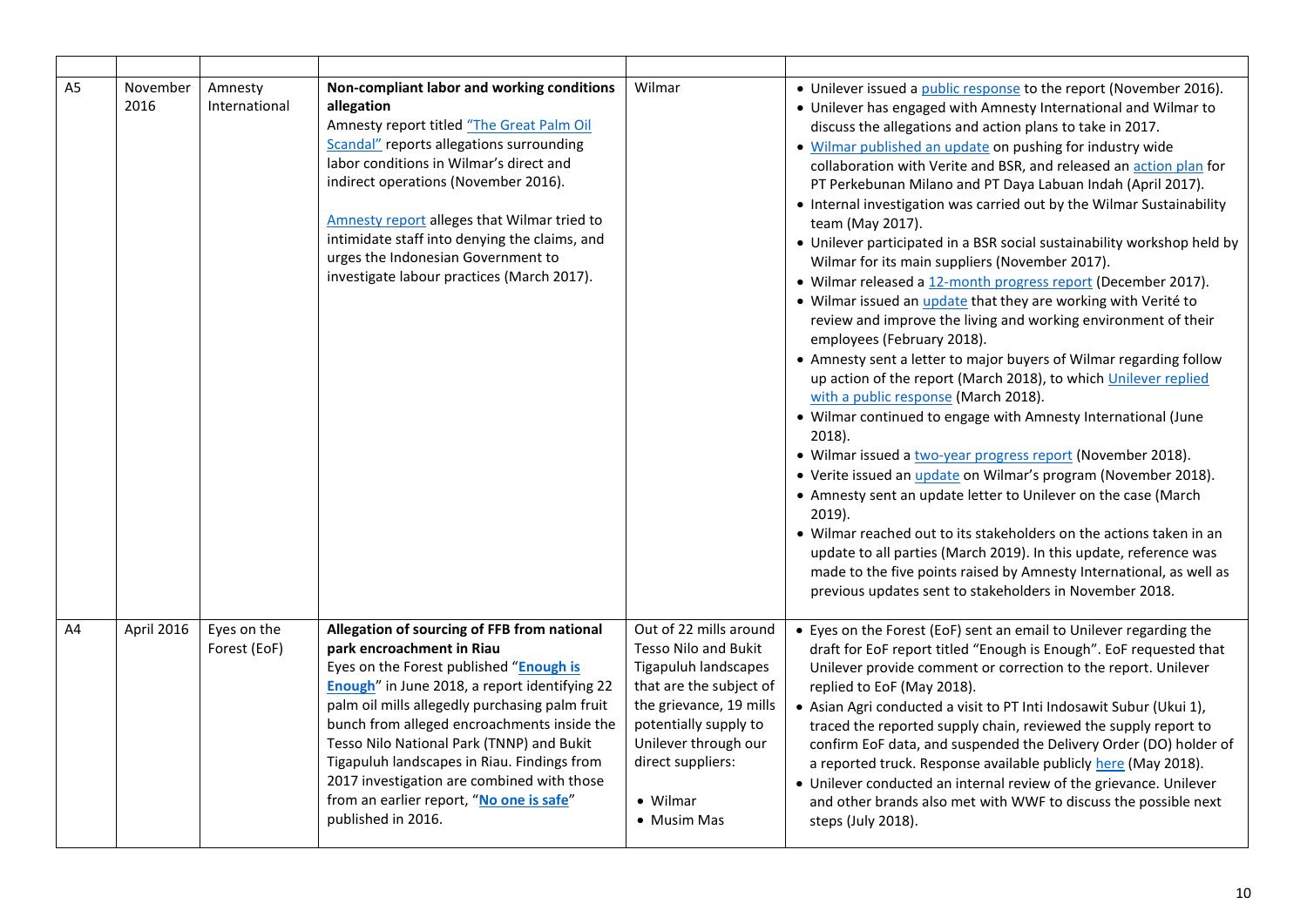| The allegation also includes that crude palm<br>oil from these mills was purchased by major<br>palm oil traders and growers, such as the "Big<br>4" (Wilmar, Musim Mas, Golden Agri<br>Resources, Apical and Asian Agri); eventually<br>making its way to the supply chain of Unilever<br>and other buyers with NDPE commitments. | · Golden Agri<br>Resources (GAR)<br>• RGE (Apical, Asian<br>Agri).<br>Some Unilever<br>suppliers do not<br>directly source from<br>the area, but palm oil<br>within the scope of<br>the grievance might<br>enter their supply<br>chain through traders.<br>These are:<br>$\bullet$ ADM<br>• Cargill<br>• Bunge Loders<br>Croklaan/IOI<br>• Louis Dreyfus<br>• Sime Darby. | . Wilmar, in their Grievance List, identified three suppliers in their<br>supply chain: Asian Agri, PT CRS, and PT SMN. Wilmar will continue<br>to engage with PT CRS, and expected to conduct a ground<br>verification (July 2018). Wilmar has ceased sourcing from PT CRS<br>since June 2018. PT SMN rebutted the report and clarify that they<br>do not source FFB from the TNNP. A field visit was carried out to<br>assess the supplier's operations (September 2018).<br>• A meeting was held between EoF and Wilmar, Musim Mas, GAR,<br>Apical in Jakarta, in which an agreement on joint next steps was<br>agreed by all present (July 2018).<br>• Unilever met with WWF, palm oil traders, and palm oil buyers to<br>discuss potential collaboration in the Tesso Nilo area (November<br>2018).<br>• Apical is currently engaging with their six suppliers which are<br>alleged to be receiving FFB from encroaching areas in 2018. Apical<br>will be working together with the suppliers and civil society group,<br>Setara Jambi for a traceability to plantation project. The progress is<br>made available on Apical's public grievances.<br>• Musim Mas conducted site clarifications and applied a controlled<br>purchase process (reducing procurement from 14 mills to 5 mills in<br>2016). They are involved in various landscape initiatives in the area.<br>Most recently, they conducted a traceability exercise at PT MAS and<br>PT BIM, two mills mentioned in the report as supplying to Musim<br>Mas. Grievance update available here.<br>• GAR identified seven mills in the report in their supply chain. They<br>conducted five site visits under the Aggregate Refinery<br>Transformation programme and two under the grievance handling<br>support process during 2015 - 2018. GAR and EoF discussed the<br>report and action plans to engage five mills for the Collaboration for<br>Transformation (CFT) programme focusing on traceability to<br>plantation. (June 2018).<br>• GAR and EOF had a meeting to discuss "Enough is Enough" report<br>and action plan on landscape approach. For more information,<br>please see GAR Grievance List (July 2018).<br>• GAR has conducted multiple site visits to the identified six mills<br>under the Aggregate Refinery Transformation programme (TBS, SRJ,<br>SMN, PAJ) and grievance handling support process (PSJ, MAS) in the<br>period from 2015 to 2018. GAR met PT MAS management to ask for<br>a stronger commitment on traceability to plantation (TTP). PT MAS<br>stated it had achieved 30% TTP as of October 2018 and agreed to<br>reach 100% TTP by end of Q1 2019. PT MAS also welcomed GAR's<br>plan to support them in achieving the full traceability to the |
|-----------------------------------------------------------------------------------------------------------------------------------------------------------------------------------------------------------------------------------------------------------------------------------------------------------------------------------|---------------------------------------------------------------------------------------------------------------------------------------------------------------------------------------------------------------------------------------------------------------------------------------------------------------------------------------------------------------------------|------------------------------------------------------------------------------------------------------------------------------------------------------------------------------------------------------------------------------------------------------------------------------------------------------------------------------------------------------------------------------------------------------------------------------------------------------------------------------------------------------------------------------------------------------------------------------------------------------------------------------------------------------------------------------------------------------------------------------------------------------------------------------------------------------------------------------------------------------------------------------------------------------------------------------------------------------------------------------------------------------------------------------------------------------------------------------------------------------------------------------------------------------------------------------------------------------------------------------------------------------------------------------------------------------------------------------------------------------------------------------------------------------------------------------------------------------------------------------------------------------------------------------------------------------------------------------------------------------------------------------------------------------------------------------------------------------------------------------------------------------------------------------------------------------------------------------------------------------------------------------------------------------------------------------------------------------------------------------------------------------------------------------------------------------------------------------------------------------------------------------------------------------------------------------------------------------------------------------------------------------------------------------------------------------------------------------------------------------------------------------------------------------------------------------------------------------------------------------------------------------------------------------------------------------------------------------------------------------------------------------------------------------------------------------------------------------------------------------------------------------------|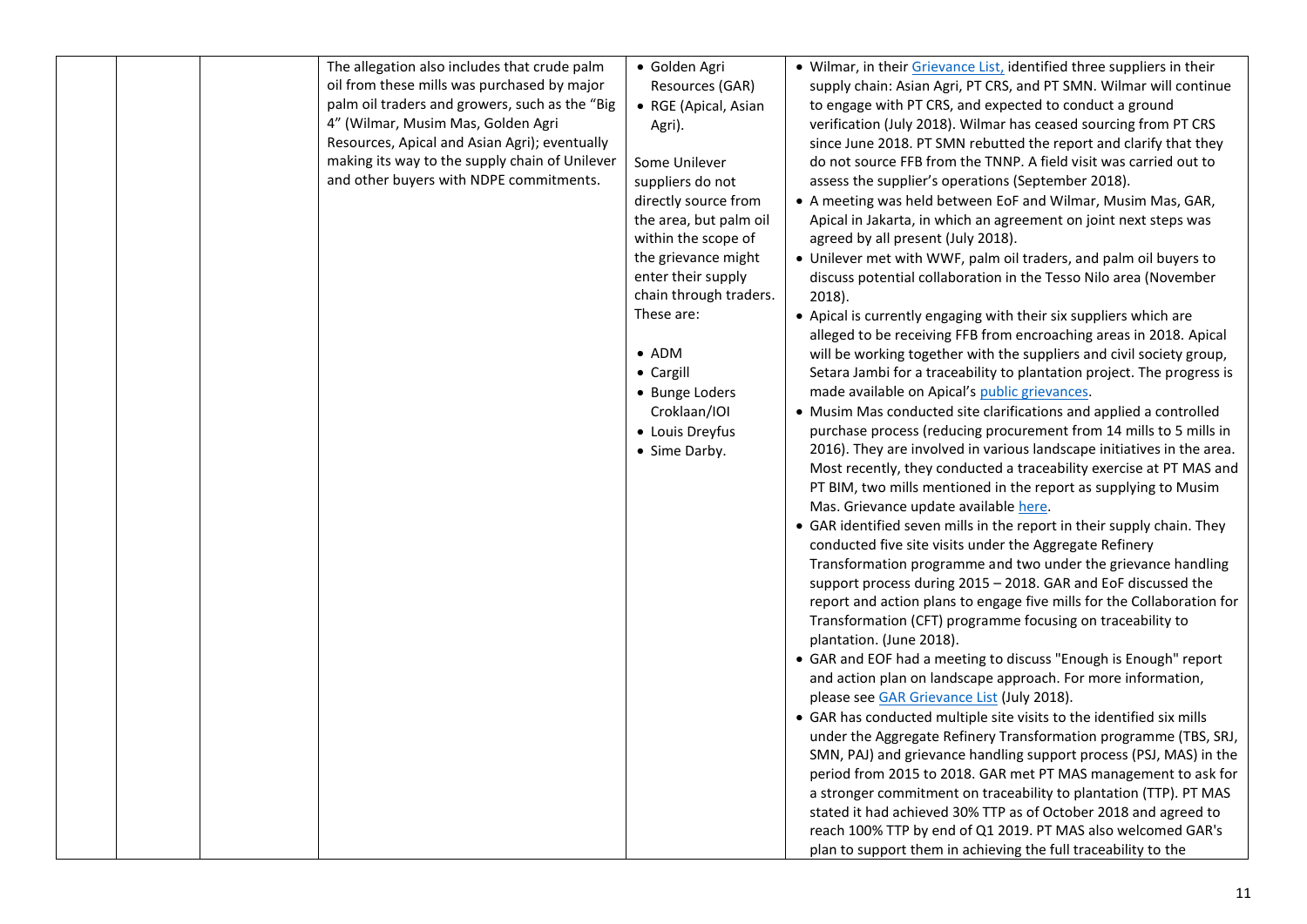| <b>GAR Grievance List (October 2018).</b><br>• GAR reviewed the TTP of BIM, MAS, PSJ, PAJ, TS, SMN, and SRJ, and<br>expects all to reach 100% TTP by July 2019. Refer to GAR's |  |
|--------------------------------------------------------------------------------------------------------------------------------------------------------------------------------|--|
|                                                                                                                                                                                |  |
|                                                                                                                                                                                |  |
|                                                                                                                                                                                |  |
| Grievance List (February 2019).<br>• ADM had clarified on their Grievance Log that they do not source                                                                          |  |
| directly from the area, and have engaged with the relevant                                                                                                                     |  |
| suppliers to understand their suppliers' actions.                                                                                                                              |  |
| • Cargill does not source directly from the area but receive oils                                                                                                              |  |
| through trading partners. More information on Cargill's                                                                                                                        |  |
| engagements through its direct suppliers is available on Cargill's                                                                                                             |  |
| Grievance List. Cargill advises its direct suppliers to collect                                                                                                                |  |
| traceability to plantation data in these areas and is engaged with                                                                                                             |  |
| other palm oil companies to pursue a landscape programme for<br>sustainable palm oil in Siak and Pelalawan areas.                                                              |  |
| • Bunge does not directly source from the area and is working closely                                                                                                          |  |
| with its suppliers to address allegations related to indirect<br>exposure.                                                                                                     |  |
| • LDC does not directly source from the alleged mills in the report                                                                                                            |  |
| and is working closely with its immediate trading partner to address                                                                                                           |  |
| allegations related to indirect exposure.                                                                                                                                      |  |
| To address high risk mills and better resource management in the                                                                                                               |  |
| area, Unilever has been conducting site verifications of palm oil                                                                                                              |  |
| mills that have been identified as being in areas of high                                                                                                                      |  |
| environmental risk, together with Proforest and Daemeter. This                                                                                                                 |  |
| builds off of other site verification activities that have been<br>conducted by Unilever suppliers. Unilever is also in part of a                                              |  |
| coalition of palm oil growers, traders, and buyers supporting a                                                                                                                |  |
| landscape project that involves the local government and civil                                                                                                                 |  |
| society organizations focusing in the districts of Siak and Pelalawan                                                                                                          |  |
| in Riau. More information can be found here.                                                                                                                                   |  |
|                                                                                                                                                                                |  |
| A <sub>3</sub><br>April 2015<br><b>Forest Peoples</b><br>Alleged issue concerning land rights in new<br>Golden Agri Resources<br>On PT KPC:                                    |  |
| Programme<br>concessions<br>(GAR)<br>• Unilever has engaged FPP and GAR to discuss allegations and                                                                             |  |
| (FPP), LinkAR-<br><b>Forest Peoples Programme published</b><br>action plans to take in 2017. GAR stated that it is continuing active                                           |  |
| allegations in a statement titled "Golden Agri-<br>Borneo<br>dialogue with FPP.                                                                                                |  |
| Resources still in violation of RSPO standards"<br>GAR released quarterly complaint progress reports, available to                                                             |  |
| (April 2015). This is with regards to prior<br>access on the RSPO Complaints Panel site. In its latest (Q4 2018)<br>complaints raised to the RSPO about PT                     |  |
| report, GAR reported completion of major actions and ongoing<br>Kartika Pratama Cipta, a GAR subsidiary.<br>progress in implementing FPIC remediation, and requested RSPO      |  |
| to close the complaint for monitoring.                                                                                                                                         |  |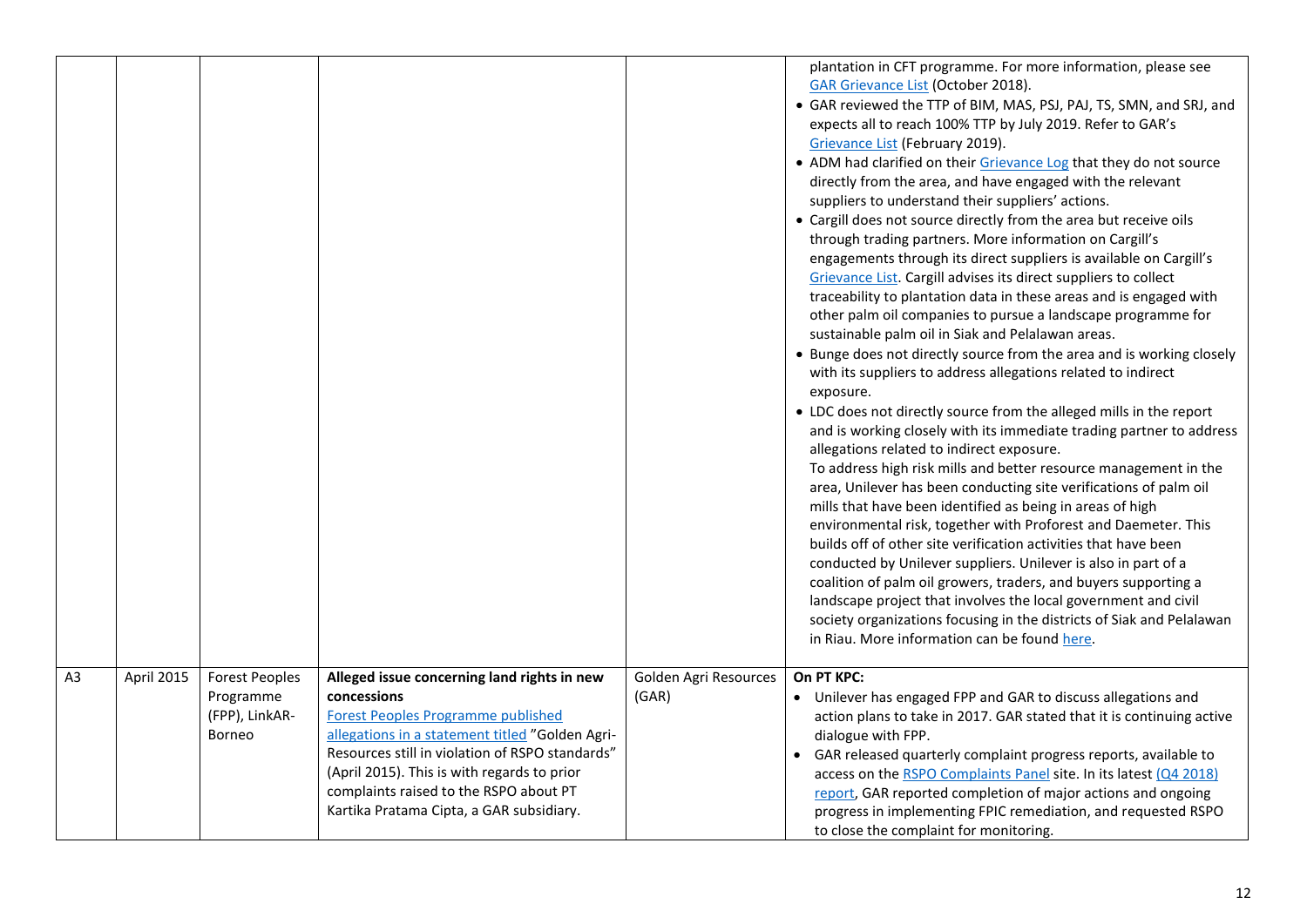|    |      |                                                                                                                                          | <b>Forest Peoples Programme published</b><br>allegations in a joint statement of 43<br>Indonesian civil society organizations<br>reporting alleged workers' rights abuses by PT<br>Sawit Mas Sejahtera (Sinar Mas) in South<br>Sumatra (July 2017).                                                                                                                                                                                                                                                                                                                                                                                                                                                                                                                                                      |                                                                                                                                                      | • GAR provided an update to Unilever that it awaited RSPO's<br>instructions for a further review of the HCV assessments and<br>related management and monitoring plans (February 2019).<br>On PT SMS:<br>• GAR update to Unilever on the Sawit Mas Sejahtera case: "A<br>statement from GAR management was sent to all related<br>stakeholders stating the dispute between PT SMS and SBPKS-GSBI<br>labour union has been settled. This grievance is considered<br>closed." For more information, please see GAR Grievance List.                                                                                                                                                                                                                                                                                                                                                                    |
|----|------|------------------------------------------------------------------------------------------------------------------------------------------|----------------------------------------------------------------------------------------------------------------------------------------------------------------------------------------------------------------------------------------------------------------------------------------------------------------------------------------------------------------------------------------------------------------------------------------------------------------------------------------------------------------------------------------------------------------------------------------------------------------------------------------------------------------------------------------------------------------------------------------------------------------------------------------------------------|------------------------------------------------------------------------------------------------------------------------------------------------------|-----------------------------------------------------------------------------------------------------------------------------------------------------------------------------------------------------------------------------------------------------------------------------------------------------------------------------------------------------------------------------------------------------------------------------------------------------------------------------------------------------------------------------------------------------------------------------------------------------------------------------------------------------------------------------------------------------------------------------------------------------------------------------------------------------------------------------------------------------------------------------------------------------|
| A2 | 2014 | Rainforest<br><b>Action Network</b><br>(RAN)                                                                                             | Deforestation and human rights violations<br>allegation<br>2014 RAN report "Conflict Palm Oil in<br>Practice" alleged deforestation and human<br>rights abuses among various of KLK's<br>operations. A follow up progress report in<br>2015 cited allegations of ongoing conflict with<br>communities in Liberia, threatened social<br>conflict and deforestation in Papua New<br>Guinea, and labor and deforestation risks in<br>its Indonesian and global operations.<br>RAN recommended customers and financiers<br>to require KLK to take a number of actions to<br>address remaining risks (September 2016).<br>KLK was also mentioned as having an alleged<br>relative lack of progress in implementing<br>NDPE commitments in Greenpeace's report<br>"Still Cooking the Climate" (November 2017). | Kuala Lumpur Kepong<br>(KLK)                                                                                                                         | • KLK provided updates on actions taken (March 2016).<br>• KLK had performed participatory mapping exercise in Liberia as<br>reported in Sustainability Report (March 2017).<br>. KLK commits to address issues raised by RAN (March 2017).<br>• Unilever sent a letter to KLK in August 2017, followed by a meeting<br>in Singapore in September 2017.<br>• KLK provided updates to Unilever regarding grievances in their<br>supply chain in August and November 2018.<br>• KLK has reviewed and updated its Sustainability Policy, outlining<br>timelines and deliverables to demonstrate the Group's<br>environmental, social, traceability, governance, compliance, and<br>monitoring commitments. The statement is available here (August<br>2018).<br>• Following good progress, Unilever considered the grievance closed<br>for monitoring of the supplier's implementation of commitments. |
| A1 | 2010 | Greenpeace,<br>Rainforest<br><b>Action Network</b><br>(RAN), Forest<br>Peoples<br>Programme,<br>Grassroots<br>coalition<br>(Pelita case) | <b>Community rights and deforestation issues</b><br>allegation<br>. IOI Pelita case was raised in 2010 to the<br>RSPO Complaint Panel and lodged by 11<br>international and NGO Grassroots and the<br>local Long Teran Kanan community in<br>Sarawak (2010).<br>• IOI concessions in Ketapang, West<br>Kalimantan case raised in the RSPO<br>Complaint Panel in 2015 a grievance                                                                                                                                                                                                                                                                                                                                                                                                                         | IOI Group<br>After the acquisition<br>of IOI by Bunge in<br>2018, Unilever's direct<br>relationship goes<br>mostly through Bunge<br>Loders Croklaan. | • Unilever was one of the first consumer goods companies publicly to<br>announce suspension of buying palm oil from IOI, after it was<br>suspended by the RSPO (March 2016).<br>• IOI and Aidenvironment issued a joint statement on the closure of<br>the Ketapang complaints (December 2016).<br>• Unilever discussed with RAN, Grassroots and IOI (directly and via<br>email) about the allegations.<br>• Greenpeace officially halts campaign against IOI that has 'come a<br>long way' (April 2017).                                                                                                                                                                                                                                                                                                                                                                                           |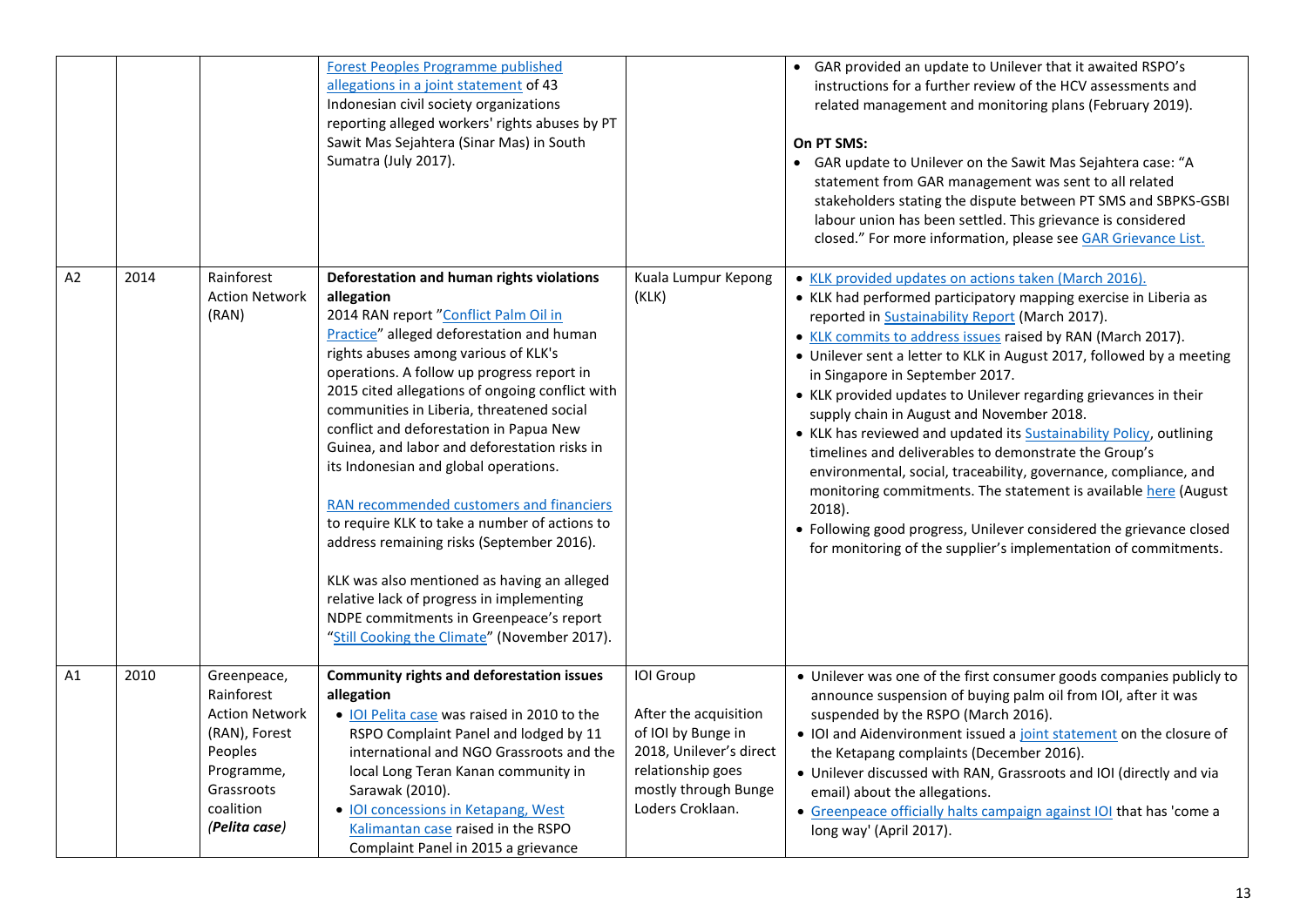| Aidenvironment | related to alleged land clearing and illegal | • IOI explored the Terms of Reference for an independent IOI                                     |
|----------------|----------------------------------------------|--------------------------------------------------------------------------------------------------|
| (Ketapang      | planting (2015).                             | Sustainability Advisory Panel (May 2017).                                                        |
| case)          | • The IOI Pelita allegations are briefly     | • IOI published a Sustainability Implementation Plan (July 2017) and a                           |
|                | mentioned in the Greenpeace 2017 report      | <b>Sustainability Progress Update (August 2017).</b>                                             |
|                | "Dirty Bankers".                             | • Unilever resumed palm oil sourcing from IOI Group (August 2017)                                |
|                |                                              | following good progress. Since 2017, IOI reports quarterly through                               |
|                |                                              | implementation of its Group Sustainability Palm Oil Plan.                                        |
|                |                                              | • On the Pelita case, IOI and Grassroots worked on a joint action plan                           |
|                |                                              | which was reviewed by Pelita and submitted to the RSPO. The                                      |
|                |                                              | action plan underwent review by the RSPO, who asked for                                          |
|                |                                              | clarification on Grassroots' role as complainant (December 2017).                                |
|                |                                              | • The sale of 70% of IOI LC to Bunge was completed, creating a new                               |
|                |                                              | entity "Bunge Loders Croklaan" Or BLC. Unilever continue to                                      |
|                |                                              | engage with BLC for matters pertaining to IOI (March 2018).                                      |
|                |                                              | • Pelita resolution plan received a conditional endorsement by the                               |
|                |                                              | RSPO Complaints Panel (June 2018).                                                               |
|                |                                              | • IOI went ahead to socialize the plan to eleven communities                                     |
|                |                                              | involved in the dispute, June - July 2018. The socialization update is                           |
|                |                                              | provided here (July 2018).                                                                       |
|                |                                              | • RSPO Complaints Panel officially closed the complaint case on its                              |
|                |                                              | plantation subsidiary companies in Ketapang, Indonesia (October<br>2018). Release from IOI here. |
|                |                                              | • Grassroots has since withdrawn as complainant to avoid a potential                             |
|                |                                              | conflict of interest when continuing to advise the resolution                                    |
|                |                                              | process between IOI and communities and other relevant                                           |
|                |                                              | stakeholders (June 2018). The RSPO case is still open.                                           |
|                |                                              | • In February 2019, RSPO issued a directive letter to IOI, commending                            |
|                |                                              | efforts in engagement that result in the obtaining of 8                                          |
|                |                                              | communities' consent to the resolution plan. RSPO noted IOI can                                  |
|                |                                              | proceed with the first stage of the plan but all communities need to                             |
|                |                                              | be on board before stage two in line with FPIC requirements.                                     |
|                |                                              |                                                                                                  |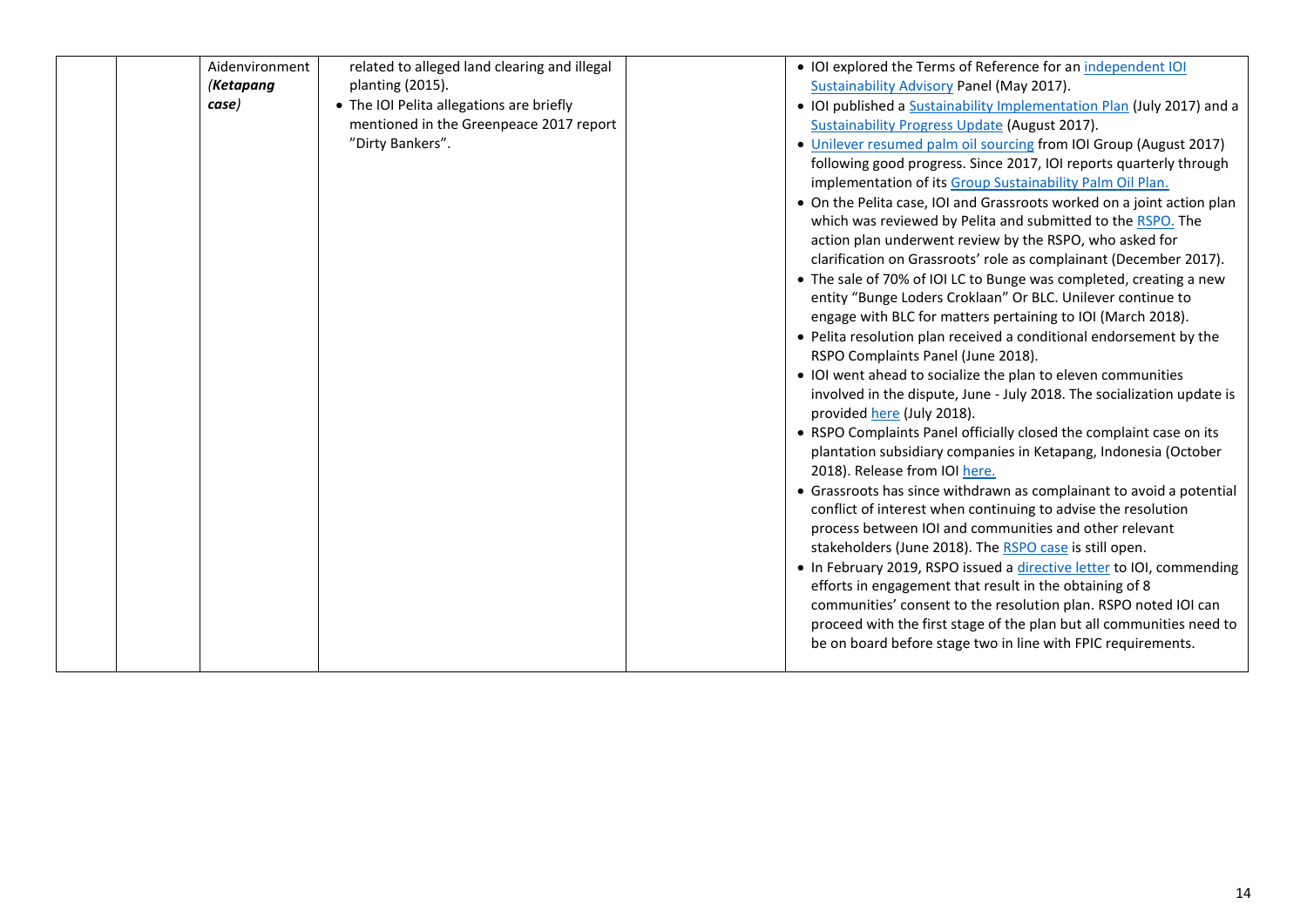## B. Grievances against third-party/indirect suppliers raised to Unilever

Indirect/ third-party suppliers do not have a contract with Unilever, but our direct suppliers are currently sourcing from or have previously sourced palm oil from them.

| Ref.       | <b>Date</b>      | <b>Stakeholder</b>                          | Subject matter of grievance allegation                                                                                                                                                                                                                                   | Supplier(s) and palm<br>oil link to Unilever SC                                                                                               | Latest Unilever and Unilever supplier actions to address the<br>grievance allegations                                                                                                                                                                                                                                                                                                                                                                                                                                                                                                                                                                                                                                                          |
|------------|------------------|---------------------------------------------|--------------------------------------------------------------------------------------------------------------------------------------------------------------------------------------------------------------------------------------------------------------------------|-----------------------------------------------------------------------------------------------------------------------------------------------|------------------------------------------------------------------------------------------------------------------------------------------------------------------------------------------------------------------------------------------------------------------------------------------------------------------------------------------------------------------------------------------------------------------------------------------------------------------------------------------------------------------------------------------------------------------------------------------------------------------------------------------------------------------------------------------------------------------------------------------------|
| <b>B36</b> | March<br>2022    | Friends of the<br>Earth and<br><b>WALHI</b> | Allegation of noncompliance with regards to<br>land rights and NDPE<br>Friends of the Earth reached out to Unilever<br>with a report alleging land and community<br>issues in three subsidiaries of Astra Agro Lestari<br>(AAL) in Central and West Sulawesi, Indonesia. | Unilever has no direct<br>sourcing with Astra<br>Agro Lestari, but may<br>be exposed through<br>our direct suppliers.                         | • We have received the report and are engaging with our relevant<br>suppliers on the issue (March 2022).<br>• With regards to PT Agro Nusa Abadi (ANA), see also case B27.                                                                                                                                                                                                                                                                                                                                                                                                                                                                                                                                                                     |
| <b>B35</b> | February<br>2022 | Mighty Earth                                | <b>Rapid Response 38</b><br>Allegation of noncompliant clearing at the PTD<br>1815 concession, for which AA Sawit Sdn Bhd is<br>a project proponent. Full report here.                                                                                                   | Unilever has no direct<br>sourcing with AA Sawit<br>Sdn Bhd and its<br>subsidiaries but may be<br>exposed through our<br>direct suppliers.    | • We requested our sustainability partners to verify the alerts and<br>ownership attribution. Based on this verified information, we<br>engaged relevant suppliers on the grievance.<br>• Bunge has reached out to AA Sawit Sdn Bhd subsidiary Jernih<br>Kemboja Sdn Bhd (JKSB) with its expectations on NDPE-compliant<br>development, a Stop Work Order (SWO) on PTD 1815, and<br>HCS/HCV assessments. Bunge has suspended trading with this<br>supplier in the meantime. Refer to Bunge's Grievance List.<br>• Mewah sourced indirectly from JKSB, and had engaged with AA<br>Sawit and JKSB on the allegations. Currently a trade suspension is<br>imposed to facilitate investigation.<br>• We will continue to monitor the case closely. |
| <b>B34</b> | December<br>2021 | Mighty Earth                                | <b>Rapid Response 37</b><br>Allegation of noncompliant clearing at Dharma<br>Satya Nusantara (DSN). Full report here.                                                                                                                                                    | Unilever has no direct<br>sourcing with Dharma<br>Satya Nusantara but<br>may be exposed<br>through our direct<br>suppliers.                   | • GAR has engaged DSN on the alleged noncompliance. DSN<br>reported the clearance as carried out by the local community in<br>areas that have not been released to PT Kencana Alam Permai<br>(KAP) and it will work with the community to come to an<br>agreement. Refer to GAR's grievance list (December 2021).<br>• Wilmar has also engaged DSN on the issue. Field investigation<br>found similarly that clearing was done by local communities on<br>areas that have not been released. More information and DSN's<br>statement can be found on Wilmar's Ineligible Grievance List.                                                                                                                                                       |
| <b>B33</b> | October<br>2021  | Mighty Earth                                | <b>Rapid Response 36</b><br>Allegation of noncompliant clearing by<br>Innoprise Plantations Bhd. Full report here.                                                                                                                                                       | Unilever has no direct<br>sourcing with Innoprise<br>Plantations Bhd/<br>Yayasan Sabah but may<br>be exposed through<br>our direct suppliers. | • We had been previously alerted to this clearing and had reached<br>out to our suppliers (August 2021).<br>• Our supplier KLK is indirectly linked to Innoprise and updated us<br>on the results of its investigation with trading partners. It was<br>concluded that the development is not related to oil palm but                                                                                                                                                                                                                                                                                                                                                                                                                          |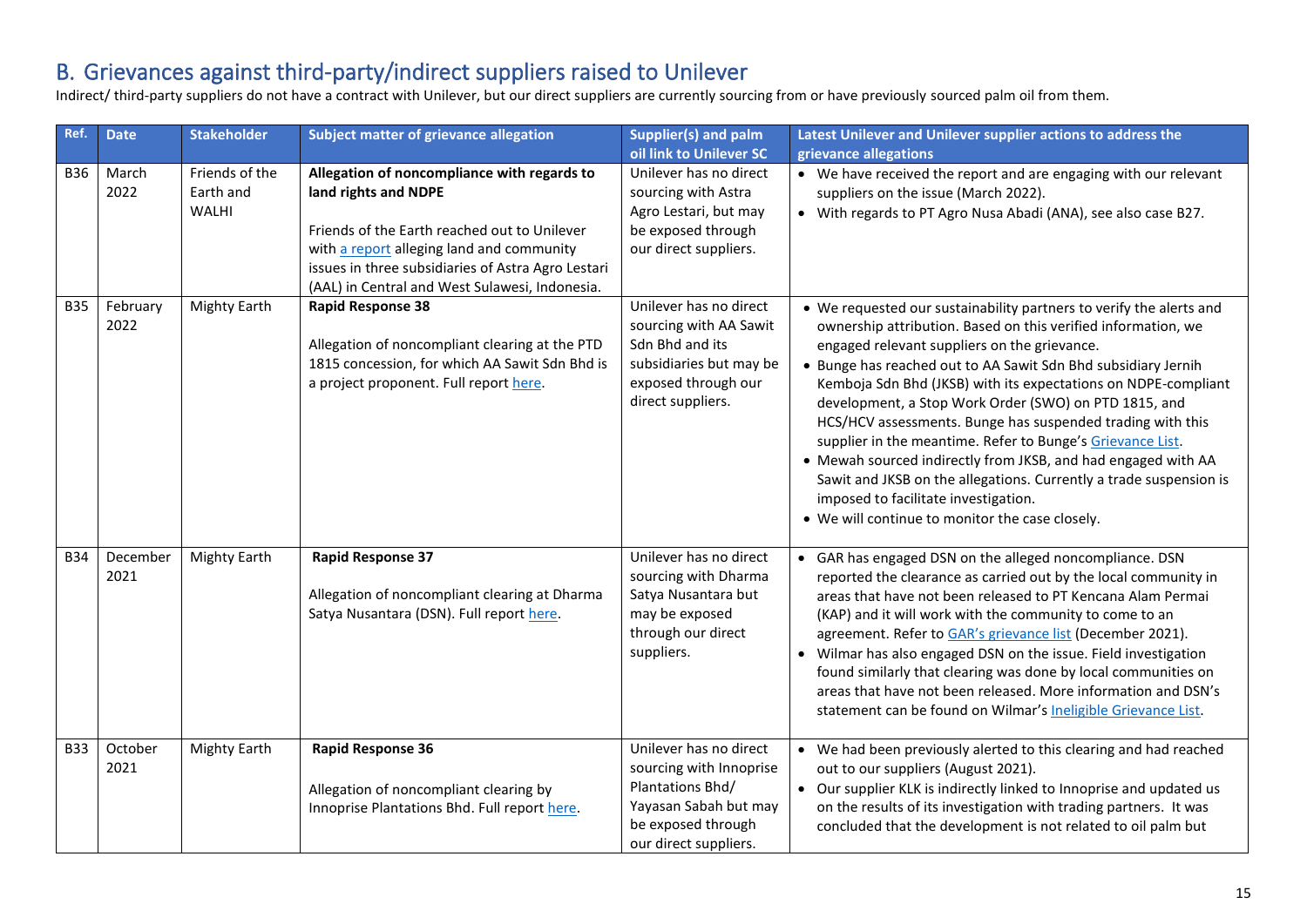| <b>B32</b> | October         | Tempo,                                     | Allegation of noncompliant sourcing from                                                                                                                                                                                                     | Unilever has no direct                                                                                                                                                                                                   | related to tree-planting. For more information please refer to<br>KLK's grievance list and Wilmar's ineligible grievance list.<br>Our implemented sourcing agreement with our direct supplier<br>does not currently include Yayasan Sabah, but it may still come<br>into our supply chain through indirect exposure. We are<br>monitoring the development with our sustainability partners.<br>• Unilever engaged its supplier that indicated a potential link to the                                                                                                                                                                                                                                                                                                                                                                                                                                                                                                                                                                                                                                                                                                                                                                                                                                                                                                                                                                                                                                                                                                                                                                                                                                                                                                                                                                                                                                                                                                                                                                             |
|------------|-----------------|--------------------------------------------|----------------------------------------------------------------------------------------------------------------------------------------------------------------------------------------------------------------------------------------------|--------------------------------------------------------------------------------------------------------------------------------------------------------------------------------------------------------------------------|---------------------------------------------------------------------------------------------------------------------------------------------------------------------------------------------------------------------------------------------------------------------------------------------------------------------------------------------------------------------------------------------------------------------------------------------------------------------------------------------------------------------------------------------------------------------------------------------------------------------------------------------------------------------------------------------------------------------------------------------------------------------------------------------------------------------------------------------------------------------------------------------------------------------------------------------------------------------------------------------------------------------------------------------------------------------------------------------------------------------------------------------------------------------------------------------------------------------------------------------------------------------------------------------------------------------------------------------------------------------------------------------------------------------------------------------------------------------------------------------------------------------------------------------------------------------------------------------------------------------------------------------------------------------------------------------------------------------------------------------------------------------------------------------------------------------------------------------------------------------------------------------------------------------------------------------------------------------------------------------------------------------------------------------------|
|            | 2021            | Mongabay,<br>Betahita, Auriga<br>Nusantara | forest areas<br>Tempo reached out to Unilever regarding their<br>investigation on palm oil that is alleged to be<br>sourced from inside Indonesian forests, and<br>mills from producer groups that are linked to<br>Unilever's supply chain. | sourcing with any of<br>the reported suppliers:<br>PT Tasma Puja, PT<br>Ciliandra Perkasa/First<br>Resources, and PT<br>Sumbar Andalas<br>Kencana/Incasi Raya,<br>but may be exposed<br>through our direct<br>suppliers. | mills mentioned in the report.<br>• PT Sumbar Andalas Kencana: PT Incasi Raya clarified that PT SAK<br>only receives FFB from its nucleus and plasma, this includes crops<br>from the truck with a plate number AA1891JH, and that the Bukit<br>Betabuh area is located far away from PT SAK. It has provided a<br>copy of the weighbridge data to our supplier.<br>• PT Tasma Puja: Our supplier is indirectly linked and is investigating<br>the case with its trading partner. PT TP informed our supplier that<br>a survey to the farm is carried out as due diligence against each of<br>their new FFB suppliers to ensure no sourcing from non-compliant<br>sources. Our supplier is directly engaging the company on the<br>allegations of conflict with plasma smallholders.<br>PT Ciliandra Perkasa: Our supplier is engaging the company on the<br>allegations raised. The mill and its parent company are included in<br>the list of Suspended Palm Oil Direct Suppliers or Oil Palm Growers<br>by Unilever (September 2020). We maintain that the supplier<br>would need to agree on and implement appropriate remediation<br>plans before they can be included in supply to Unilever.<br>• On the issue of overlapping areas with Forest Estates for all<br>companies mentioned in the report, we received clarification that<br>while the plantation companies have secured their location<br>permits and HGU for their operations, the concessions overlap<br>with areas designated as Forest Estates by the government in later<br>years. The companies are therefore liable to administrative<br>sanctions as stipulated in Article 110A of the UUCK (Undang-<br>Undang Cipta Kerja) issued in 2020, and the government provided<br>avenues in the Article 110A & 110B of the UUCK and Government<br>Regulation No 24 Year 2021 for these companies to solve their<br>administrative issues of overlapping with Forest Estates during the<br>3-year grace period.<br>• We will be monitoring the progress through our suppliers. |
| <b>B31</b> | October<br>2021 | <b>Global Witness</b>                      | Allegation of NDPE noncompliance in Papua<br><b>New Guinea</b>                                                                                                                                                                               | Unilever has no direct<br>sourcing with any of                                                                                                                                                                           | • East New Britain Resources Group: Responding to allegations<br>raised in the report, our supplier KLK has reached out to its trading                                                                                                                                                                                                                                                                                                                                                                                                                                                                                                                                                                                                                                                                                                                                                                                                                                                                                                                                                                                                                                                                                                                                                                                                                                                                                                                                                                                                                                                                                                                                                                                                                                                                                                                                                                                                                                                                                                            |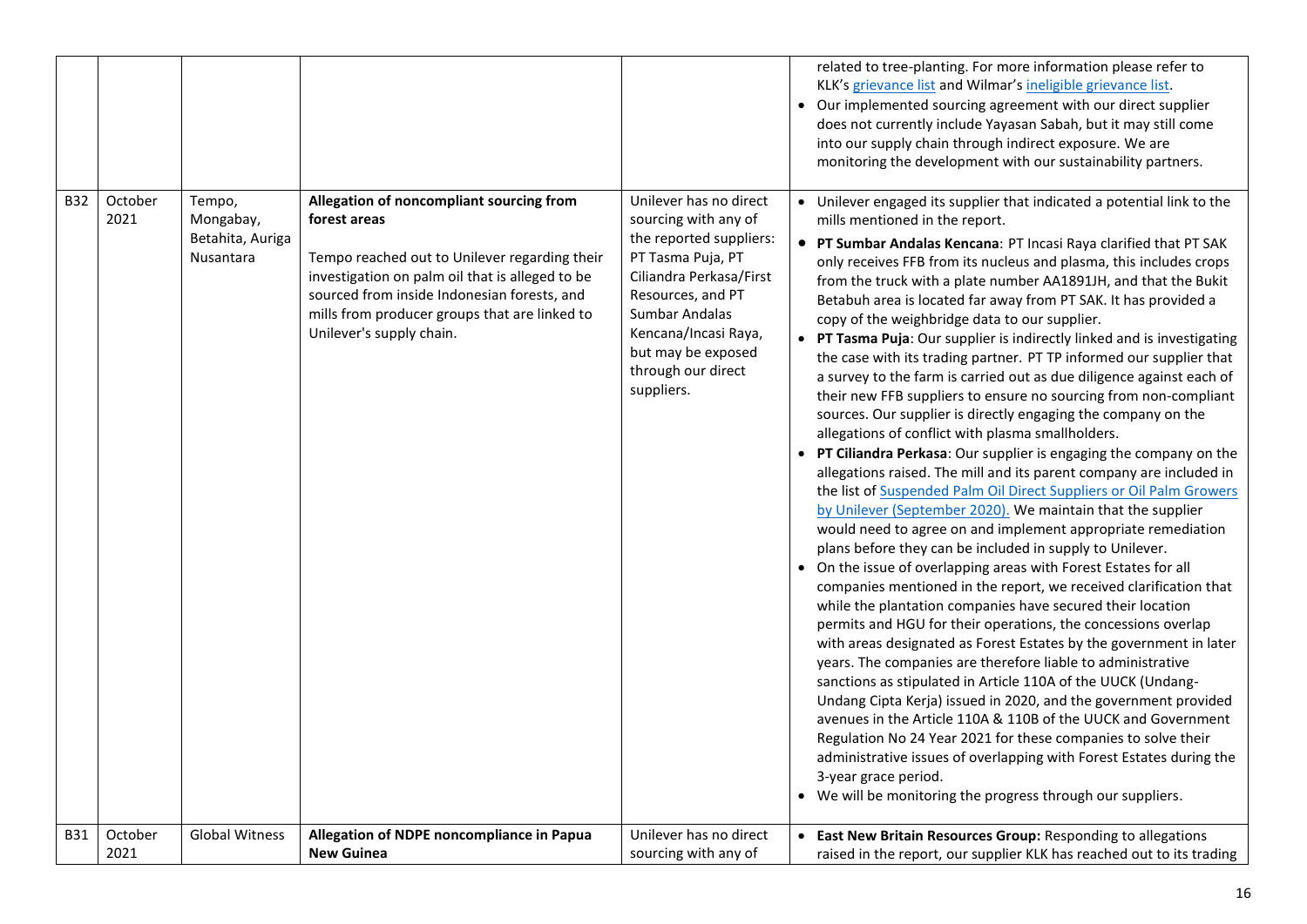|            |                |                                              | Global Witness report titled "The true price of<br>palm oil" named several suppliers in an<br>allegation of deforestation and human rights<br>abuses in Papua New Guinea (PNG).                                                                                                                                                                                                                                                                 | the suppliers named in<br>the report:<br><b>Tzen Plantation/East</b><br><b>New Britain Resources</b><br>Group, Gilford Ltd./<br>Rimbunan Hijau Group,<br>and Bewani Oil Palm<br><b>Plantations Ltd</b><br>(BOPPL)/Top Leap<br>Holdings, but may be<br>exposed through our<br>direct suppliers.                            | partner that indicated a groupwide trade suspension has been<br>imposed until the allegations have been fully investigated, and<br>their last purchase from the group was in April 2020. Please refer<br>to information on KLK's Grievance Redressal List (October 2021).<br>Rimbunan Hijau: See also B15. In response to the allegations<br>raised in the current report, Unilever's direct supplier that<br>indicated a supply chain link with Rimbunan Hijau group has<br>initiated engagement with their trading partners. Please refer to<br>information on KLK's Grievance Redressal List (October 2021).<br>• Unilever supplier Mewah has also suspended purchases from both<br>ENB and RH groups pending an investigation into the allegations.<br>Refer to information on Mewah's Grievance Log (August 2021).<br>• Bewani Oil Palm Plantations Ltd (BOPPL): On BOPPL and the<br>alleged link to Prosper Group/Tee Family, see also B15, B18. Top<br>Leap Holdings is included in the list of <b>Suspended Palm Oil Direct</b><br>Suppliers or Oil Palm Growers by Unilever (September 2020).<br>• Unilever takes the allegations in the report very seriously and will<br>continue to monitor the cases in close engagement with our<br>suppliers and consultants. |
|------------|----------------|----------------------------------------------|-------------------------------------------------------------------------------------------------------------------------------------------------------------------------------------------------------------------------------------------------------------------------------------------------------------------------------------------------------------------------------------------------------------------------------------------------|---------------------------------------------------------------------------------------------------------------------------------------------------------------------------------------------------------------------------------------------------------------------------------------------------------------------------|------------------------------------------------------------------------------------------------------------------------------------------------------------------------------------------------------------------------------------------------------------------------------------------------------------------------------------------------------------------------------------------------------------------------------------------------------------------------------------------------------------------------------------------------------------------------------------------------------------------------------------------------------------------------------------------------------------------------------------------------------------------------------------------------------------------------------------------------------------------------------------------------------------------------------------------------------------------------------------------------------------------------------------------------------------------------------------------------------------------------------------------------------------------------------------------------------------------------------------------------------------------------------|
| <b>B30</b> | August<br>2021 | Teraju<br>Foundation                         | Allegation of labor rights violations<br>Report sent to Unilever about alleged labor<br>rights violations at PT MAR, subsidiary of PT<br>Pasifik Agro Sejahtera, involving a worker,<br>which includes issues of employment terms,<br>non-payment of benefits and salary, unlawful<br>termination, and FPIC to plasma.                                                                                                                          | Unilever has no direct<br>sourcing relationship<br>with PT PAS on a group<br>level, but may be<br>exposed through our<br>direct suppliers.                                                                                                                                                                                | • Unilever has engaged relevant suppliers who are investigating the<br>issue (August 2021) directly with the management of PT PAS.<br>• Parties in the grievance were reported to have had a series of<br>virtual meetings to discuss, but have not yet reached a resolution.<br>• Parties in the grievance informed our direct suppliers that they are<br>in the process of appointing a mediator from the RSPO (August<br>$2021$ ).                                                                                                                                                                                                                                                                                                                                                                                                                                                                                                                                                                                                                                                                                                                                                                                                                                        |
| <b>B29</b> | June 2021      | Rainforest<br><b>Action Network</b><br>(RAN) | Allegation of noncompliant sourcing from the<br>Leuser Ecosystem with links to Unilever supply<br>chain<br>An article on the RAN Leuser Watch blog alleges<br>the transporting of FFB from PT Laot Bangko, a<br>company with allegations of noncompliant<br>clearing in the Leuser Ecosystem (see also: B19)<br>to the mill PT Global Sawit Semesta (see also:<br>B20), which was then sent to PT Sari Dumai, a<br>refinery operated by Apical. | Unilever has no direct<br>sourcing relationship<br>with PT Laot Bangko or<br>PT Global Sawit<br>Semesta, but may be<br>exposed through our<br>direct suppliers.<br>Please also refer to the<br>list of Suspended Palm<br><b>Oil Direct Suppliers or</b><br>Oil Palm Growers by<br><b>Unilever (September</b><br>$2020$ ). | • Unilever acknowledged the grievance to RAN and contacted its<br>supplier Apical on the allegations (July 2021).<br>• Unilever met with Apical to inquire further on the case, reiterate<br>its request to suspend PT LB and PT GSS, and understand further<br>Apical's due diligence system in place for third-party suppliers that<br>are in the vicinity of the Leuser Ecosystem. Apical shared to<br>Unilever its action plan to strengthen traceability and monitoring<br>mechanism in Aceh, the action plan of PT Laot Bangko, and<br>updated Unilever on its engagement with PT GSS and PT LB. Apical<br>has also ceased sourcing from both companies.<br>• PT LB has reportedly committed to a moratorium, adopted an<br>NDPE policy, and initiated the process to conduct an HCS-HCV<br>assessment. Meanwhile, PT GSS has reportedly committed to an<br>action plan with Apical to strengthen supply chain monitoring and                                                                                                                                                                                                                                                                                                                                          |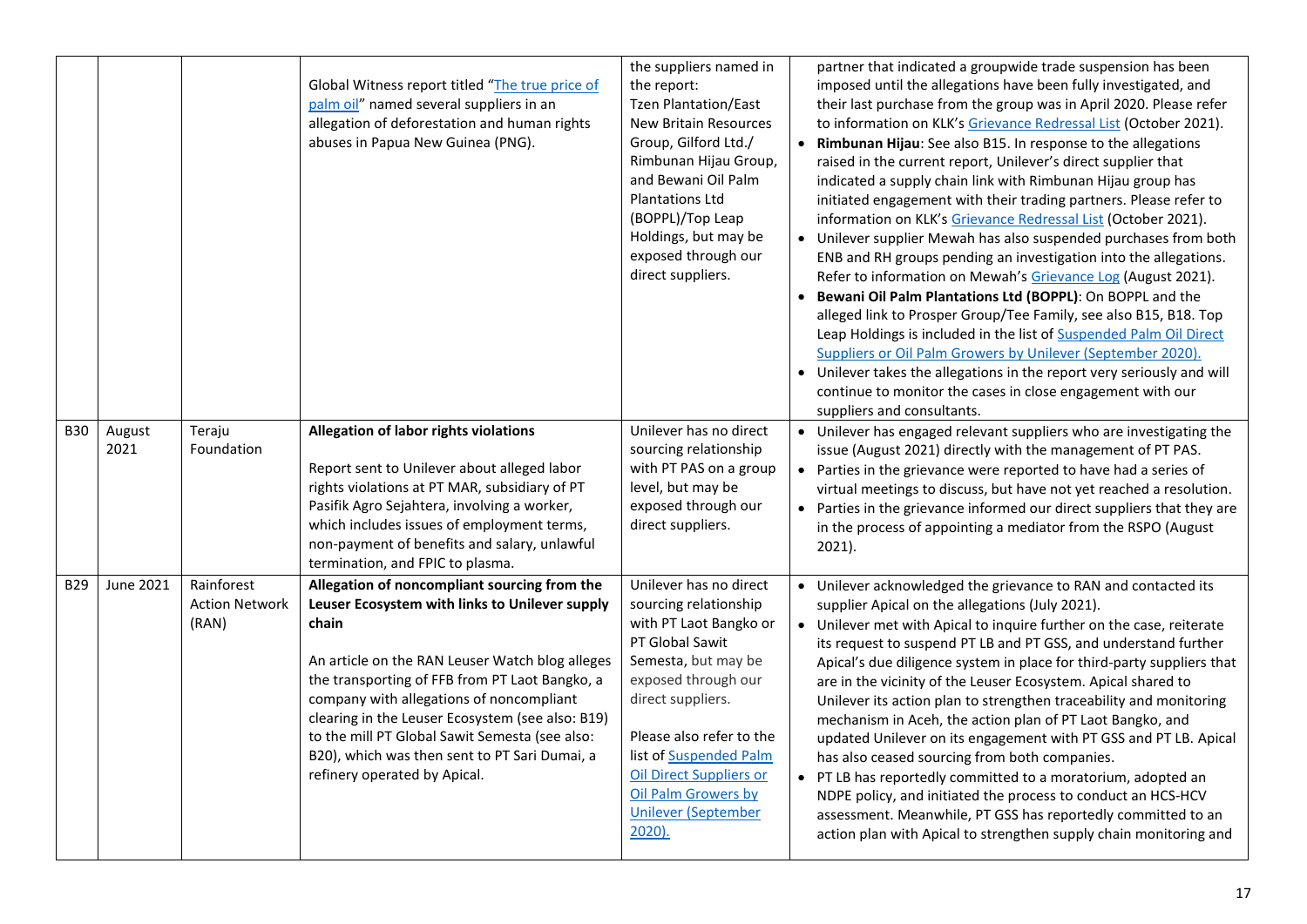| <b>B28</b> | June 2021       | <b>Mighty Earth</b>          | <b>Rapid Response 34</b>                                                                                                                                                                                                                                       | Unilever has no direct                                                                                                                                                                                                                  | traceability to ensure such violation will not be repeated. More<br>information is available on Apical's grievance list (July 2021).<br>We will continue to engage Apical to monitor the progress. In the<br>meantime, we maintain our position on the companies as stated<br>on our suspended supplier list until robust remediation and<br>traceability action plans are in place for both PT LB and PT GSS.<br>Eagle High: Eagle High Plantation (EHP) conducted a site visit and                                                                                                                                                                                                                                                                                                                                                                                                                                                                                                                                                                                                                                                                      |
|------------|-----------------|------------------------------|----------------------------------------------------------------------------------------------------------------------------------------------------------------------------------------------------------------------------------------------------------------|-----------------------------------------------------------------------------------------------------------------------------------------------------------------------------------------------------------------------------------------|-----------------------------------------------------------------------------------------------------------------------------------------------------------------------------------------------------------------------------------------------------------------------------------------------------------------------------------------------------------------------------------------------------------------------------------------------------------------------------------------------------------------------------------------------------------------------------------------------------------------------------------------------------------------------------------------------------------------------------------------------------------------------------------------------------------------------------------------------------------------------------------------------------------------------------------------------------------------------------------------------------------------------------------------------------------------------------------------------------------------------------------------------------------|
|            |                 |                              | Mighty Earth raised its Rapid Response (RR)<br>report number 34 (June 2021) alleging<br>noncompliance to NDPE by palm oil producers.                                                                                                                           | relationship with<br>suppliers listed: Eagle<br>High, Triputra Agro,<br>and Rimbunan Hijau,<br>but may be exposed<br>through our direct<br>suppliers.                                                                                   | reported that clearing was not done by the plantation company,<br>but by villagers who claimed they were not aware of the area<br>belonging to PT TSP. EHP has provided clarification of their further<br>engagement to Wilmar (refer to its ineligible grievance list) who<br>then deem grievance closed (July 2021).<br>• Triputra Agro: Triputra Agro clarified in a report to Unilever<br>suppliers Wilmar and GAR that clearance took place outside of the<br>concession (June 2021).<br>Rimbunan Hijau: RH reported to our direct supplier that the area<br>is not planted with oil palm, but is designated for forest replanting<br>by the State Forestry and has been replanted with bamboo and<br>Eucalyptus pellita in line with the State Forestry directives. Refer<br>to Mewah's Grievance Log (August 2021).<br>PT Agincourt Resources: PT Agincourt Resources is not a palm oil<br>$\bullet$<br>company and is not a supplier to Unilever. We have stated our<br>concerns on the allegations to the company and encouraged to<br>halt developments before HCS/HCV assessments have been<br>completed and submitted for independent review. |
| <b>B27</b> | June 2021       | Forest People's<br>Programme | Allegation of ongoing violation of human rights<br>A report compiled by TuK Indonesia, PUSAKA,<br>Walhi, and Forest Peoples Programme contains<br>allegations of unresolved human rights<br>grievances at ten plantation companies linked<br>to global brands. | Unilever has no direct<br>relationship with PTPN<br>XIII, Astra Agro Lestari,<br>PT Mitra Austral<br>Sejahtera, PT Kurnia<br>Luwuk Sejati, and PT<br>Hardaya Inti Plantation,<br>but may be exposed<br>through our direct<br>suppliers. | Unilever contacted Astra Agro Lestari (AAL) on the allegations<br>$\bullet$<br>related to Astra (PT ANA and PT SAL). Astra clarified to Unilever<br>their perspective on the incidents/points raised in the allegation.<br>With regards to PT ANA, our supplier Wilmar has also been<br>engaging AAL in response to grievances raised by WALHI (March<br>2021). Refer to Wilmar's grievance list.                                                                                                                                                                                                                                                                                                                                                                                                                                                                                                                                                                                                                                                                                                                                                         |
| <b>B26</b> | January<br>2021 | <b>Mighty Earth</b>          | <b>Rapid Response 32</b><br>Mighty Earth raised its Rapid Response (RR)<br>report number 32 (January 2021) alleging<br>noncompliance to NDPE by palm oil producers.                                                                                            | Unilever has no direct<br>relationship with<br>suppliers listed: SIPEF,<br>Bunga Group, and YPJ<br>Plantations Sdn Bhd,                                                                                                                 | Unilever ran a review on all cases raised in the Rapid Response<br>reports, by comparing allegations with Unilever's internal<br>deforestation alert and monitoring system with supply chain links to<br>Unilever.                                                                                                                                                                                                                                                                                                                                                                                                                                                                                                                                                                                                                                                                                                                                                                                                                                                                                                                                        |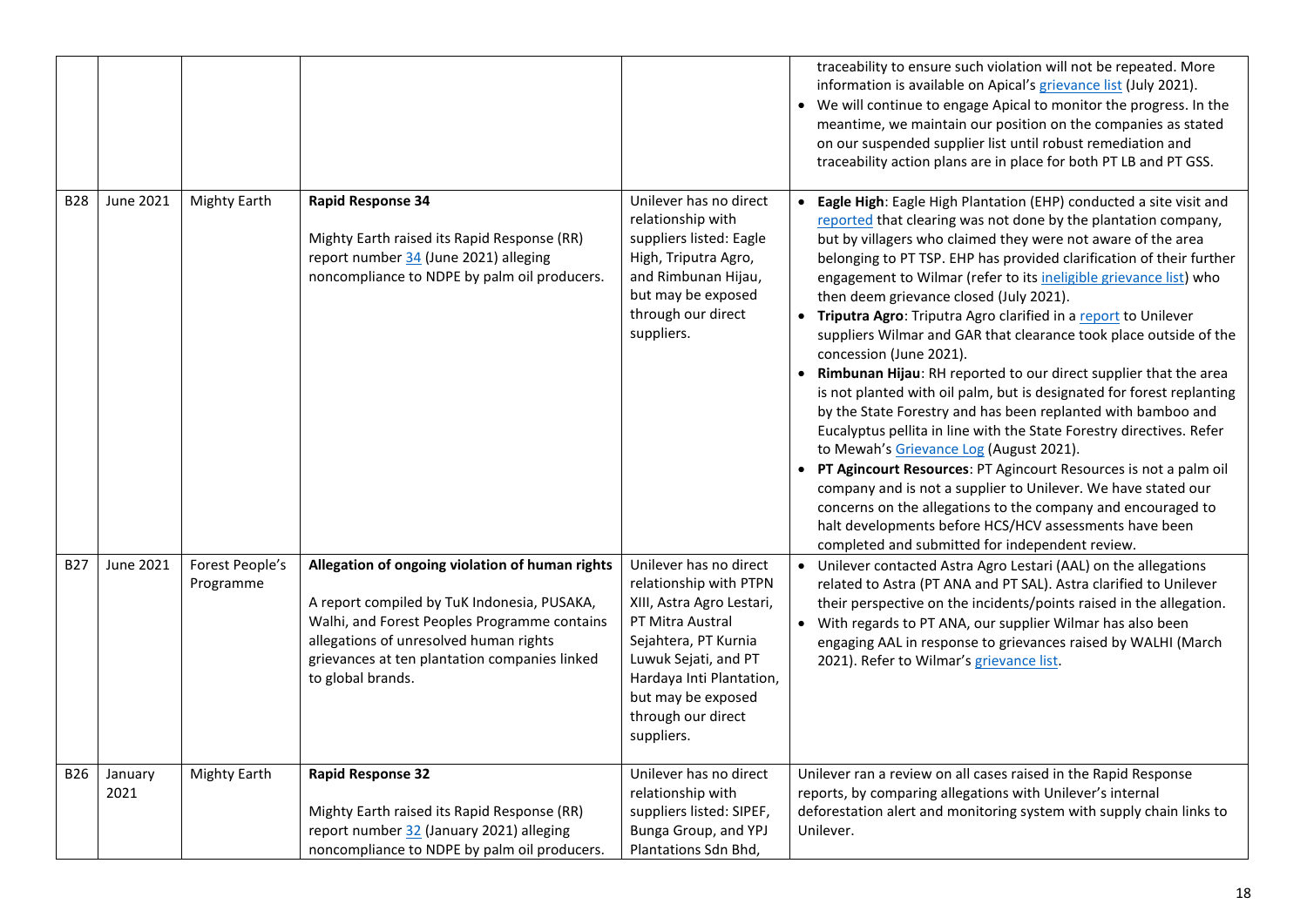|            |                  |              |                                                                                                                                  | but may be exposed<br>through our direct<br>suppliers.                                                                                                                                                                                                                                           | YPJ Plantations Sdn Bhd: Unilever engaged its suppliers and<br>consultant on the case. Please find more detailed information on<br>Wilmar's grievance list, Sime Darby's grievance list, and KLK grievance<br>list (May 2021).<br>Bunga Group: Unilever is not directly linked to Value Greenworld Sdn<br>Bhd, but a mill owned by a Bunga subsidiary through several<br>suppliers. Bunge reported that the Bunga group has committed to a<br>moratorium and an NDPE policy (January 2021). Wilmar has ceased<br>sourcing (March 2021). Other suppliers are monitoring the case<br>through suppliers or directly (refer to the disclosure by Mewah, Sime<br>Darby, and Bunge).<br>SIPEF responded to allegations raised in Rapid Response 32 on its<br>website.                                                                                                                                                                                                                                                                                                                                                                                                                                                                                                                                                                                                                                                                                                                                                                                                                                                                                                                                                                                                         |
|------------|------------------|--------------|----------------------------------------------------------------------------------------------------------------------------------|--------------------------------------------------------------------------------------------------------------------------------------------------------------------------------------------------------------------------------------------------------------------------------------------------|-------------------------------------------------------------------------------------------------------------------------------------------------------------------------------------------------------------------------------------------------------------------------------------------------------------------------------------------------------------------------------------------------------------------------------------------------------------------------------------------------------------------------------------------------------------------------------------------------------------------------------------------------------------------------------------------------------------------------------------------------------------------------------------------------------------------------------------------------------------------------------------------------------------------------------------------------------------------------------------------------------------------------------------------------------------------------------------------------------------------------------------------------------------------------------------------------------------------------------------------------------------------------------------------------------------------------------------------------------------------------------------------------------------------------------------------------------------------------------------------------------------------------------------------------------------------------------------------------------------------------------------------------------------------------------------------------------------------------------------------------------------------------|
| <b>B25</b> | November<br>2020 | Mighty Earth | Rapid Response 30-31<br>Mighty Earth raised its Rapid Response (RR)<br>report number 30 (August 2020) and 31<br>(November 2020). | Unilever has no direct<br>business relationship<br>with Perbadanan<br>Kemajuan Pertanian<br>Negeri Pahang (PKPP),<br>Perbadanan Pertanian<br>Negeri Pahang (PKNP),<br>Yayasan Pahang<br>(YPPH), and Amanah<br>Saham Pahang Bhd<br>(ASPA), but may be<br>exposed through our<br>direct suppliers. | • Unilever ran a review on all cases raised in the Rapid Response<br>reports, by comparing allegations with Unilever's internal<br>deforestation alert and monitoring system with supply chain links<br>to Unilever. Unilever is engaging with Mighty Earth, its monitoring<br>partners, and suppliers on these cases.<br>• PKPP Plantation Sdn Bhd: Wilmar responded to Unilever that its<br>supplier LKPP Corporation Sdn Bhd had clarified that it is a<br>different entity from PKPP Plantation Sdn Bhd, and while Wilmar<br>and LKPP does not source from PKPP, it had been engaging directly<br>with PKPP on the allegations raised by Mighty Earth. PKPP has<br>reportedly committed to a moratorium while investigation is<br>ongoing and decided to reserve two lots of land for potential<br>recovery sites (November 2020). Wilmar's last purchase was in<br>November 2020. Refer to Wilmar's grievance list.<br>• Cargill and its trading partners had met with PKPP, which resulted<br>in PKPP's agreement to implement a group-wide policy and<br>relevant programs from January 2021. Ongoing discussion on<br>obtaining a written commitment to a recovery plan. More<br>information on Cargill's grievance list (December 2020).<br>• PKNP: We do not find an indication of supply chain link to Unilever<br>or Unilever suppliers.<br>. Yayasan Pahang: To our supplier Wilmar, and KLK (through its<br>trading partner), YPPH clarified EIA was conducted and the<br>development received approval from local authorities. YP<br>Plantation has reportedly committed to 1) impose a moratorium<br>effective August 2020, and 2) adoption of NDPE, which they have<br>published online. Refer to Wilmar's grievance list and KLK's<br>grievance list. |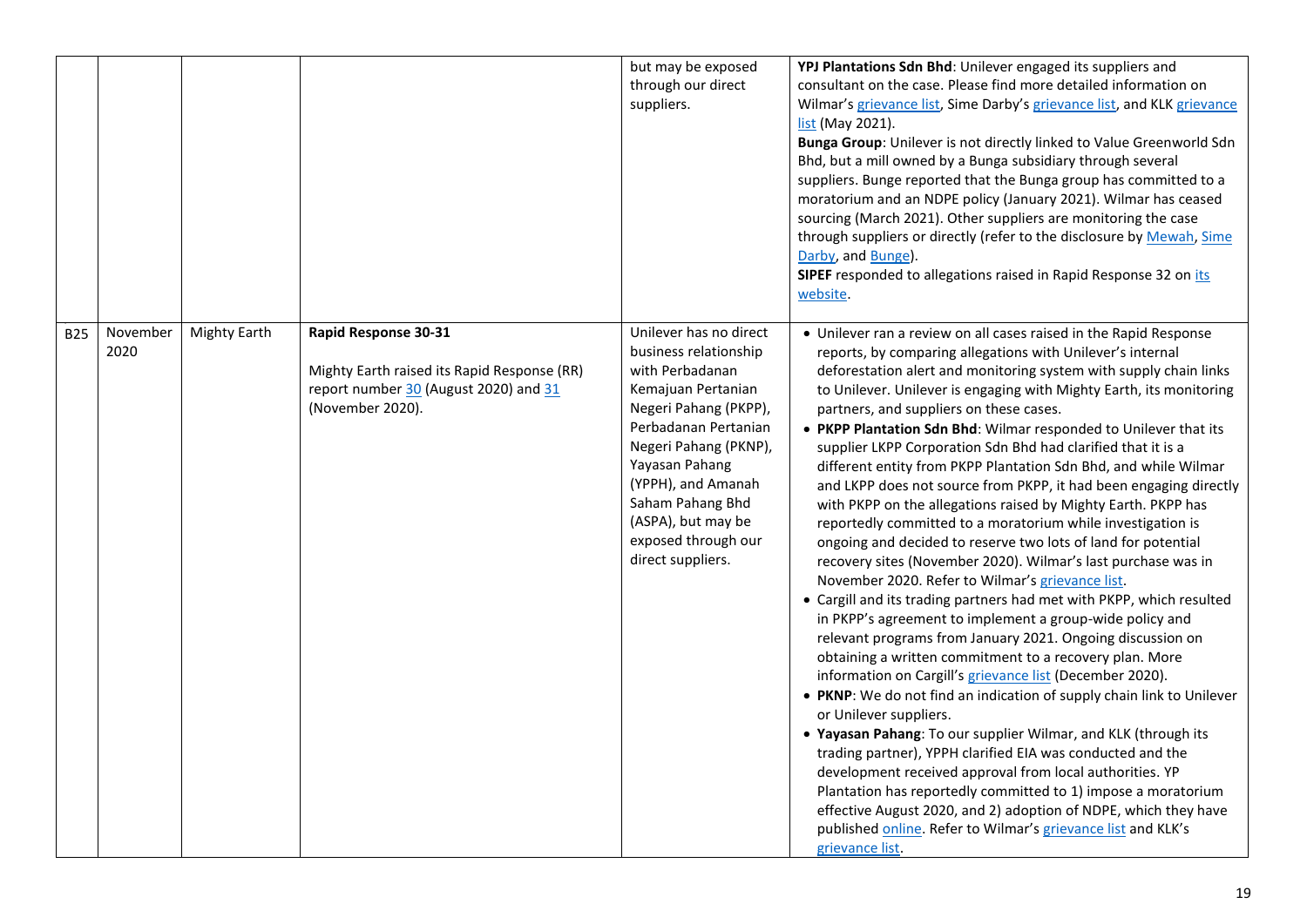|            |            |                     |                                                                                                                                                                                                                                                                                                                                                                                                             |                                                                                                                                                                                                                                                                | • Amanah Saham Pahang: Supplier KLK is investigating the matter<br>and engaging ASPA on the allegation through its trading partner.<br>ASPA has reportedly agreed to adopt an NDPE policy and issued a<br>moratorium on new clearing. Refer to KLK's grievance list.                                                                                                                                                                                                                                                                                                                                                                                                                                                                                                                                                                                                                                                                                                                                                                                                                                                                                                     |
|------------|------------|---------------------|-------------------------------------------------------------------------------------------------------------------------------------------------------------------------------------------------------------------------------------------------------------------------------------------------------------------------------------------------------------------------------------------------------------|----------------------------------------------------------------------------------------------------------------------------------------------------------------------------------------------------------------------------------------------------------------|--------------------------------------------------------------------------------------------------------------------------------------------------------------------------------------------------------------------------------------------------------------------------------------------------------------------------------------------------------------------------------------------------------------------------------------------------------------------------------------------------------------------------------------------------------------------------------------------------------------------------------------------------------------------------------------------------------------------------------------------------------------------------------------------------------------------------------------------------------------------------------------------------------------------------------------------------------------------------------------------------------------------------------------------------------------------------------------------------------------------------------------------------------------------------|
| <b>B24</b> | May 2020   | <b>Mighty Earth</b> | <b>Rapid Response 27-29</b><br>Mighty Earth raised its Rapid Response (RR)<br>report number 27 (May 2020), 28, (June 2020),<br>and 29 (July 2020).<br>Cases of indirect suppliers we reviewed to be in<br>scope of our grievance process and will process<br>further are:<br>Capitol Group (RR 29)<br>$\bullet$<br>CB Industrial Product Holdings (detailed<br>$\bullet$<br>information presented in RR 26) | Unilever has no direct<br>business relationship<br>with Capitol Group, CB<br><b>Industrial Product</b><br>Holdings (CBIPH), but<br>may be exposed<br>through our direct<br>suppliers.                                                                          | • Unilever ran a review on all cases raised in the Rapid Response<br>reports, by comparing allegations with Unilever's internal<br>deforestation alert and monitoring system with supply chain links<br>to Unilever. We excluded cases of which there was insufficient<br>information in the report to be verified (e.g. lack of precise<br>location of where the alleged deforestation case took place) and of<br>palm oil companies that Unilever had already imposed a<br>procurement suspension.<br>• Update from our direct supplier Wilmar that PT Medco Papua<br>Hijau Selaras (MPHS)/Capitol Group has committed to a<br>moratorium (September 2020). PT MPHS has submitted HCV/HCS<br>integrated report to be peer-reviewed by HCVRN (July 2021) and<br>prepared management plans for the HCV/HCS areas. More<br>information on Wilmar's grievance list.<br>• Supplier Apical reported on its engagement with CBIPH. CBIPH<br>claimed both companies in the Mighty Earth report are registered<br>under Convertible Production Forest land licensing for timber<br>logging by the Forestry Ministry (May 2020). More information on<br>Apical's grievance list. |
| <b>B23</b> | April 2020 | <b>Mighty Earth</b> | <b>Allegation of NDPE noncompliance</b><br>In an article titled "Samling and Mulia Sawit's<br><b>Ongoing Deforestation", Mighty Earth alleges</b><br>deforestation within the group's Marudi & Batu<br>Belah concessions under Licences for Planted<br>Forests (LPF) in Sarawak.<br>A related article titled "The Coronavirus Climate<br>Profiteers" was published in April 2020.                           | Samling<br>Unilever does not have<br>direct business<br>relationship with<br>Samling or Glenealy<br>Plantations.<br>Please refer to the list<br>of Suspended Palm Oil<br>Direct Suppliers or Oil<br>Palm Growers by<br><b>Unilever (September</b><br>$2020$ ). | • Unilever requested further information from Mighty Earth with<br>regards to the grievances raised against Samling after which<br>Unilever engaged several direct suppliers indicated to be linked to<br>Samling to request more information on grievance verification and<br>engagement with Samling. Due to the cross-commodity nature of<br>the case, Unilever also requested support from external<br>sustainability experts (April 2020).<br>• Unilever checked with KLK about its alleged link to Mulia Sawit.<br>KLK responded to Unilever that it does not purchase from MSA and<br>MSA is not in its supply chain (April 2020).<br>• Unilever issued a letter to its direct supplier requesting to impose a<br>procurement suspension of Samling for Unilever's palm oil supply<br>chain including through indirect supply to Unilever (April 2020).                                                                                                                                                                                                                                                                                                           |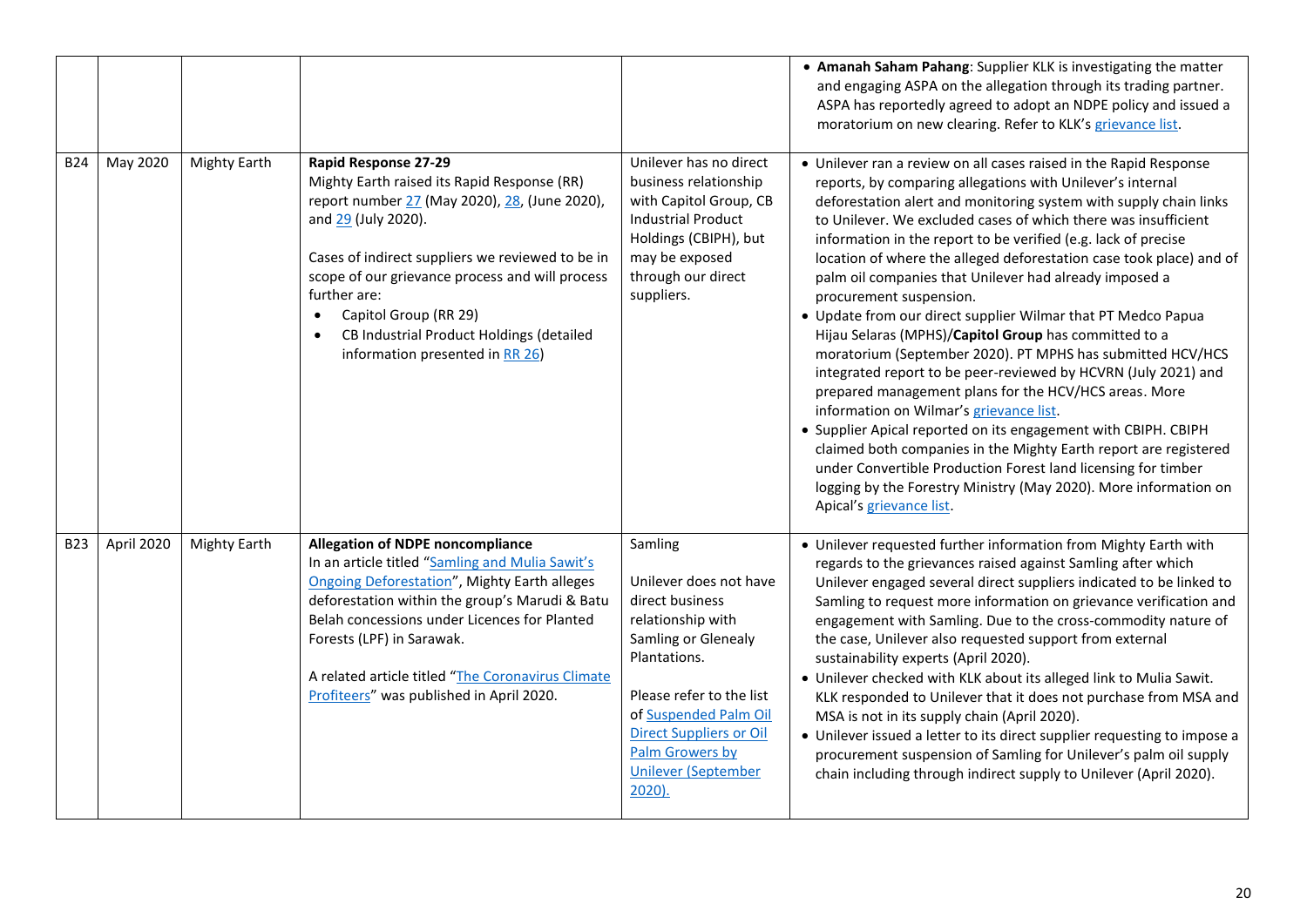| <b>B22</b> | February | Chain Reaction | Allegation of top deforesters in 2019             | Unilever does not have | • Prior to the publication of the report, Unilever had reached out to   |
|------------|----------|----------------|---------------------------------------------------|------------------------|-------------------------------------------------------------------------|
|            | 2020     | Research       | In an article titled "The Chain: Repeat Offenders | any direct business    | its main direct suppliers with regards to companies listed due to       |
|            |          |                | Continue to Clear Forests for Oil Palm in         | relationship with the  | deforestation alerts in 2019 and/or previous grievances.                |
|            |          |                | Southeast Asia," Chain Reaction Research          | ten companies          | o Jhonlin group: See B18.                                               |
|            |          |                | published their analysis on the ten palm oil      | mentioned but may be   | O Mulia Sawit group: See B18.                                           |
|            |          |                | companies that combined were responsible for      | exposed through our    | Sungai Budi group: See B15.<br>$\circ$                                  |
|            |          |                | approx. 39.500 hectares of deforestation and      | direct suppliers.      | o Indonusa group: See B15.                                              |
|            |          |                | peat development in Indonesia, Malaysia, and      |                        | $\circ$ Musirawas group: See B16.                                       |
|            |          |                | Papua New Guinea in 2019.                         |                        | • With regards to BEST Agro, see case B7.                               |
|            |          |                |                                                   |                        | . In April 2020, Unilever sent a letter to its main direct suppliers to |
|            |          |                | Some of these companies remain linked to the      |                        | reiterate expectations that suppliers remove from Unilever's            |
|            |          |                | supply chain of companies and brands covered      |                        | supply chain companies that are alleged to be responsible for           |
|            |          |                | under Unilever's NDPE sourcing policies:          |                        | significant deforestation in 2019 and therefore may be failing to       |
|            |          |                | • Jhonlin group: Alleged clearing of 5,900 ha     |                        | meet the requirements set out in of the Unilever Sustainable Palm       |
|            |          |                | area of forest, mostly at PT Kodeco Timber        |                        | Oil Policy. This includes the ten group companies raised in the CRR     |
|            |          |                | in Kalimantan.                                    |                        | report.                                                                 |
|            |          |                | • Mulia Sawit group: Alleged clearing of close    |                        | • Unilever's main suppliers confirm they have taken actions to          |
|            |          |                | to 4,300ha, mostly at PT PEAK in Central          |                        | exclude the following groups from supply to Unilever: Sulaidy,          |
|            |          |                | Kalimantan.                                       |                        | Jhonlin group, Mulia Sawit group, Tunas Baru Lampung, Indonusa,         |
|            |          |                | · Sungai Budi group/Tunas Baru Lampung:           |                        | Shuangma group, Best Agro, Musirawas, Golden Land Bhd.                  |
|            |          |                | Alleged clearing of 2,900ha of peat at PT         |                        | Unilever will continue to monitor remaining supply chain links to       |
|            |          |                | SUJ in 2019. See also B18 and B15.                |                        | groups indicated to be indirectly linked to Unilever.                   |
|            |          |                | • Indonusa group: Alleged clearing of             |                        | • Peputra group-related: With regards to PT Marita Makmur Jaya          |
|            |          |                | 2,800ha of forest at PT Internusa Jaya            |                        | (PT MMJ), suppliers raised questions regarding the Peputra group        |
|            |          |                | Sejahtera in Merauke, Papua.                      |                        | and the link of PT MMJ to the group (e.g. see GAR's statement on        |
|            |          |                | • Peputra group-related: Alleged clearing of      |                        | this issue). Unilever is reviewing group definitions used to assess     |
|            |          |                | 2,100ha of peat and peat forest at PT             |                        | the case, including that of the RSPO, to determine the extent to        |
|            |          |                | Marita Makmur Jaya in Riau, one of three          |                        | which Peputra group shall be included in the engagement with PT         |
|            |          |                | plantations CRR refers to as "shadow              |                        | MMJ on the allegations and seeks constructive ways to address           |
|            |          |                | companies" owned by the same family.              |                        | the ongoing clearing at PT MMJ. In the meantime, suppliers should       |
|            |          |                | • Musirawas group: Alleged clearing of 2,100      |                        | ensure supply from PT MMJ does not get into Unilever's supply           |
|            |          |                | ha in 2019 through PT Uni Primacom and PT         |                        | chain.                                                                  |
|            |          |                | Sumur Pandanwangi in Central Kalimantan.          |                        | • With regards to an <i>update</i> in 2020 that alleged a link between  |
|            |          |                |                                                   |                        | Sulaidy-owned plantation with a Pundi Group mill, Unilever              |
|            |          |                | The remaining companies with little known         |                        | reached out to its direct supplier Wilmar who reported that the         |
|            |          |                | supply chain information are:                     |                        | mill has stopped sourcing from PT PAL effective September 1st           |
|            |          |                |                                                   |                        | 2020, and has shared list of FFB suppliers to Wilmar for                |
|            |          |                | · Sulaidy-associated company: Alleged             |                        | monitoring. More detailed information on Wilmar's grievance list        |
|            |          |                | clearing of over 12,700 ha in 2019 in             |                        | (September 2020).                                                       |
|            |          |                | multiple plantations in Kalimantan.               |                        |                                                                         |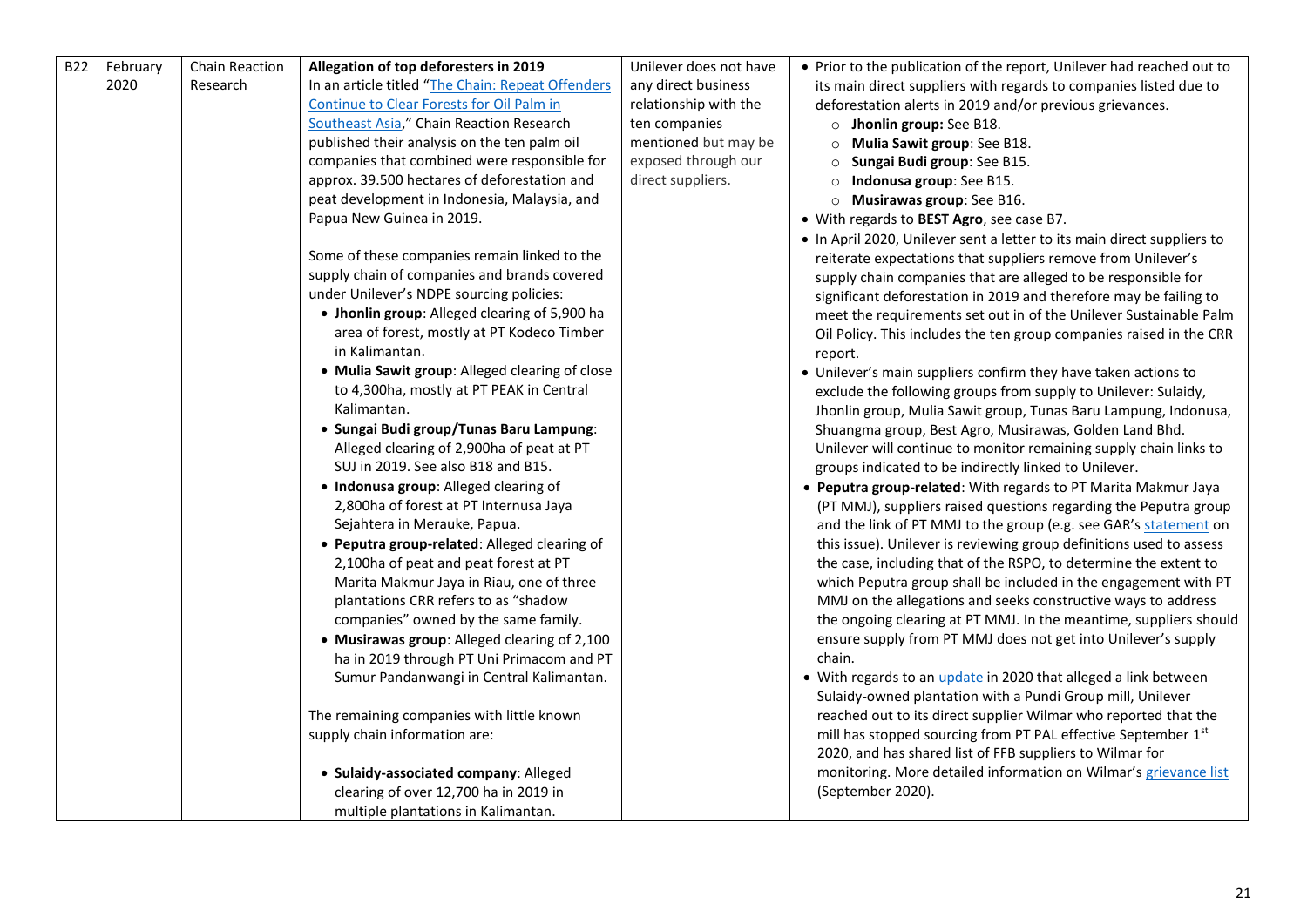|            |                  |            | • Rugao Shuangma group: Alleged clearing of<br>2,460 ha of peat and peat forest in North<br>Kalimantan in 2019.<br>• BEST Agro: Alleged clearing of 2,300 ha in<br>2019. See also previous case B7.<br>• Golden Land Bhd: Alleged clearing of 1,700<br>ha of forests and peat at PT Tasnida Agro<br>Lestari in South Kalimantan in 2019.                                                                                                                                            |                                                                                                                                                                                                                                                                                                                                                                                                                                                                                                                                                                                                                                                                                                                                        |                                                                                                                                                                                                                                                                                                                                                                                                                                                                                                                                                                                                                                                                                                                                                                                                                                                                                                                                                                                                                                                                                                                                                                                                                                                                                                                                                                                                                                                                                                                                                                                                                                                                                                                                          |
|------------|------------------|------------|-------------------------------------------------------------------------------------------------------------------------------------------------------------------------------------------------------------------------------------------------------------------------------------------------------------------------------------------------------------------------------------------------------------------------------------------------------------------------------------|----------------------------------------------------------------------------------------------------------------------------------------------------------------------------------------------------------------------------------------------------------------------------------------------------------------------------------------------------------------------------------------------------------------------------------------------------------------------------------------------------------------------------------------------------------------------------------------------------------------------------------------------------------------------------------------------------------------------------------------|------------------------------------------------------------------------------------------------------------------------------------------------------------------------------------------------------------------------------------------------------------------------------------------------------------------------------------------------------------------------------------------------------------------------------------------------------------------------------------------------------------------------------------------------------------------------------------------------------------------------------------------------------------------------------------------------------------------------------------------------------------------------------------------------------------------------------------------------------------------------------------------------------------------------------------------------------------------------------------------------------------------------------------------------------------------------------------------------------------------------------------------------------------------------------------------------------------------------------------------------------------------------------------------------------------------------------------------------------------------------------------------------------------------------------------------------------------------------------------------------------------------------------------------------------------------------------------------------------------------------------------------------------------------------------------------------------------------------------------------|
| <b>B21</b> | November<br>2019 | Greenpeace | Allegations of noncompliance with regards to<br>forest fires<br>Greenpeace published a report titled "Burning<br>down the house" with allegations that Unilever<br>is purchasing palm oil from producers linked to<br>forest fires and operations subject to court<br>action, administrative sanctions, or other<br>government intervention as a result of fires in<br>the past few years.<br>A related press release on transboundary haze<br>was also published in November 2019. | Unilever is allegedly<br>linked to the following<br>suppliers:<br>Agro Inti Semesta,<br>Astra Agro Lestari, ANJ,<br>Bakrie, Bumitama, Citra<br>Borneo Indah,<br>Fangiono Agro, Gagah<br>Putra Satria, GAMA,<br>Genting, JA Wattie,<br>Korindo, Matahari<br>Kahuripan (Makin), NPC<br>Resources, Pasifik Agro<br>Sentosa, Rachmat,<br>Rajawali/Eagle High,<br>Salim, SIPEF, Sungai<br><b>Budi/Tunas Baru</b><br>Lampung, Tianjin<br>Julong, TSH Resources,<br>Waimusi Agroindah,<br>Arjuna Utama Sawit,<br>Provident Agro,<br>Teguhkarya<br>Wanalestari,<br>Djarum/HPI Agro,<br>Nusantara Sawit<br>Persada, Surya<br>Bratasena Plantation.<br>Unilever has no direct<br>sourcing relationship<br>with the suppliers<br>above but may be | • Prior to the report publication on November 4, Greenpeace sent<br>Unilever a letter detailing a new publication on October 30 (2019).<br>• Unilever reached out to its direct suppliers to verify the<br>allegations: Apical, Bunge, Cargill, KLK, Musim Mas, PTPN, Sime<br>Darby, GAR, and Wilmar, requesting clarification on fires and<br>hotspots in the suppliers' direct operations, sealed operations or<br>fines, links to third-party suppliers linked to forest fires in 2015-<br>2018, and burnt areas in 2019 detected by Unilever's monitoring, if<br>any (November 2019).<br>• Unilever direct suppliers clarified which third party suppliers listed<br>are present in their supply chain and are engaging those they are<br>sourcing from to investigate the allegations. Unilever is monitoring<br>the progress.<br>• Some suppliers were subject to previous cases and engagements:<br>$\circ$ ANJ: See B4.<br>Bumitama: See B15.<br>$\circ$<br>Citra Borneo Indah: See B2.<br>$\circ$<br>O Fangiono Agro: See B10.<br>$\circ$ <b>GAMA</b> : See B15.<br>○ Genting: See B15.<br>JA Wattie: See B16.<br>Korindo: See B15.<br>$\circ$<br>NPC Resources: See B15.<br>$\circ$<br>Salim: See B3.<br>$\circ$<br>Sungai Budi/Tunas Baru Lampung: See B15.<br>$\circ$<br>Djarum/HPI Agro: B15.<br>$\circ$<br>• Unilever direct suppliers have stopped sourcing from some of the<br>suppliers listed: ANJ, Citra Borneo Indah, JA Wattie, Salim, Sungai<br>Budi. Unilever and its suppliers are looking into the mills<br>Greenpeace reported as associated with these groups.<br>• Unilever takes this issue seriously and will continue to engage with<br>its suppliers to resolve any noncompliance with regards to fires. |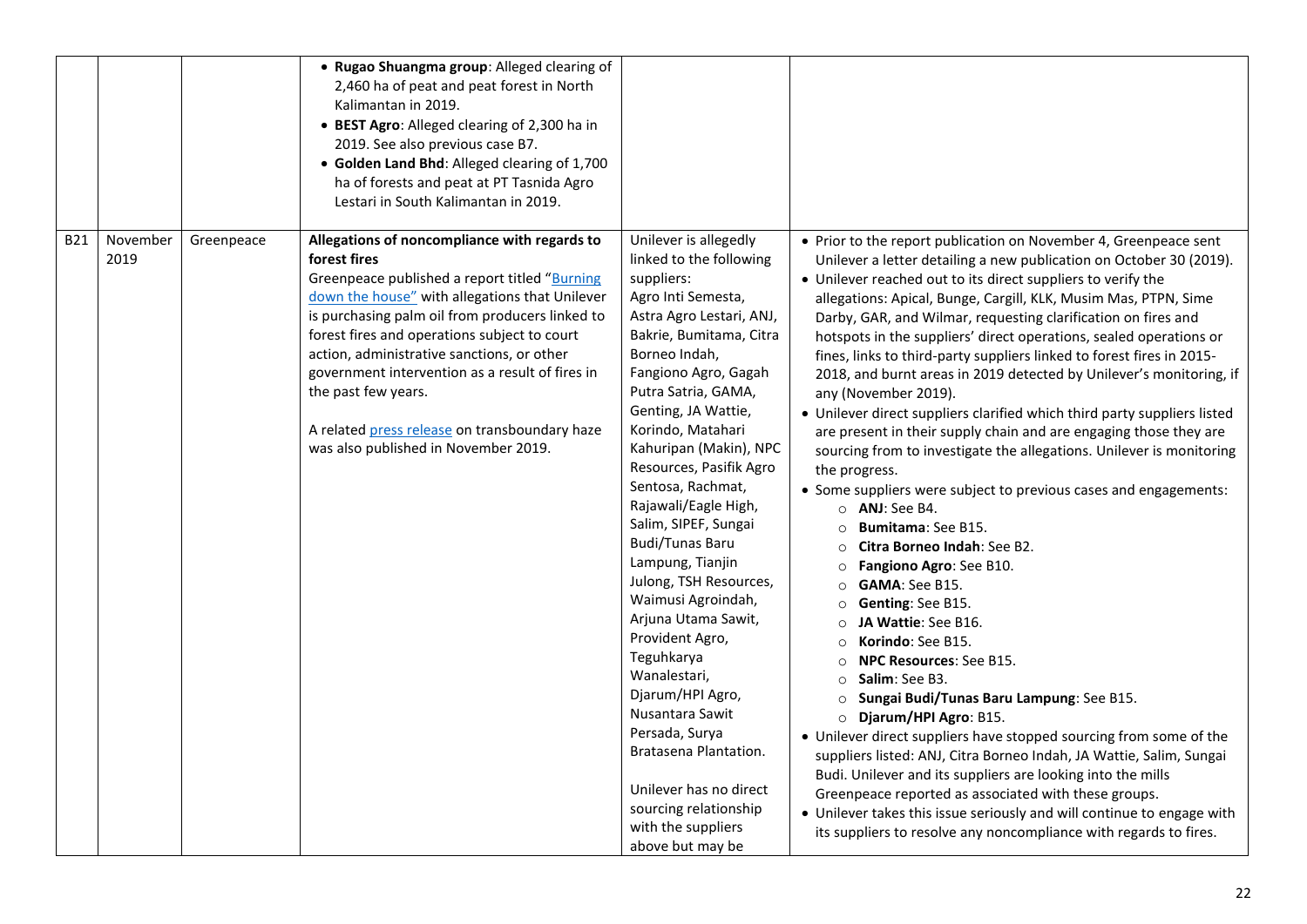|            |           |                                              |                                                                                                                                                                                                                                                                                                                                                                                                                                                                                                                        | exposed through our<br>direct suppliers.                                                                                                                                                                                                                                                                                                                                | • Unilever's work with Earth Equalizer and Aidenvironment allows us<br>to investigate peat and forest burnt areas via satellite images. We<br>are also involved in other monitoring initiatives and recently<br>invested into supporting earlier detection of deforestation using<br>radar waves which will be made available through WRI's Global<br>Forest Watch platform. Finally, we are engaging with the RSPO on<br>cases related to RSPO members.                                                                                                                                                                                                                                                                                                                                                                                                                                                                                                             |
|------------|-----------|----------------------------------------------|------------------------------------------------------------------------------------------------------------------------------------------------------------------------------------------------------------------------------------------------------------------------------------------------------------------------------------------------------------------------------------------------------------------------------------------------------------------------------------------------------------------------|-------------------------------------------------------------------------------------------------------------------------------------------------------------------------------------------------------------------------------------------------------------------------------------------------------------------------------------------------------------------------|----------------------------------------------------------------------------------------------------------------------------------------------------------------------------------------------------------------------------------------------------------------------------------------------------------------------------------------------------------------------------------------------------------------------------------------------------------------------------------------------------------------------------------------------------------------------------------------------------------------------------------------------------------------------------------------------------------------------------------------------------------------------------------------------------------------------------------------------------------------------------------------------------------------------------------------------------------------------|
| <b>B20</b> | Sept 2019 | Rainforest<br><b>Action Network</b><br>(RAN) | Allegation of noncompliant sourcing from the<br>Rawa Singkil Wildlife Reserve with links to<br>Unilever supply chain<br>A report published by RAN alleges the<br>transporting of FFB from inside Rawa Singkil<br>Wildlife Reserve to a nearby palm broker, which<br>were then sent to two mills supplying refineries<br>of Unilever suppliers.                                                                                                                                                                         | Unilever has no direct<br>sourcing relationship<br>with PT Global Sawit<br>Semesta (GSS) and PT<br>Samudera Sawit<br>Nusantara (SSN) but<br>may be exposed to the<br>companies through<br>direct suppliers.                                                                                                                                                             | • RAN notified Unilever of the upcoming release of the results of<br>their investigations (September 2019).<br>• Unilever responded to the notification.<br>• Unilever immediately contacted its suppliers with indication of<br>direct sourcing from around the Rawa Singkil area.<br>• Unilever suppliers GAR and Musim Mas are both investigating the<br>case with PT GSS and PT SSN (October 2019) and have published<br>an official response on their respective websites (here and here).<br>• Our suppliers' site visits with both mills are scheduled in October<br>2019.<br>• Unilever had requested its suppliers GAR and Musim Mas to<br>exclude any palm oil products coming from PT GSS and PT SSN<br>from its direct contract with them, and to ensure the mills have a<br>verifiable traceability system and a mechanism to monitor NDPE<br>compliance before GAR and Musim Mas resume linking supply<br>from these mills to Unilever (October 2019). |
| <b>B19</b> | May 2019  | Rainforest<br><b>Action Network</b><br>(RAN) | <b>Deforestation in Leuser Ecosystem (Aceh)</b><br><b>Allegation</b><br>In May 2019, Rainforest Action Network<br>formally submitted grievances on twelve<br>companies with allegations of noncompliance<br>as documented on multiple reports and articles<br>on LeuserWatch.org.<br>These companies are:<br><b>PT Nia Yulided</b><br>PT Putra Kurnia<br><b>PT Tualang Raya</b><br>PT Indo Alam<br>PT Tegas Nusantara<br>PT Indo Sawit Perkasa<br>PT Perkebunan Nusantara (PTPN) I Blang Tuala<br>• PT Agra Bumi Niaga | Unilever has no direct<br>sourcing relationship<br>with any of the<br>companies listed.<br>PT Perkebunan<br>Nusantara I (PTPN I), PT<br>Laot Bangko, PT Teupin<br>Lada, and PT Beurata<br>Subur Persada are<br>either third-<br>party/indirect suppliers<br>that may enter<br>Unilever's supply chain<br>through trade, or<br>belong to the same<br>group company as an | • Unilever has notified its direct suppliers with potential sourcing<br>links to the area.<br>• Unilever also works with Aidenvironment to verify the allegations<br>through the deforestation monitoring platform and deployment of<br>field teams.<br>• GAR responded to Unilever with information that eleven of the<br>companies identified in the May 2019 grievance are not linked to<br>their supply chain, and they are engaging directly with one<br>supplier on the allegation (May 2019). GAR has previously<br>reported on their engagement progress with PT Indo Sawit<br>Perkasa, PT Agra Bumi Niaga, PT Dua Perkasa Lestari, and PT Laot<br>Bangko.<br>• Musim Mas has responded that it does not source FFB directly<br>from any of the suppliers listed, and is currently investigating<br>whether these companies are linked to its supply chain.                                                                                                  |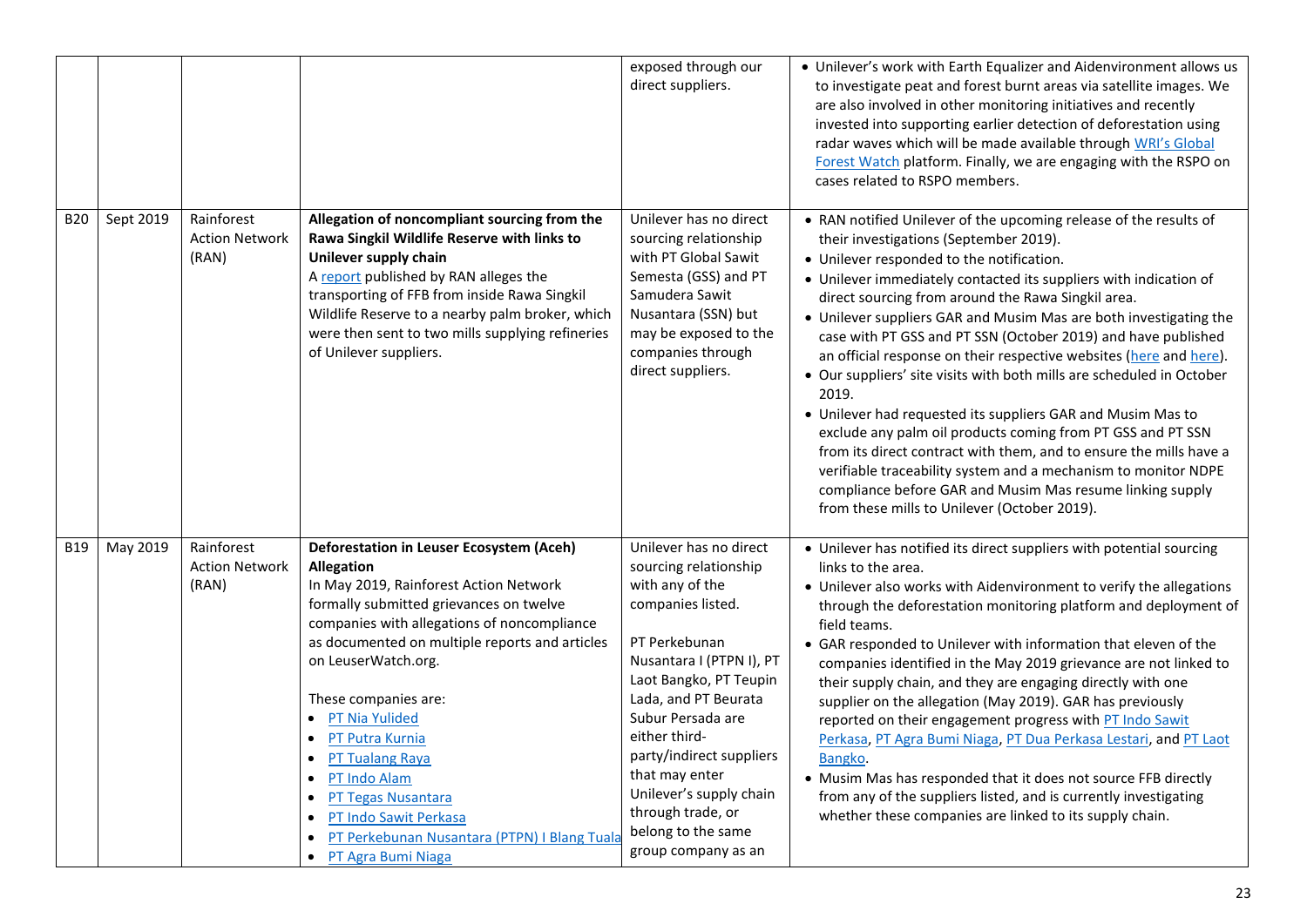|            |          |                            | PT Surya Panen Subur II (See also: B6)<br>PT Kallista Alam<br>PT Dua Perkasa Lestari<br>PT Laot Bangko<br>In August 2020, RAN published:<br>• Article alleging FFB from PT Indo Alam is sent<br>to the mill PT Teupin Lada.<br>• Article alleging ongoing social conflict,<br>irregular permitting procedure, and<br>development on peat at PT Dua Perkasa<br>Lestari, and that FFB from the plantation is<br>being sent to mill PT Beurata Subur Persada.                                                                                                                                                          | indirect supplier to<br>Unilever.                                                                                                                                                                                                                                                        | • Cargill notified Unilever that in agreement with Cargill's grievance<br>management expectations, its supplier has ceased sourcing from<br>the PT Laot Bangko's group-level company (September 2019).<br>• Bunge notified Unilever that clearing had been verified by their<br>supplier, and criteria have been set before PT Laot Bangko and its<br>group-level company can gain supply chain re-entry. More<br>information on Bunge's grievance list (September 2019).<br>• Unilever partnering with Musim Mas and Pepsico are<br>collaborating to support the Verified Sourcing Area (VSA) program<br>in Aceh, developed by the IDH Sustainable Trade Initiative, to<br>increase sustainable palm oil production while protecting the<br>Leuser Ecosystem. This was initiated by the signing of the<br>Production, Protection, and Inclusion (PPI) Compact by the<br>government of Aceh Tamiang District with multiple local<br>stakeholders (December 2019).<br>• With regards to the new allegations raised in 2020, Unilever<br>immediately reached out to suppliers with links to the third party<br>mills to verify the allegations.<br>• Supplier GAR reported on their engagement with PT Teupin Lada,<br>citing PT TL committed to exclude PT Indo Alam from its supply<br>chain effective in August 2020, and engaging PT TL to reach<br>100%TTP by Q4 2020. More information on GAR's grievance list.<br>• Wilmar has engaged PT Teupin Lada after detecting the issue<br>through its Leuser Supplier Reporting Tool (LSRT) programme and<br>confirmed that the mill has ceased sourcing from PT Indo Alam.<br>See Wilmar's grievance list. |
|------------|----------|----------------------------|---------------------------------------------------------------------------------------------------------------------------------------------------------------------------------------------------------------------------------------------------------------------------------------------------------------------------------------------------------------------------------------------------------------------------------------------------------------------------------------------------------------------------------------------------------------------------------------------------------------------|------------------------------------------------------------------------------------------------------------------------------------------------------------------------------------------------------------------------------------------------------------------------------------------|-----------------------------------------------------------------------------------------------------------------------------------------------------------------------------------------------------------------------------------------------------------------------------------------------------------------------------------------------------------------------------------------------------------------------------------------------------------------------------------------------------------------------------------------------------------------------------------------------------------------------------------------------------------------------------------------------------------------------------------------------------------------------------------------------------------------------------------------------------------------------------------------------------------------------------------------------------------------------------------------------------------------------------------------------------------------------------------------------------------------------------------------------------------------------------------------------------------------------------------------------------------------------------------------------------------------------------------------------------------------------------------------------------------------------------------------------------------------------------------------------------------------------------------------------------------------------------------------------------------------------------------------------------------|
| <b>B18</b> | Feb 2019 | Chain Reaction<br>Research | List of alleged top ten deforesters in South East<br>Asia<br>Chain Reaction Research listed allegations of<br>top ten deforesters in 2018 based on alleged<br>hectares deforested, and how it alleges that<br>NDPE policy uptake has influenced the year-on-<br>year decline. On the list are several companies<br>that are stated to remain connected to buyers<br>with NDPE policies.<br>• Jhonlin group: Alleged clearing of around<br>5,000ha of forest on PT Multi Sarana Agro<br>Mandiri, PT Pradiksi Gunatama and PT<br>Kodeco Timber plantations in Kalimantan.<br>Two companies are stated to belonging to | Unilever does not have<br>any direct business<br>relationship with<br>Jhonlin group, Tanah<br>Merah project, CAA,<br><b>BLD plantations, Tee</b><br>family/Prosper group,<br>Mulia Sawit Agro,<br>Sungai Budi<br>Group/Tunas Baru<br>Lampung, Citra Borneo<br>Indah/PT SSMS, and<br>ANJ. | Upon publication of this article, Unilever investigated our supply<br>chain for the existence of any links with the suppliers listed.<br>• Jhonlin group: Unilever reached out to its suppliers with links to<br>the Jhonlin group to request confirmation on the allegations<br>(February 2019). Unilever's direct suppliers with links to this group<br>responded that they are investigating into the allegations, with<br>one indicating they are no longer sourcing from the group. Bunge's<br>latest mill list (Q2 2019) indicated they no longer source from<br>Batulicin Agro. We reiterated our request that suppliers exclude<br>Jhonlin from supply to Unilever in April 2020.<br>• Tanah Merah project: See B12.<br>• CAA: See B10.<br>• BLD: Unilever reached out to two suppliers with supply chain links<br>to BLD. Both suppliers have indicated they no longer source from                                                                                                                                                                                                                                                                                                                                                                                                                                                                                                                                                                                                                                                                                                                                                               |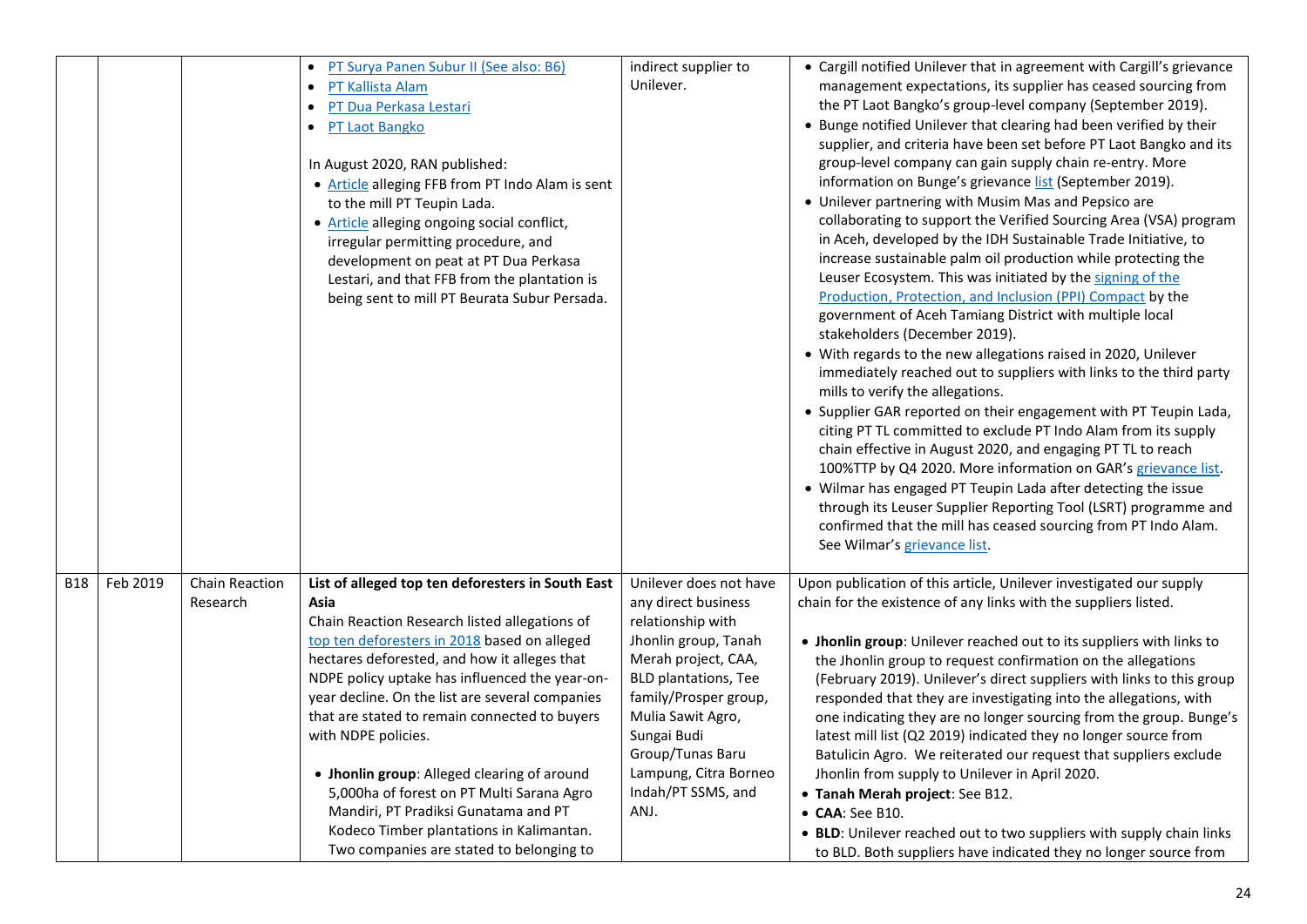|            |           |                     | the group, PT Adisurya Cipta Lestari and PT<br>Batulicin Agro Sentosa, sell palm oil to<br>traders with NDPE policies.<br>• Tanah Merah project: See B12.<br>· Ciliandry Anky Abadi (CAA): Alleged clearing<br>of around 3,500ha of mostly peat forest in<br>2018. See also B10.<br>• BLD Plantations: Alleged development of<br>approximately 3,000ha of peat in Mukah,<br>Sarawak.<br>• Tee family: Tee family members were<br>reported to own the Bewani Oil Palm<br>Plantation (BOPPL) in Papua New Guinea,<br>where 3,000ha of forest was allegedly<br>cleared in 2018. See also B15.<br>. Mulia Sawit Agro: Alleged clearing of peat<br>and peat forest on PT Persada Era Agro<br>Kencana plantation in Central Kalimantan.<br>· Sungai Budi group: Alleged clearing of<br>around 2,600ha of peat and peat forest in<br>2018. See also B15.<br>• Citra Borneo Indah: Alleged clearing of<br>around 2,300ha of forest and peat in 2018.<br>See also B2.<br>· Austindo Nusantara Jaya (ANJ): Alleged<br>clearing of around 2,100ha of forest in 2018.<br>See also B4. | However, these are<br>third-party/indirect<br>suppliers that may<br>enter Unilever's supply<br>chain through trade.     | the company in 2018. Refer to Bunge's grievance list and Cargill's<br>grievance list (February 2019).<br>• Tee family/Prosper: See B15.<br>. Mulia Sawit Agro: Unilever reached out to its suppliers who have<br>indicated they no longer buy from Mulia Sawit Agro. Refer to<br>Bunge's grievance list, Cargill's grievance list and Apical's grievance<br>update (June 2019). We reiterated our request that suppliers<br>exclude Mulia Sawit from supply to Unilever in April 2020.<br>· Sungai Budi group: See B15.<br>• Citra Borneo Indah: See B2.<br>• ANJ: Unilever has engaged suppliers that previously indicated ANJ<br>mills is in their supply chain, all of which have adopted a "no buy"<br>position on ANJ. See B4. |
|------------|-----------|---------------------|---------------------------------------------------------------------------------------------------------------------------------------------------------------------------------------------------------------------------------------------------------------------------------------------------------------------------------------------------------------------------------------------------------------------------------------------------------------------------------------------------------------------------------------------------------------------------------------------------------------------------------------------------------------------------------------------------------------------------------------------------------------------------------------------------------------------------------------------------------------------------------------------------------------------------------------------------------------------------------------------------------------------------------------------------------------------------|-------------------------------------------------------------------------------------------------------------------------|-------------------------------------------------------------------------------------------------------------------------------------------------------------------------------------------------------------------------------------------------------------------------------------------------------------------------------------------------------------------------------------------------------------------------------------------------------------------------------------------------------------------------------------------------------------------------------------------------------------------------------------------------------------------------------------------------------------------------------------|
| <b>B17</b> | Feb 2019  | Foresthints.com     | <b>NDPE non-compliance allegations</b><br>• Foresthints released an article alleging Pundi<br>Lahan Khatulistiwa group of continually<br>clearing and draining peat forests at PT<br>Pinang Witmas Abadi (PWA) in West<br>Kalimantan.                                                                                                                                                                                                                                                                                                                                                                                                                                                                                                                                                                                                                                                                                                                                                                                                                                     | Pundi Lahan<br>Khatulistiwa group<br>Unilever does not have<br>direct business<br>relationship with the<br>Pundi group. | • In February 2019, Unilever contacted direct suppliers with links to<br>the Pundi group immediately after receiving the Foresthints<br>article.<br>• Cargill responded to Unilever that Pundi was an indirect supplier,<br>and Cargill no longer sources from Pundi. More information on<br>Cargill's indirect supplier grievance list.<br>• Bunge responded that it has ceased sourcing from Pundi and<br>notified their supplier, as is also reflected on the <b>Bunge grievance</b><br>list (last update April 2019).<br>• Sime Darby <i>clarified on their website</i> that Pundi group does not<br>supply to Sime Darby.                                                                                                      |
| <b>B16</b> | Sept 2018 | <b>Mighty Earth</b> | Alleged NDPE non-compliant companies with<br>links to Unilever supply chain                                                                                                                                                                                                                                                                                                                                                                                                                                                                                                                                                                                                                                                                                                                                                                                                                                                                                                                                                                                               | Unilever does not have<br>any direct business                                                                           | • Unilever issued a response letter to Mighty Earth in October and<br>November 2018 and engaged directly with the grievance raiser to                                                                                                                                                                                                                                                                                                                                                                                                                                                                                                                                                                                               |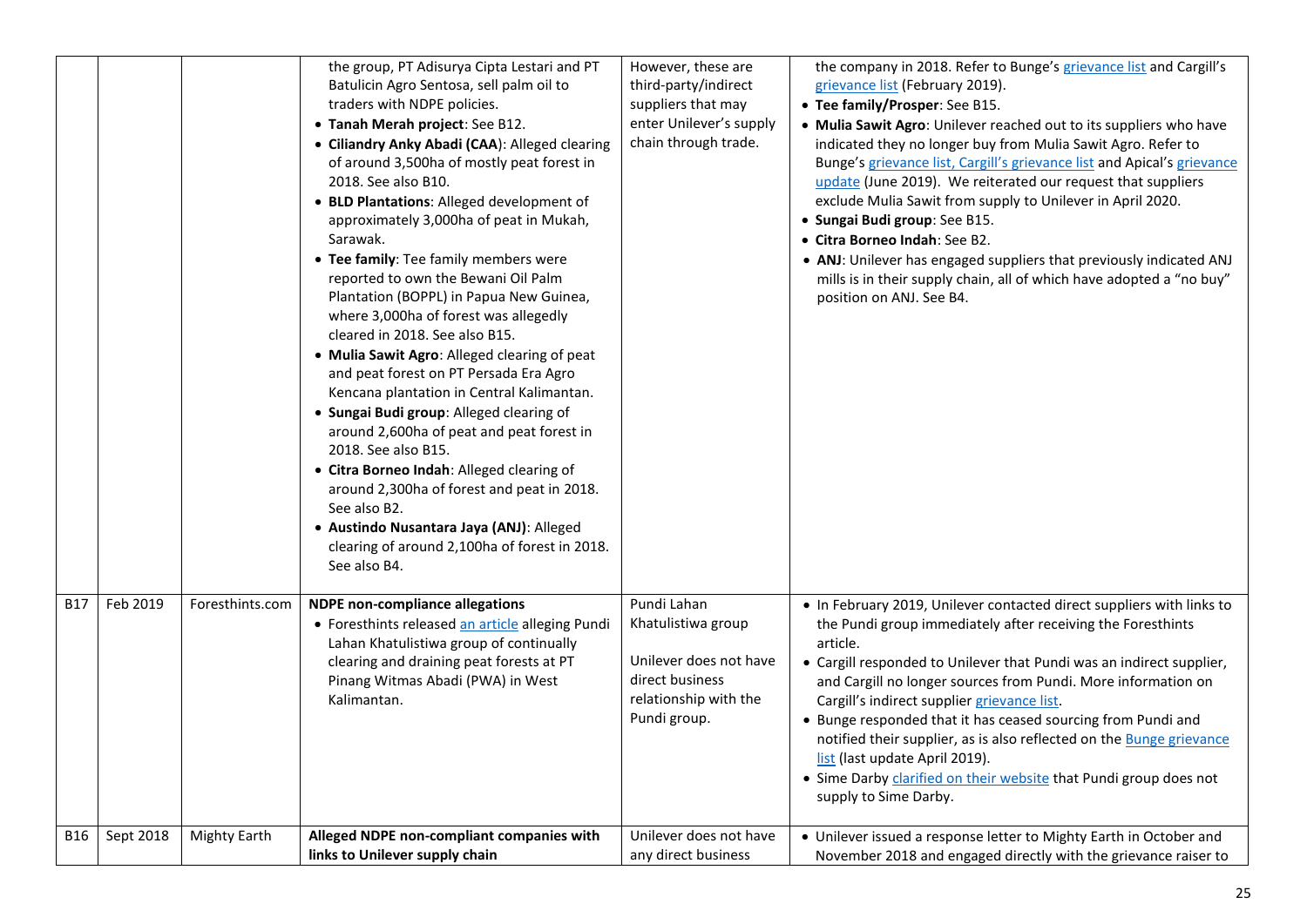|            |          |            | Mighty Earth with its partners Aidenvironment<br>and MapHubs publish regular "Rapid Response"<br>reports, based on their monitoring on over<br>3,000 palm oil concessions in Indonesia and<br>Sarawak. Mighty Earth filed a grievance against<br>seven companies alleged to be out of alignment<br>with Unilever's Sustainable Palm Oil Policy.<br>• ANJ: see B4.<br>• Tabung Haji: see B15.<br>• HSA Group: see B13.<br>• JA Wattie: PT Condong Garut, reported to be<br>managed by JA Wattie, allegedly cleared<br>52ha peat forest in West Kalimantan.<br>Information in Rapid Response 6.<br>· Musirawas: PT Sumur Pandanwangi<br>allegedly developed 243ha of peat in the<br>concession. Information in Rapid Response<br>6.<br>• Samuel: 45ha of forest were cleared in PT<br>Prasetya Mitra Muda (PMM) Blok II<br>concession. In Rapid Response 6, Mighty<br>Earth allege PT PMM to be 49.7% owned by<br>Samuel International Group, "with the<br>remaining shares owned by Samuel<br>International's Executive Director and other<br>related members of associated companies." | relationship with ANJ<br>Group, Tabung Haji,<br>HSA group, JA Wattie,<br>Musirawas, and<br>Samuel.<br>However, these are<br>third-party/indirect<br>suppliers that may<br>enter Unilever's supply<br>chain through trade, as<br>identified by Mighty<br>Earth.<br>Mighty Earth reported<br>potential indirect<br>supply from the named<br>companies through<br>Unilever's suppliers<br>that include:<br>KLK, Wilmar, GAR,<br>Musim Mas, Cargill,<br>IOI/Bunge, ADM, Louis<br>Dreyfus, and Sime<br>Darby. | discuss next steps. Unilever latest meeting with Mighty Earth was<br>in December 2018.<br>• With regards to the link to Unilever's supply chain with ANJ, in<br>November 2018, Unilever started engagement with Gokul Agro to<br>understand their view on the raised grievances against ANJ.<br>Unilever is no longer buying from Gokul Agro. Other suppliers who<br>previously declared they source for ANJ indicated they no longer<br>source from ANJ.<br>• JA Wattie: Unilever's direct supplier Bunge has stopped sourcing<br>from the supplier in February 2018.<br>· Musirawas: Unilever was previously linked through our direct<br>supplier, Wilmar, which stated it has not sourced from Musirawas<br>since August 2018 but continues to engage with them to<br>encourage them to meet NDPE commitments. Apical has also<br>engaged Musirawas, also commonly known as the Asam Jawa<br>Group to request further clarification. PT Asam Jawa reiterated<br>they have no management control of PT SP. More information<br>available on Wilmar's Grievance List and Apical's grievance list.<br>We reiterated our request that suppliers exclude Musirawas from<br>supply to Unilever in April 2020.<br>• Samuel: Wilmar has been engaging directly with Samuel. Samuel<br>has signed a letter of commitment to Wilmar's NDPE policy and is<br>also reported to be looking into various assessments. We will<br>continue to monitor this progress through our direct supplier.<br>More information available on Wilmar's Grievance List (August<br>2018).<br>GAR does not source from PT PMM, but from another supplier<br>confirmed to be under the same controlling shareholder. In<br>December 2018 GAR conducted a site visit with TFT. PT PMM has<br>met with GAR and discussed allegations of clearing done by a third<br>party as well as HCS/HCV that PMM committed to at a group level.<br>Report of the site visit can be accessed on GAR's website (January<br>2019).<br>• We continue to monitor how companies alleged to be NDPE non-<br>compliant might be entering our supply chain through the palm oil<br>mill list we conduct twice a year with Rainforest Alliance. We will<br>reach out to these direct suppliers if they are found to be sourcing<br>from such companies. |
|------------|----------|------------|----------------------------------------------------------------------------------------------------------------------------------------------------------------------------------------------------------------------------------------------------------------------------------------------------------------------------------------------------------------------------------------------------------------------------------------------------------------------------------------------------------------------------------------------------------------------------------------------------------------------------------------------------------------------------------------------------------------------------------------------------------------------------------------------------------------------------------------------------------------------------------------------------------------------------------------------------------------------------------------------------------------------------------------------------------------------------------------|----------------------------------------------------------------------------------------------------------------------------------------------------------------------------------------------------------------------------------------------------------------------------------------------------------------------------------------------------------------------------------------------------------------------------------------------------------------------------------------------------------|-------------------------------------------------------------------------------------------------------------------------------------------------------------------------------------------------------------------------------------------------------------------------------------------------------------------------------------------------------------------------------------------------------------------------------------------------------------------------------------------------------------------------------------------------------------------------------------------------------------------------------------------------------------------------------------------------------------------------------------------------------------------------------------------------------------------------------------------------------------------------------------------------------------------------------------------------------------------------------------------------------------------------------------------------------------------------------------------------------------------------------------------------------------------------------------------------------------------------------------------------------------------------------------------------------------------------------------------------------------------------------------------------------------------------------------------------------------------------------------------------------------------------------------------------------------------------------------------------------------------------------------------------------------------------------------------------------------------------------------------------------------------------------------------------------------------------------------------------------------------------------------------------------------------------------------------------------------------------------------------------------------------------------------------------------------------------------------------------------------------------------------------------------------------------------------------------------------------------------------------------------------------------------------------------------|
| <b>B15</b> | May 2018 | Greenpeace | <b>NDPE</b> non-compliance allegations                                                                                                                                                                                                                                                                                                                                                                                                                                                                                                                                                                                                                                                                                                                                                                                                                                                                                                                                                                                                                                                 | Unilever does not have                                                                                                                                                                                                                                                                                                                                                                                                                                                                                   | • Unilever issued a response letter to Greenpeace on June 1st 2018,                                                                                                                                                                                                                                                                                                                                                                                                                                                                                                                                                                                                                                                                                                                                                                                                                                                                                                                                                                                                                                                                                                                                                                                                                                                                                                                                                                                                                                                                                                                                                                                                                                                                                                                                                                                                                                                                                                                                                                                                                                                                                                                                                                                                                                   |
|            |          |            | • In a letter to major palm oil buyers,                                                                                                                                                                                                                                                                                                                                                                                                                                                                                                                                                                                                                                                                                                                                                                                                                                                                                                                                                                                                                                                | any direct business                                                                                                                                                                                                                                                                                                                                                                                                                                                                                      | outlining views on the key challenges raised i.e. sourcing links with                                                                                                                                                                                                                                                                                                                                                                                                                                                                                                                                                                                                                                                                                                                                                                                                                                                                                                                                                                                                                                                                                                                                                                                                                                                                                                                                                                                                                                                                                                                                                                                                                                                                                                                                                                                                                                                                                                                                                                                                                                                                                                                                                                                                                                 |
|            |          |            | Greenpeace listed 26 alleged NDPE non-                                                                                                                                                                                                                                                                                                                                                                                                                                                                                                                                                                                                                                                                                                                                                                                                                                                                                                                                                                                                                                                 | relationship with AEP,                                                                                                                                                                                                                                                                                                                                                                                                                                                                                   | highlighted producer groups, NDPE compliance and verification,                                                                                                                                                                                                                                                                                                                                                                                                                                                                                                                                                                                                                                                                                                                                                                                                                                                                                                                                                                                                                                                                                                                                                                                                                                                                                                                                                                                                                                                                                                                                                                                                                                                                                                                                                                                                                                                                                                                                                                                                                                                                                                                                                                                                                                        |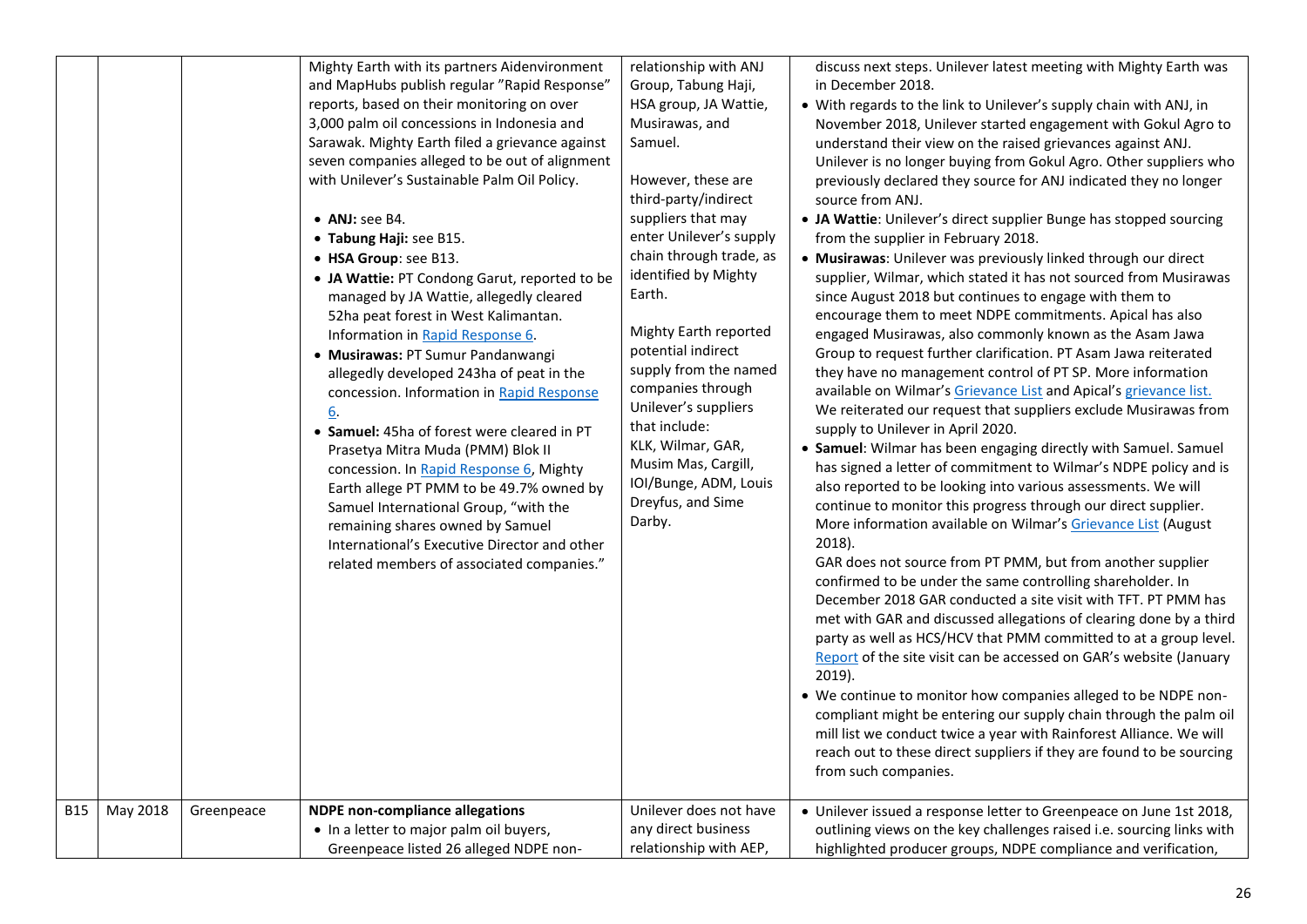| compliant palm oil producer groups (May<br>2018).<br>• Greenpeace published "Final Countdown," a<br>report on the 26 companies and on brands<br>and traders' alleged failure to implement<br>NDPE commitments that extend to their<br>entire supply chains (September 2018).<br>• AEP: see B11.<br>• ANJ: see B4.<br>• Bumitama: Greenpeace report alleging<br>deforestation for plantation development,<br>destruction of HCV, development on<br>peatland, community land claims and lack of<br>consultation or compensation. Also alleges<br>issues with governance of a plasma scheme<br>and cooperative and alleges failure to meet<br>timetables for RSPO certification (January<br>2017).<br>• CCM: Deforestation allegations that<br>between November 2016 and October 2017<br>PT HIP cleared 500 ha of secondary forest.<br>• Citra Borneo Indah/PT SSMS: See B2.<br>· Djarum: Between August 2015 and<br>September 2017, allegations that PT GSK<br>cleared 1,100 ha of peatland forest.<br>· DTK: Between July 2016 - October 2017<br>allegations that PT LAIK cleared around<br>1,200 ha of peatland forest. Despite stop | ANJ, Bumitama (Lim<br>Hariyanto family),<br>Central Cipta Murdaya,<br>Citra Borneo Indah/PT<br>SSMS, Djarum. DTK<br>Opportunity, GAMA,<br>Genting, HSA Group,<br>IJM Corporation,<br>Indonusa, Korindo,<br>Noble Group, NPC<br>Resources, Rimbunan<br>Hijau, Salim Group,<br>Samling/Glenealy<br>Plantations, Sungai<br>Budi Group / Tunas<br>Baru Lampung, Tabung<br>Haji Plantations, Tee<br>family / Prosper.<br>These are potentially<br>third-party/indirect<br>suppliers that may<br>enter Unilever's supply<br>chain through trade as<br>identified by<br>Greenpeace. | and multi-stakeholder approach for industry reform. The letter<br>also included sourcing links and actions taken with regards to each<br>supplier on the list. Unilever reached out to our major direct<br>suppliers that potentially still source from companies on the list to<br>identify each supplier's position on the grievance and sourcing<br>from the listed companies. See A6.<br>$\bullet$ AEP: See B11.<br>• ANJ: See B4.<br>• Bumitama had published a sustainability report in 2016, which<br>includes objectives and targets for implementation of its<br>sustainability initiatives for the years 2017 to 2024, a time bound<br>plan for RSPO certification for all subsidiaries and smallholders,<br>area set aside for conservation, and detailed statement on the<br>legality and process surrounding the acquisition of its subsidiary.<br>Unilever will be monitoring the grievance resolution and progress<br>towards these objectives through our direct suppliers.<br>In the Final Countdown report, IOI, Unilever's direct supplier and<br>Bumitama JV partner, responded to the Greenpeace Sept 2018<br>allegations saying they are willing 'to put pressure on Bumitama's<br>management as a substantial shareholder'.<br>GAR published a report on their engagements with Bumitama in<br>October 2018 with regards to the allegations raised in the Final<br>Countdown report. It states that Bumitama would review the<br>process of its acquisition method, and outlines action plans to<br>comply with RSPO RaCP for concessions under grievance.<br>Our supplier Musim Mas is engaging with Bumitama to resolve the<br>grievances (refer to Musim Mas' grievance list. Cargill will request<br>for Bumitama's action plan on compensation from its direct |
|--------------------------------------------------------------------------------------------------------------------------------------------------------------------------------------------------------------------------------------------------------------------------------------------------------------------------------------------------------------------------------------------------------------------------------------------------------------------------------------------------------------------------------------------------------------------------------------------------------------------------------------------------------------------------------------------------------------------------------------------------------------------------------------------------------------------------------------------------------------------------------------------------------------------------------------------------------------------------------------------------------------------------------------------------------------------------------------------------------------------------------------|------------------------------------------------------------------------------------------------------------------------------------------------------------------------------------------------------------------------------------------------------------------------------------------------------------------------------------------------------------------------------------------------------------------------------------------------------------------------------------------------------------------------------------------------------------------------------|--------------------------------------------------------------------------------------------------------------------------------------------------------------------------------------------------------------------------------------------------------------------------------------------------------------------------------------------------------------------------------------------------------------------------------------------------------------------------------------------------------------------------------------------------------------------------------------------------------------------------------------------------------------------------------------------------------------------------------------------------------------------------------------------------------------------------------------------------------------------------------------------------------------------------------------------------------------------------------------------------------------------------------------------------------------------------------------------------------------------------------------------------------------------------------------------------------------------------------------------------------------------------------------------------------------------------------------------------------------------------------------------------------------------------------------------------------------------------------------------------------------------------------------------------------------------------------------------------------------------------------------------------------------------------------------------------------------------------------------------------------------------------------------------|
|                                                                                                                                                                                                                                                                                                                                                                                                                                                                                                                                                                                                                                                                                                                                                                                                                                                                                                                                                                                                                                                                                                                                      |                                                                                                                                                                                                                                                                                                                                                                                                                                                                                                                                                                              |                                                                                                                                                                                                                                                                                                                                                                                                                                                                                                                                                                                                                                                                                                                                                                                                                                                                                                                                                                                                                                                                                                                                                                                                                                                                                                                                                                                                                                                                                                                                                                                                                                                                                                                                                                                            |
|                                                                                                                                                                                                                                                                                                                                                                                                                                                                                                                                                                                                                                                                                                                                                                                                                                                                                                                                                                                                                                                                                                                                      |                                                                                                                                                                                                                                                                                                                                                                                                                                                                                                                                                                              |                                                                                                                                                                                                                                                                                                                                                                                                                                                                                                                                                                                                                                                                                                                                                                                                                                                                                                                                                                                                                                                                                                                                                                                                                                                                                                                                                                                                                                                                                                                                                                                                                                                                                                                                                                                            |
|                                                                                                                                                                                                                                                                                                                                                                                                                                                                                                                                                                                                                                                                                                                                                                                                                                                                                                                                                                                                                                                                                                                                      |                                                                                                                                                                                                                                                                                                                                                                                                                                                                                                                                                                              |                                                                                                                                                                                                                                                                                                                                                                                                                                                                                                                                                                                                                                                                                                                                                                                                                                                                                                                                                                                                                                                                                                                                                                                                                                                                                                                                                                                                                                                                                                                                                                                                                                                                                                                                                                                            |
| work order by Apical in January 2017,<br>allegations that the company continued<br>clearing.                                                                                                                                                                                                                                                                                                                                                                                                                                                                                                                                                                                                                                                                                                                                                                                                                                                                                                                                                                                                                                         |                                                                                                                                                                                                                                                                                                                                                                                                                                                                                                                                                                              | suppliers. In April 2019, Bumitama issued a response to allegations<br>of clearing at PT LGI raised by its internal and external sources.<br>• CCM: Unilever's direct supplier Musim Mas has been engaging                                                                                                                                                                                                                                                                                                                                                                                                                                                                                                                                                                                                                                                                                                                                                                                                                                                                                                                                                                                                                                                                                                                                                                                                                                                                                                                                                                                                                                                                                                                                                                                 |
| • GAMA/Ganda: Allegations that they<br>developed around 1,500 ha between January<br>2016 and December 2016, through the<br>clearing of peatland forests or plantings in<br>already cleared areas. PT GAN have recently<br>construction new palm oil mill in West                                                                                                                                                                                                                                                                                                                                                                                                                                                                                                                                                                                                                                                                                                                                                                                                                                                                     |                                                                                                                                                                                                                                                                                                                                                                                                                                                                                                                                                                              | with Hardaya Plantations so that they undertake HCS and HCV<br>assessment, assess legal compliance and establish an internal<br>Standard Operating Procedure (SOP) on sustainability and NDPE.<br>Information available on Musim Mas' grievance list. Cargill<br>reported that a moratorium is in place for Hardaya Plantation and<br>there is active monitoring of the moratorium via Aidenvironment.                                                                                                                                                                                                                                                                                                                                                                                                                                                                                                                                                                                                                                                                                                                                                                                                                                                                                                                                                                                                                                                                                                                                                                                                                                                                                                                                                                                     |
| Kalimantan (reported in March 2018). See<br>also A8.<br>• Genting: Allegations that between March<br>2015 and June 2018, PT PSM cleared about                                                                                                                                                                                                                                                                                                                                                                                                                                                                                                                                                                                                                                                                                                                                                                                                                                                                                                                                                                                        |                                                                                                                                                                                                                                                                                                                                                                                                                                                                                                                                                                              | CCM is not in Cargill's and Bunge's direct supply chain. There are<br>no additional development since the moratorium is in place.<br>· Citra Borneo Indah/PT SSMS: See B2.<br>· Djarum: Unilever's direct supplier, GAR, has been engaging with                                                                                                                                                                                                                                                                                                                                                                                                                                                                                                                                                                                                                                                                                                                                                                                                                                                                                                                                                                                                                                                                                                                                                                                                                                                                                                                                                                                                                                                                                                                                            |
| 495ha forest in West Kalimantan. Previously,                                                                                                                                                                                                                                                                                                                                                                                                                                                                                                                                                                                                                                                                                                                                                                                                                                                                                                                                                                                                                                                                                         |                                                                                                                                                                                                                                                                                                                                                                                                                                                                                                                                                                              | HPI Agro with regards to NDPE compliance and monitoring PT GSK                                                                                                                                                                                                                                                                                                                                                                                                                                                                                                                                                                                                                                                                                                                                                                                                                                                                                                                                                                                                                                                                                                                                                                                                                                                                                                                                                                                                                                                                                                                                                                                                                                                                                                                             |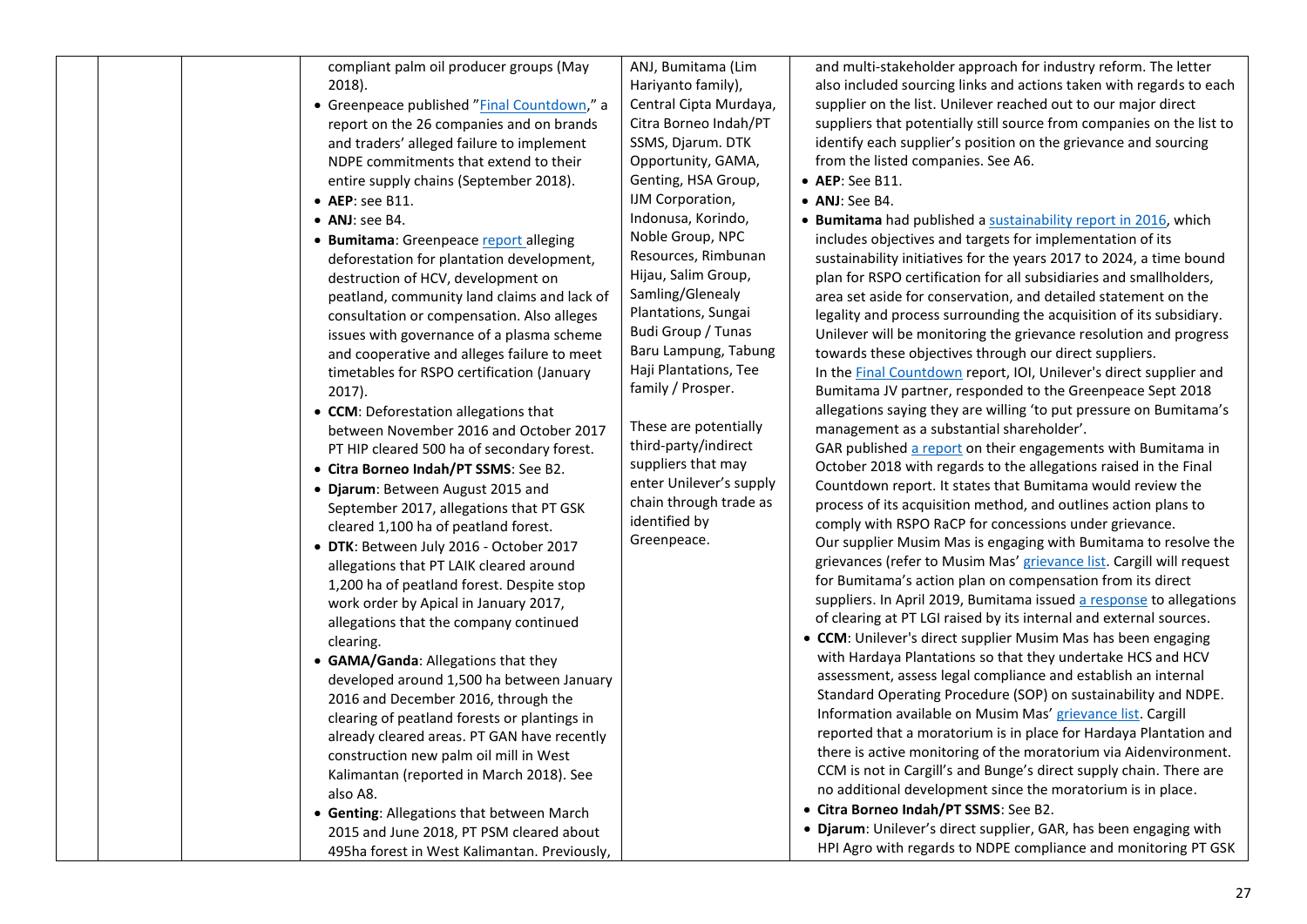|  | Genting subsidiary PT Susantri Permai is<br>subject to a RSPO complaint for the alleged<br>killing of an orangutan.<br>• Hayel Saeed Anam (HSA) group: See B12.<br>• IJM Corporation: Between July 2017 and<br>November 2017 allegations that PT PBP<br>cleared 150ha, mostly secondary forest. IJM<br>Corporation is one of four companies that<br>were excluded from Norway's Government<br>Pension Fund Global in August 2015 due to<br>alleged links with deforestation.<br>• Indonusa: Between January 2015 and May<br>2017, allegations that PT IJS cleared 5,000ha<br>of forest including approximately 1,000ha of<br>primary forests. Some clearing has allegedly<br>continued since that time.<br>• Korindo: As alleged by Mighty Earth, the<br>company cleared some tropical lowland<br>forest and did not effectively identify and<br>preserve conservation areas within its<br>concession. There are also allegations of the<br>use of fire for land clearance and that the<br>company did not respect local community<br>rights to provide or withhold FPIC for new<br>development.<br>• Noble group: See B8.<br>• NPC Resources: NPC Resources was alleged<br>to be implicated in the clearing of 900 ha<br>peat forests in PT SAS between November<br>2016 and September 2017.<br>• Rimbunan Hijau: As alleged by Global<br>Witness and Greenpeace, this company is<br>claimed to be responsible for logging forests<br>for palm oil concessions in Papua New<br>Guinea.<br>• Salim group: see B3.<br>• Samling/Glenealy plantations: EIA reported<br>on Prestige Platform, a Samling subsidiary in |  |
|--|--------------------------------------------------------------------------------------------------------------------------------------------------------------------------------------------------------------------------------------------------------------------------------------------------------------------------------------------------------------------------------------------------------------------------------------------------------------------------------------------------------------------------------------------------------------------------------------------------------------------------------------------------------------------------------------------------------------------------------------------------------------------------------------------------------------------------------------------------------------------------------------------------------------------------------------------------------------------------------------------------------------------------------------------------------------------------------------------------------------------------------------------------------------------------------------------------------------------------------------------------------------------------------------------------------------------------------------------------------------------------------------------------------------------------------------------------------------------------------------------------------------------------------------------------------------------------------------------------------------------|--|
|  | Myanmar which was accused of alleged:<br>development of community land in<br>Myanmar without FPIC and chemical run-off                                                                                                                                                                                                                                                                                                                                                                                                                                                                                                                                                                                                                                                                                                                                                                                                                                                                                                                                                                                                                                                                                                                                                                                                                                                                                                                                                                                                                                                                                             |  |
|  | polluted local water sources. Greenpeace                                                                                                                                                                                                                                                                                                                                                                                                                                                                                                                                                                                                                                                                                                                                                                                                                                                                                                                                                                                                                                                                                                                                                                                                                                                                                                                                                                                                                                                                                                                                                                           |  |

land clearance. More information on our supplier's engagement with PT GSK can be found on the <u>GAR [grievance list](https://goldenagri.com.sg/sustainability-dashboard/grievance-data)</u>. Cargill initiated engagement with its direct supplier in February 2018. A moratorium is in place at PT GSK pending completion of required assessments by the supplier. More information can be found on Cargill's [Indirect Suppliers Grievance List](https://www.cargill.com/sustainability/palm-oil/managing-grievances).

- **DTK Opportunity**: Soil analysis was completed in June 2017 while HCV assessment was completed two years ago in February 2016. PT LAIK is aware that HCS analysis is needed before they can resume any land clearing activities. PT LAIK is currently seeking consultants to help with their capacity to comply with NDPE requirements. Wilmar's last purchase from DTK was in August 2017, and Wilmar is monitoring progress. Cargill is currently not buying from the company. As reported in their [Grievance List,](https://www.cargill.com/sustainability/palm-oil/managing-grievances) Cargill initiated engagement with their direct supplier in February 2018 on the allegations. They are aware that land clearing has ceased, and the company is carrying out the required assessments prior to any development, including HCS.
- **GAMA/Ganda**: In August 2018, GAMA and Aid environment signed a joint statement on their collaboration in developing and implementing NDPE Policy. See also A8 . Cargill currently does not source directly from any of the mentioned companies associated with GAMA/Ganda but were indirectly impacted through its direct sourcing from Wilmar and other traders that also source from Wilmar. However, with Wilmar's decision to cease all sourcing from these companies since 20th June 2018, its supply chain is no longer linked. In February 2019, Unilever met with GAMA and Aid environment in Jakarta. Aid environment and GAMA provided updates on the progress GAMA has made in terms of group consolidation, publication of concession maps, restoration, peat rehabilitation, and HCS/HCV assessment. The latest progress report can be accessed <u>here</u>. Unilever's direct supplier Wilmar lifted their suspension on GAMA following good progress. More information on Wilmar's [grievance list](https://www.wilmar-international.com/sustainability/grievance-procedure/).
- KPN Plantation (formerly GAMA group), met with Unilever to update on their progress and address stakeholder concerns raised to Unilever (November 2019).
- **Genting**: In March 2017, PT PSM had ceased to be a subsidiary of Genting, as announced publicly [here.](http://disclosure.bursamalaysia.com/FileAccess/viewHtml?e=2744060) In March 2017, Genting [issued a statemen](http://www.gentingplantations.com/wp-content/uploads/2016/10/2017-Statement-by-PT-SP.pdf?_sm_au_=iVVRWfsfF6PnPTn7)t regarding the case at PT Susantri Permai, and in September 2018 RSPO Complaints Panel issued a [decision letter](https://ap1.salesforce.com/sfc/p/) regarding the case. Cargill does not consider PT PSM as still being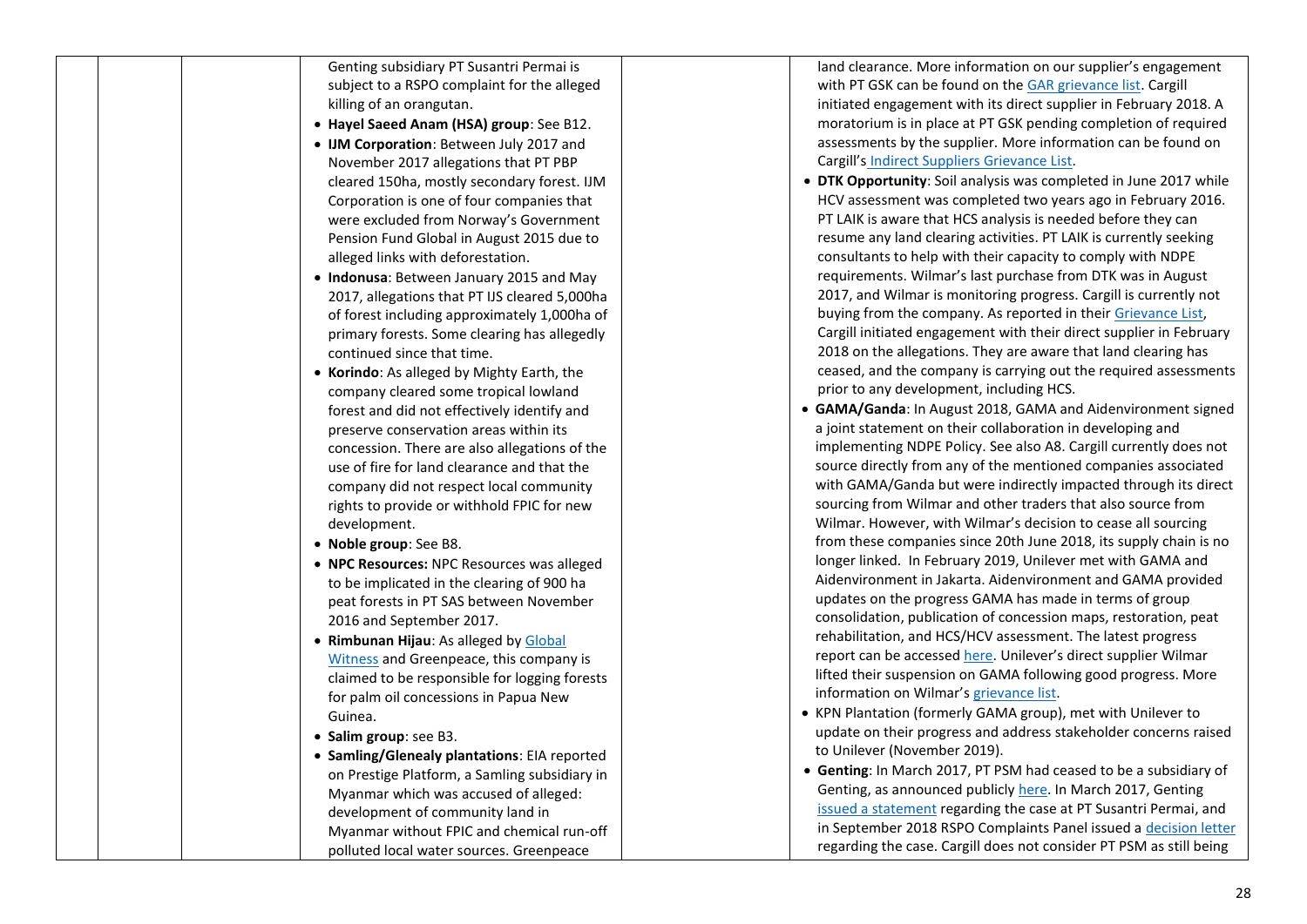reported allegations of: deforestation in Kalimantan (2,867 ha), illegal deforestation outside of allowed area, use of fire for land clearing in Papua New Guinea and deforestation of 1,016ha within concession.

- **Sungai Budi Group (Tunas Baru Lampung):** Between August 2015 and October 2017, allegations that PT SUJ cleared 4,100ha of forest, mostly on peat. Also allegations that between April 2016 and August 2017, PT SJP cleared 1,400ha of peatland forest, including 700 ha after December 2016.
- **Tabung Haji Plantations**: See B14.
- **Tee Family/Prosper**: Alleged deforestation in Papua New Guinea (PNG) by Bewani Oil Palm Plantations (BOPPL) with alleged ownership ties to the Prosper Group of Companies/ Far East Holdings Bhd (1,146ha of alleged deforestation since July 2017).

owned by Genting and BHD. Cargill is however aware of an open grievance (2016) facing three subsidiaries of Genting within the RSPO complaints system. The case for one subsidiary has been resolved, while the others are pending a final decision from the RSPO Complaints Panel based on action plans implemented by Genting. Cargill is monitoring the decision by RSPO. Our supplier KLK engaged with Genting to clarify the allegations, information available on KLK's [Grievance list.](https://www.klk.com.my/sustainability/grievance/) For alleged clearance by Genting subsidiary PT CSC detected in 2019, please refer to Wilmar's [grievance list.](https://www.wilmar-international.com/sustainability/grievance-procedure/)

- **Hayel Saeed Anam (HSA) group**: See B12.
- **IJM Corporation**: Our direct supplier Wilmar met with IJM in December 2017. IJM immediately committed to a moratorium and Wilmar has offered support on the HCSA assessment. A workplan for HCSA assessment was discussed with Wilmar in May 2018. Terms of reference for the required assessment is being prepared jointly by Wilmar and IJM. They are monitoring progress monthly. More information on Wilmar's [Grievance List.](https://www.wilmar-international.com/sustainability/grievance-procedure/) Our supplier Cargill is engaging with their direct supplier, as noted on Cargill's Indirect [Grievance List.](https://www.cargill.com/page/indirect-supplier-grievances) Bunge reported confirmed clearance stop and moratorium in place. Source: Bung[e Grievance List](http://europe.bungeloders.com/images/applications/Bunge_and_Bunge_Loders_Croklaan_Integrated_Grievance_List.pdf) (February 2019).
- **Indonusa:** Unilever supplier Cargill stated that Indonusa is no longer in their supply chain. More information available on Cargill's [Grievance List.](https://www.cargill.com/sustainability/palm-oil/managing-grievances) We reiterated our request that suppliers exclude Indonusa from supply to Unilever in April 2020.
- **Korindo:** Korindo is reportedly committed to implementing moratorium in three concessions – Tunas Sawaerma A, Tunas Sawaerma B and Tunas Sawaerma (2016). Wilmar has put on hold purchasing from Korindo in June 2016. Information on Wilmar's [Grievance List.](https://www.wilmar-international.com/sustainability/grievance-procedure/) Our supplier Cargill reported that they have reached out to their suppliers, two of which indicated they are no longer sourcing from Korindo, and one that has implemented a strict controlled-purchase mechanism with the supplier. Cargill is monitoring this engagement. More information available on Cargill's [grievance list.](https://www.cargill.com/sustainability/palm-oil/managing-grievances) Korindo is not in Unilever's direct or indirect supply chain per June 2018.
- **Noble group**: See B8.
- **NPC Resources**: Our direct supplier, Wilmar, has been engaging with NPC on the allegations of NDPE non-compliance following their internal monitoring. NPC has reportedly appointed consultants to conduct relevant assessment at PT SAS. The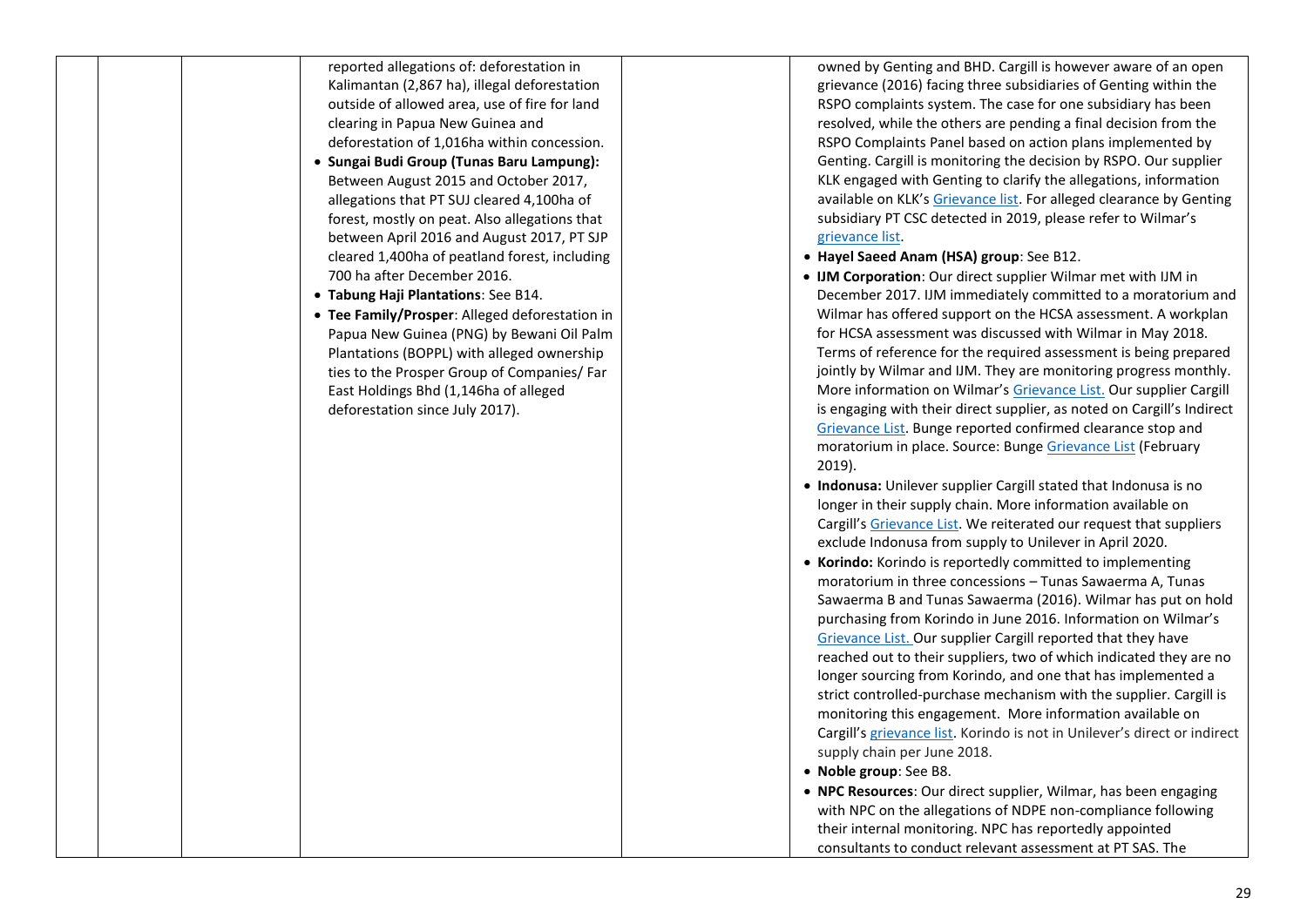consultants are completing the report and has shared the draft report with Wilmar in August 2018. Wilmar continues to monitor PT SAS's activities on a monthly basis. More information on Wilmar's [Grievance List.](https://www.wilmar-international.com/sustainability/grievance-procedure/)

- **Rimbunan Hijau**: Our direct supplier, Wilmar, has initiated engagement with Rimbunan Hijau since early September 2018 to seek clarifications on allegations of deforestation at their Papua New Guinea site. Wilmar does not source from Gilford Ltd, but their parent company, Rimbunan Hijau is associated with WIlmar's suppliers in Malaysia. Gilford Ltd has reportedly provided a written commitment in adhering to an NDPE policy and shared their concession maps with RH group for further investigation. A stop work order is reportedly in place while engagement is ongoing. More information on Wilmar's [Grievance List.](https://www.wilmar-international.com/sustainability/grievance-procedure/)
- **Salim group**: see B3.
- **Samling/Glenealy Plantations**: Wilmar engaged with Samling on the Myanmar case in early 2017. A stop work order is in place since February 2017 and Samling has engaged an assessor to ensure NDPE compliance. Wilmar has initiated discussion with Samling on their operation in Indonesia, Malaysia and Papua New Guinea (PNG) since August 2017. Samling was in the process of divesting their PNG concession in 2017, and the divestment process was completed in early 2018. Samling has committed to a moratorium on land clearing activities in their Malaysia and Indonesia operation. All the relevant assessments have to be conducted prior resuming their land clearing for palm planting in the future. Wilmar met with Samling in January 2018 and conducted a site visit in Sarawak in March 2018. More information on Wilmar's [Grievance List.](https://www.wilmar-international.com/sustainability/grievance-procedure/) Bunge has stopped sourcing from Samling in June 2018, as indicated in their [Grievance List.](http://europe.bungeloders.com/images/applications/Bunge_and_Bunge_Loders_Croklaan_Integrated_Grievance_List.pdf) With regards to alleged clearing in December 2018 in Samling-Lana plantations, Samling clarified the areas highlighted was actually harvesting of acacia trees planted within the Samling Group's Licensed Planted Forest (LPF) concession and not oil palm. Source: [KLK](https://www.klk.com.my/sustainability/grievance/) (December 2018). • In April 2020, Unilever engaged its suppliers with regards to recent
	- land clearing allegations by Samling and requested our direct suppliers to suspend supplies into Unilever's supply chain deriving from Samling.
- **Sungai Budi Group/Tunas Baru Lampung**: Our direct supplier GAR had engaged with PT TBL, conducted an analysis on PT SUJ and provided recommendations with regards to conducting a soil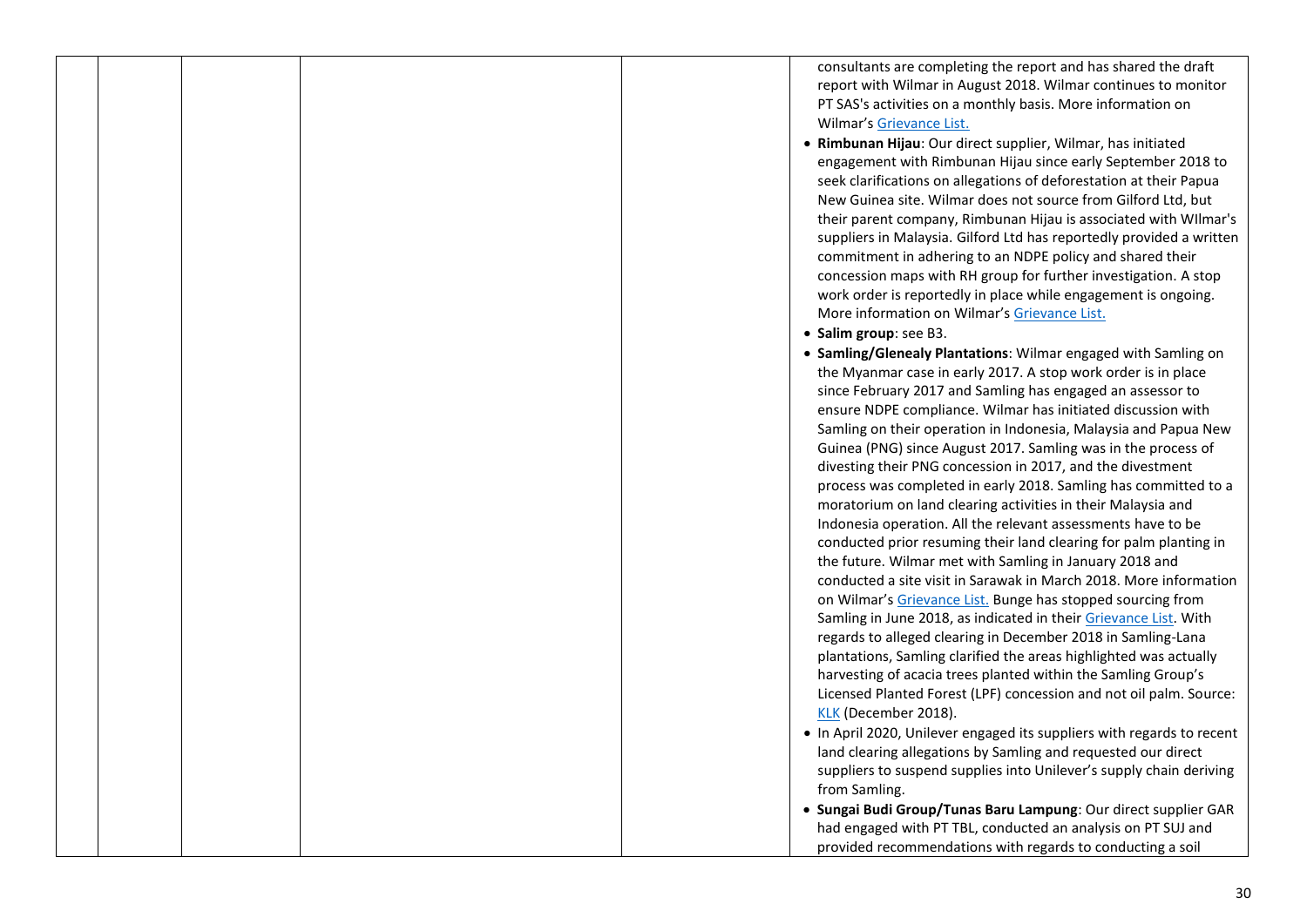|            |            |                                                                   |                                                                                                                                                                                                                                                                                                                                                                               |                                                                                                                                              | study and plan for peat restoration. However, GAR's internal<br>monitoring still detected land clearing in both concessions in 2017<br>and PT SUJ in July 2018. Our direct supplier Wilmar has engaged<br>with PT TBL following their monitoring activity in 2016 and has<br>secured PT TBL's commitment to adhere to an NDPE policy and<br>halt further land clearing. Despite this commitment, Wilmar's<br>internal monitoring detected ongoing land clearing activities.<br>Wilmar's last purchase from TBL was on February 2018, as listed in<br>their Grievance List. Musim Mas' last purchase was in June 2018 as<br>indicated on their Grievance List. See also GAR Grievance List.<br>Unilever reached out to suppliers with regards to allegations<br>arising in 2019 against this supplier. Cargill declared TBL to be no<br>longer in their supply chain. Source: Cargill's grievances. We<br>reiterated our request that suppliers exclude Sungai Budi group<br>from supply to Unilever in April 2020.<br>• Tabung Haji Plantations: See B14.<br>• Tee Family/Prosper: One of our direct suppliers met with Prosper<br>to seek clarification in May 2018. Our suppliers Mewah and Bunge<br>were no longer sourcing from Prosper in H2 2018, but Mewah<br>continues to engage with Prosper and requested action plan<br>implementation in January 2019. Our supplier, Cargill, has on<br>several occasions raised the concern of alleged association of<br>Prosper to Bewani Oil Palms in PNG. Prosper denies any form of<br>association, stating that Bewani is an investment by its minority<br>shareholder with no commercial links to the Group. Cargill have<br>received written acknowledgment that Prosper is not<br>commercially linked to Bewani and Prosper will not market any of<br>Bewani's products. KLK engaged with Prosper in September 2018,<br>and received feedback that neither Prosper Palm Oil Products<br>Marketing Sdn Bhd nor Winner Acres Sdn Bhd has signed any<br>agreement with the people of Bewani. Source: KLK's Grievance<br>List. |
|------------|------------|-------------------------------------------------------------------|-------------------------------------------------------------------------------------------------------------------------------------------------------------------------------------------------------------------------------------------------------------------------------------------------------------------------------------------------------------------------------|----------------------------------------------------------------------------------------------------------------------------------------------|---------------------------------------------------------------------------------------------------------------------------------------------------------------------------------------------------------------------------------------------------------------------------------------------------------------------------------------------------------------------------------------------------------------------------------------------------------------------------------------------------------------------------------------------------------------------------------------------------------------------------------------------------------------------------------------------------------------------------------------------------------------------------------------------------------------------------------------------------------------------------------------------------------------------------------------------------------------------------------------------------------------------------------------------------------------------------------------------------------------------------------------------------------------------------------------------------------------------------------------------------------------------------------------------------------------------------------------------------------------------------------------------------------------------------------------------------------------------------------------------------------------------------------------------------------------------------------------------------------------------------------------------------------------------------------------------------------------------------------------------------------------------------------------------------------------------------------------------------------------------------------------------------------------------------------------------------------------------------------------------------------------------------------------------------------------------------------|
| <b>B14</b> | April 2018 | Chain Reaction<br>Research,<br>Greenpeace,<br><b>Mighty Earth</b> | <b>Clearance of peatland and forests allegation</b><br>• Chain Reaction Research reported the<br>alleged clearance of peat and forests at the<br>concessions of PT Persada Kencana Prima<br>(PKP) and Hydroflow Sdn Bhd, 488 and 171<br>hectares respectively, in 2017. Tabung Haji<br>Plantations allegedly acquired PT PKP and<br>Hydroflow between 2012-2015 (April 2018). | <b>Tabung Haji Plantations</b><br>(THP)<br>Unilever does not have<br>any direct business<br>relationship with<br>Tabung Haji<br>Plantations. | September 24, 2018, Unilever issued a public response to the<br>Greenpeace campaign "Final Countdown".<br>• Unilever issued a response letter to Mighty Earth in October 2018<br>and is engaging with Mighty Earth and direct suppliers to<br>investigate the allegations. Unilever asked its major direct<br>suppliers whether it was sourcing from directly or indirectly from<br>THP.                                                                                                                                                                                                                                                                                                                                                                                                                                                                                                                                                                                                                                                                                                                                                                                                                                                                                                                                                                                                                                                                                                                                                                                                                                                                                                                                                                                                                                                                                                                                                                                                                                                                                        |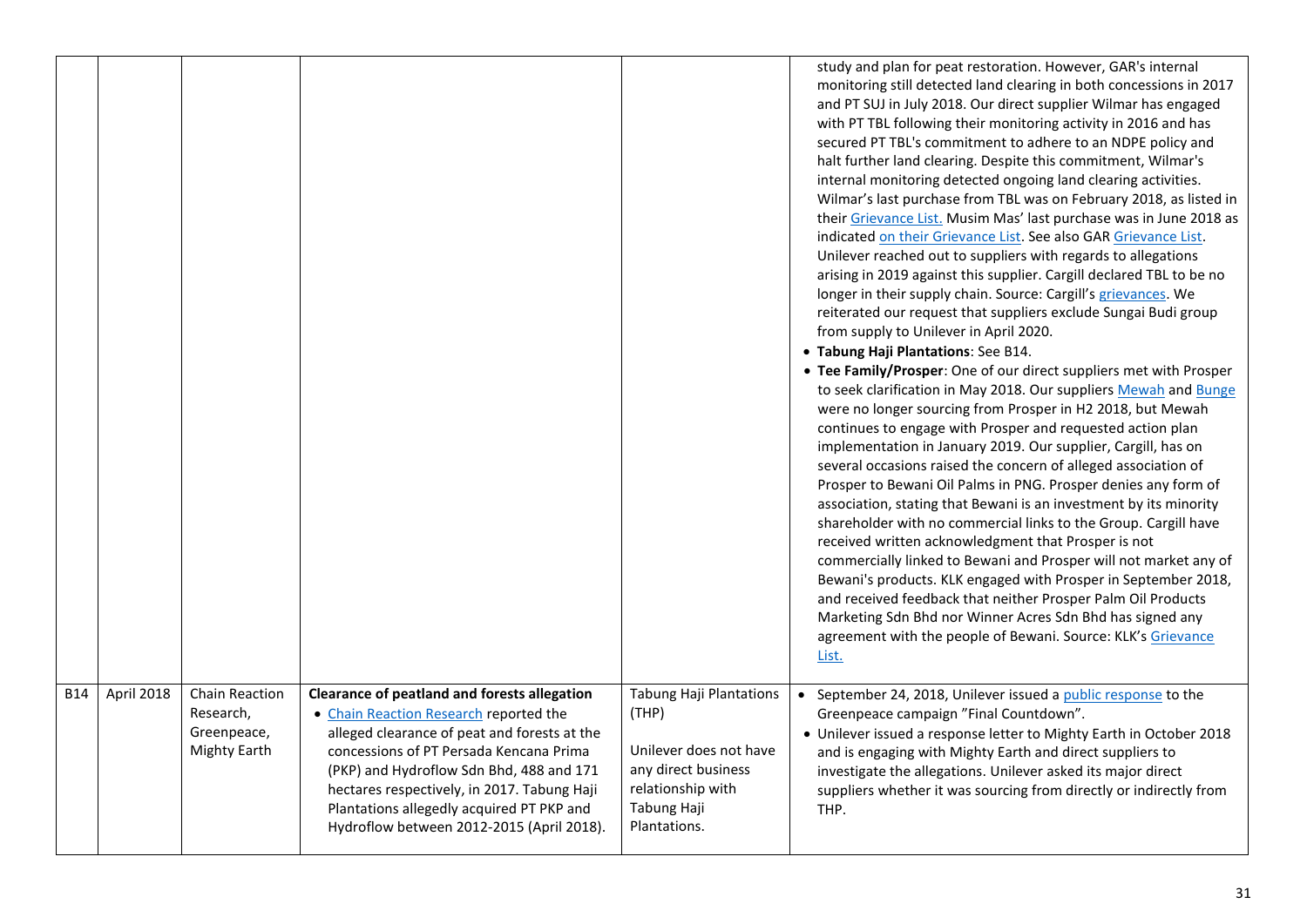|            |                  |                 | • Greenpeace included Tabung Haji<br>Plantations in a letter to major palm oil     |                                      | • Wilmar reported in its Grievance List that THP still has a "stop<br>work order" in place, and is developing an action plan in which it is  |
|------------|------------------|-----------------|------------------------------------------------------------------------------------|--------------------------------------|----------------------------------------------------------------------------------------------------------------------------------------------|
|            |                  |                 | buyers alleging that they are a non-                                               |                                      | undertaking further steps to strengthen sustainability practices.                                                                            |
|            |                  |                 | compliant NDPE palm oil company in May                                             |                                      | • Wilmar engaged with THP in September 2018 and both parties                                                                                 |
|            |                  |                 | 2018 and again in the report "Final                                                |                                      | agreed to appoint an independent assessor to conduct assessment                                                                              |
|            |                  |                 | Countdown" (Sept 2018).                                                            |                                      | of and map the area of contention. An independent assessor                                                                                   |
|            |                  |                 | . In a letter to Unilever, Mighty Earth raised a                                   |                                      | carried out field assessment at PT PKP in October 2018. Wilmar                                                                               |
|            |                  |                 | grievance in Rapid Response 5 alleging THP                                         |                                      | noted that a proposed rehabilitation plan will be established if                                                                             |
|            |                  |                 | of further deforestation of 217ha peat                                             |                                      | there is indeed land clearing. We continue to monitor this                                                                                   |
|            |                  |                 | forests at PKP between April and June 2018.                                        |                                      | progress directly with Wilmar and through their public grievance                                                                             |
|            |                  |                 | . In April 2020, Chain Reaction Research                                           |                                      | update.                                                                                                                                      |
|            |                  |                 | published allegations of the planned                                               |                                      | • Musim Mas (grievance list) and GAR (grievance list) are also                                                                               |
|            |                  |                 | development of 8,094ha of oil palm                                                 |                                      | Unilever direct suppliers that have been engaging with THP and                                                                               |
|            |                  |                 | plantations on Deru Semangat Sdn Bhd                                               |                                      | through which we will continue to monitor this situation.                                                                                    |
|            |                  |                 | (DSSB), in Mukim Tembeling, Pahang,                                                |                                      | • Following indication of peat clearance at PT PKP captured by GAR's                                                                         |
|            |                  |                 | Malaysia before High Carbon Stock (HCS)<br>assessment were conducted.              |                                      | internal monitoring, GAR reached out to Trurich Resources (a JV                                                                              |
|            |                  |                 |                                                                                    |                                      | between TH plantations and FGV). Given the feedback they<br>received with regards to the grievance, GAR has deemed Trurich                   |
|            |                  |                 |                                                                                    |                                      | Resources as non-compliant with their grievance handling process.                                                                            |
|            |                  |                 |                                                                                    |                                      | More information on GAR's grievance list (March 2019).                                                                                       |
|            |                  |                 |                                                                                    |                                      | • Unilever reached out to our direct suppliers with regards to new                                                                           |
|            |                  |                 |                                                                                    |                                      | indications of peat clearing at PT PKP in 2019.                                                                                              |
|            |                  |                 |                                                                                    |                                      | . In 2020, stakeholders raised the Chain Reaction Research article                                                                           |
|            |                  |                 |                                                                                    |                                      | alleging the planned development before HCS in DSSB, Pahang,                                                                                 |
|            |                  |                 |                                                                                    |                                      | Malaysia. Unilever immediately reached out to its deforestation                                                                              |
|            |                  |                 |                                                                                    |                                      | monitoring partner and direct suppliers who have direct                                                                                      |
|            |                  |                 |                                                                                    |                                      | engagements with THP to better understand the allegations. We                                                                                |
|            |                  |                 |                                                                                    |                                      | learned from our suppliers that TH Plantations has communicated                                                                              |
|            |                  |                 |                                                                                    |                                      | the intention to terminate the Management Agreement to DSSB.                                                                                 |
|            |                  |                 |                                                                                    |                                      | Refer to Musim Mas' website (June 2020).                                                                                                     |
|            |                  |                 |                                                                                    |                                      | • Unilever issued a letter to its direct supplier requesting to impose a                                                                     |
|            |                  |                 |                                                                                    |                                      | procurement suspension of TH Plantations at a group level for                                                                                |
|            |                  |                 |                                                                                    |                                      | Unilever's palm oil supply chain including through indirect supply                                                                           |
|            |                  |                 |                                                                                    |                                      | to Unilever (August 2020).                                                                                                                   |
| <b>B13</b> |                  | Foresthints.com |                                                                                    |                                      |                                                                                                                                              |
|            | February<br>2018 |                 | <b>Deforestation allegation</b><br>Foresthints.com alleged that Unilever is linked | <b>Bintang Harapan Desa</b><br>(BHD) | Unilever has written to direct suppliers that had declared they<br>$\bullet$<br>previously bought directly or indirectly from PT BHD in 2017 |
|            |                  |                 | to PT BHD (Bintang Harapan Desa) a mill that is                                    |                                      | regarding these allegations (February 2018).                                                                                                 |
|            |                  |                 | claimed to be closely associated with palm oil                                     | Unilever does not have               | Our direct suppliers indicated to us that they are no longer<br>$\bullet$                                                                    |
|            |                  |                 | concession PT PSM (Permata Sawit Mandiri)                                          | any direct business                  | purchasing from PT BHD and that the palm oil concession PT PSM                                                                               |
|            |                  |                 | that itself is alleged to continue "to aggressively                                | relationship with                    | is no longer connected to PT BHD (December 2018).                                                                                            |
|            |                  |                 | eradicate the habitat of the Bornean orangutan                                     | Bintang Harapan Desa                 |                                                                                                                                              |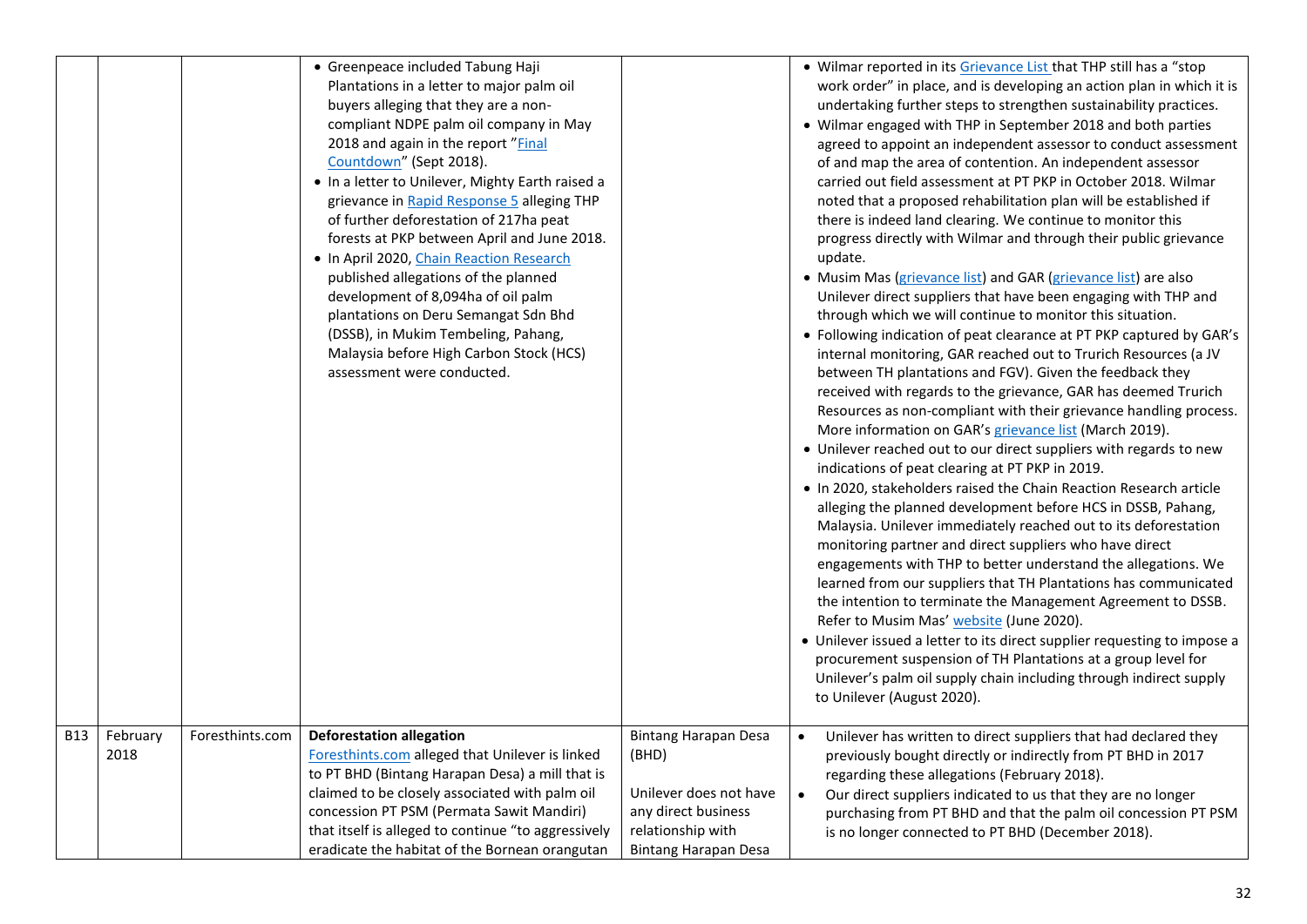|            |                  |                             | in order to develop new palm oil plantations in<br>Indonesian West Kalimantan's Ketapang                                                                                                                                                                                                                                                                                                                                                                                                                                                                                                                                                                                                                                                                                                                                                                                                                                                                                                                                                                                                                                                                                                                                                                                                                                                                                                                                                                                                                                                                                                         | or Permata Sawit<br>Mandiri.                                                                                                                                                                                                                                                                     |                                                                                                                                                                                                                                                                                                                                                                                                                                                                                                                                                                                                                                                                                                                                                                                                                                                                                                                                                                                                                                                                                                                                                                                                                                                                                                                                                                                                                                                                                                                                                                                                                                                                                                                                                                                                                                                                                                                                                                                                                                                                                                                                                                                                                     |
|------------|------------------|-----------------------------|--------------------------------------------------------------------------------------------------------------------------------------------------------------------------------------------------------------------------------------------------------------------------------------------------------------------------------------------------------------------------------------------------------------------------------------------------------------------------------------------------------------------------------------------------------------------------------------------------------------------------------------------------------------------------------------------------------------------------------------------------------------------------------------------------------------------------------------------------------------------------------------------------------------------------------------------------------------------------------------------------------------------------------------------------------------------------------------------------------------------------------------------------------------------------------------------------------------------------------------------------------------------------------------------------------------------------------------------------------------------------------------------------------------------------------------------------------------------------------------------------------------------------------------------------------------------------------------------------|--------------------------------------------------------------------------------------------------------------------------------------------------------------------------------------------------------------------------------------------------------------------------------------------------|---------------------------------------------------------------------------------------------------------------------------------------------------------------------------------------------------------------------------------------------------------------------------------------------------------------------------------------------------------------------------------------------------------------------------------------------------------------------------------------------------------------------------------------------------------------------------------------------------------------------------------------------------------------------------------------------------------------------------------------------------------------------------------------------------------------------------------------------------------------------------------------------------------------------------------------------------------------------------------------------------------------------------------------------------------------------------------------------------------------------------------------------------------------------------------------------------------------------------------------------------------------------------------------------------------------------------------------------------------------------------------------------------------------------------------------------------------------------------------------------------------------------------------------------------------------------------------------------------------------------------------------------------------------------------------------------------------------------------------------------------------------------------------------------------------------------------------------------------------------------------------------------------------------------------------------------------------------------------------------------------------------------------------------------------------------------------------------------------------------------------------------------------------------------------------------------------------------------|
|            |                  |                             | regency."                                                                                                                                                                                                                                                                                                                                                                                                                                                                                                                                                                                                                                                                                                                                                                                                                                                                                                                                                                                                                                                                                                                                                                                                                                                                                                                                                                                                                                                                                                                                                                                        |                                                                                                                                                                                                                                                                                                  |                                                                                                                                                                                                                                                                                                                                                                                                                                                                                                                                                                                                                                                                                                                                                                                                                                                                                                                                                                                                                                                                                                                                                                                                                                                                                                                                                                                                                                                                                                                                                                                                                                                                                                                                                                                                                                                                                                                                                                                                                                                                                                                                                                                                                     |
| <b>B12</b> | December<br>2017 | Greenpeace,<br>Mighty Earth | <b>Clearance of protected forest allegation</b><br>• Greenpeace Deforestation Case Studies<br>allege ownership linkages between the Hayel<br>Saeed Anam (HSA) Group, Pacific Inter-Link,<br>and four concessions in Boven Digoel, Papua.<br>This report alleges that between 2015-2017<br>one of the concessions, PT KCP, cleared<br>around 4,000 ha of mixed primary and<br>secondary forest (December 2017).<br>• Greenpeace included the HSA Group in a<br>letter to major palm oil buyers alleging that<br>the HSA Group was a non-compliant NDPE<br>palm oil company in May 2018 and again in<br>the report "Final Countdown" (Sept 2018).<br>• In a September 2018 letter to Unilever,<br>Mighty Earth raised a grievance in Rapid<br>Response 5 and Rapid Response 7 alleging PT<br>KCP and PT MJR of further deforesting 82ha<br>peat forests between May and August 2018.<br>Mighty Earth alleged four UAE companies<br>believed to be affiliated with the HSA group<br>to have majority share in the four<br>concessions in Boven Digoel, Papua.<br>• The allegations, alleged ownership link to<br>the HSA group, and the group's response to<br>the allegations are raised again in an article<br>by the Gecko Project in November 2018.<br>• Greenpeace and EIA raised a complaint to<br>the RSPO against Pacific Inter-Link Sdn Bhd,<br>Pacific Oils & Fats Industries Sdn Bhd, PT.<br>Pacific Indopalm Industries, PT. Pacific<br>Medan Industri, and PT. Pacific Palmindo<br>Industri (HSA group companies). The case<br>was accepted in November 2018 and can be<br>found here. | Hayel Saeed Anam<br>(HSA) Group<br>Unilever does not have<br>any direct business<br>relationship with Pacific<br>Inter-Link and Arma<br>Foods.<br>Please refer to the list<br>of Suspended Palm Oil<br><b>Direct Suppliers or Oil</b><br>Palm Growers by<br><b>Unilever (September</b><br>2020). | Unilever engaged Greenpeace regarding the findings of the<br>Deforestation Case Study report and inquired about the HSA<br>Group case (December 2017).<br>Unilever reached out to the HSA Group after Unilever were made<br>$\bullet$<br>aware by Greenpeace of their possible non-compliance with<br>Unilever's Sustainable Palm Oil Policy (December 2017).<br>$\bullet$<br>In January 2018, Unilever stopped buying from Pacific Inter-Link<br>and Arma Foods (associated with the HSA group).<br>Unilever issued a public statement regarding Unilever's position<br>on the HSA Group allegations (May 2018).<br>HSA issued a statement that it has not invested in any palm oil<br>concessions in Indonesia or elsewhere, and that while "HSA had<br>previously considered such an investment, the organisation<br>decided not to proceed after due diligence studies demonstrated<br>there was no clear business case to do so" (June 2018).<br>PIL group issued a sustainability charter in July 2018 and<br>$\bullet$<br>launched a sustainability dashboard in Q3 2018. More<br>information is available on their website.<br>Unilever issued a public response to the Greenpeace campaign<br>"Final Countdown" that included our position on the HSA case<br>(September 2018).<br>Mighty Earth provided a letter to the HSA group requesting an<br>$\bullet$<br>auditing firm to investigate, and provide an "independent,<br>credible evidence," whether the four UAE companies are<br>connected to the HSA group (December 2018).<br>Unilever continues to engage with Mighty Earth regarding this<br>$\bullet$<br>grievance. The last physical meeting was in November 2018<br>which was followed up by a conference call in December 2018.<br>In February 2019, PIL issued a clarification letter to the RSPO<br>$\bullet$<br>complaints panel, with additional details on the circumstances<br>surrounding their links with the Papuan concessions. The letter is<br>currently with the RSPO complainants for review.<br>Unilever continues to engage and have direct meetings with<br>Pacific Interlink with regards to PIL's sustainability roadmap. The<br>last meeting took place in March 2020. |
| <b>B11</b> | Nov 2017         | Mighty Earth,<br>Greenpeace | Deforestation allegation in Central Kalimantan                                                                                                                                                                                                                                                                                                                                                                                                                                                                                                                                                                                                                                                                                                                                                                                                                                                                                                                                                                                                                                                                                                                                                                                                                                                                                                                                                                                                                                                                                                                                                   | Anglo Eastern<br>Plantations (AEP)                                                                                                                                                                                                                                                               | Unilever reached out to its major direct suppliers that could<br>potentially source from AEP to identify each supplier's position                                                                                                                                                                                                                                                                                                                                                                                                                                                                                                                                                                                                                                                                                                                                                                                                                                                                                                                                                                                                                                                                                                                                                                                                                                                                                                                                                                                                                                                                                                                                                                                                                                                                                                                                                                                                                                                                                                                                                                                                                                                                                   |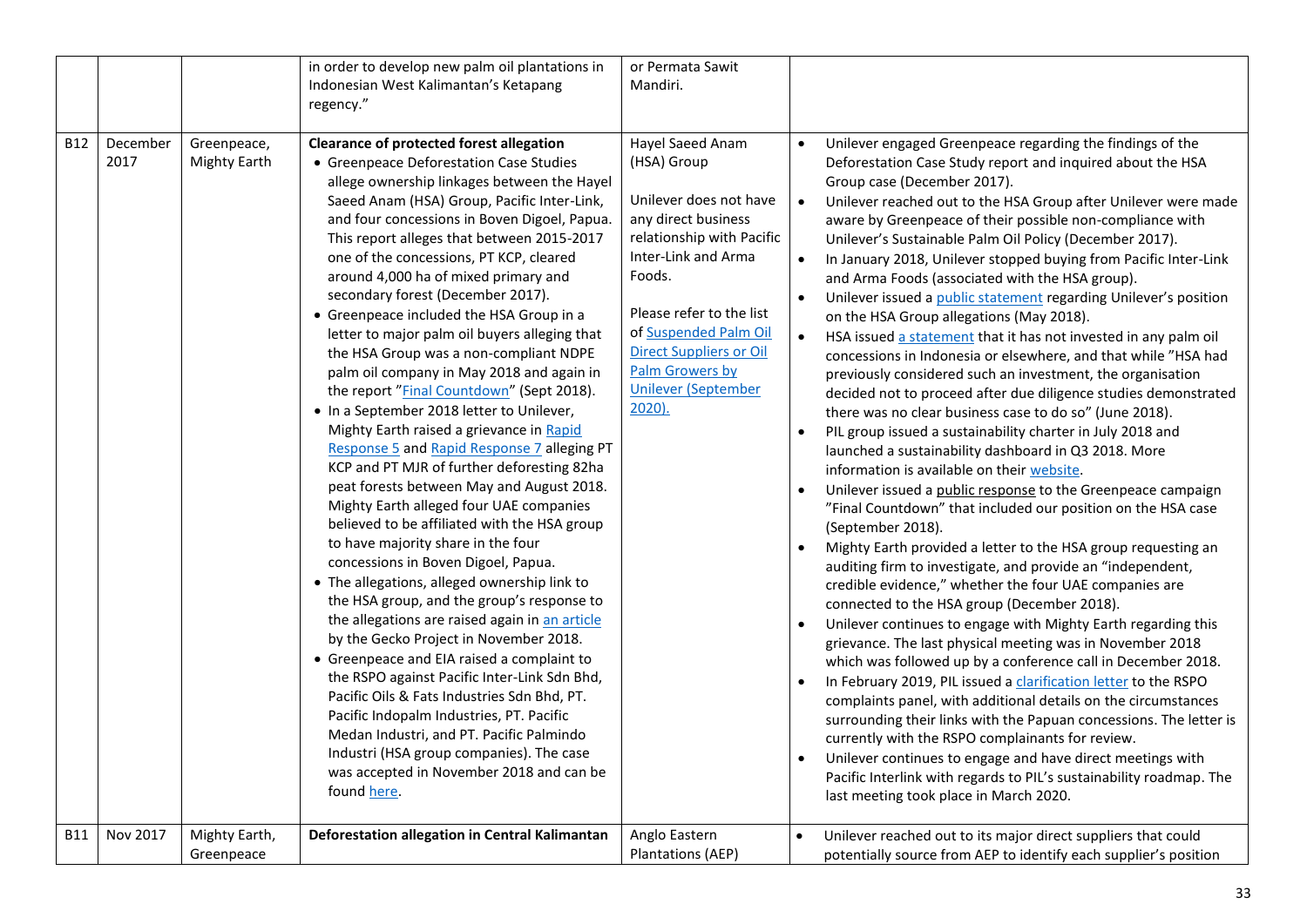|            |          |                                                                                   | • Mighty satellite maps and animations of<br>Anglo Eastern Plantation's clearing at PT<br>Kahayan Agro Plantation (KAP) in Central<br>Kalimantan from Oct. 16, 2016 until Aug. 27,<br>2017 claimed to evidence an allegation of<br>clearance of 420 ha of forest. Also,<br>allegations that prior to Oct 16, 2017 there<br>were 3,593 ha of forest cleared. Information<br>in Rapid Response 1 (November 2017).<br>• Greenpeace included AEP in<br>the "Deforestation Case Studies" (not public)<br>Dec 2017, a letter to major palm oil buyers<br>alleging that they are a non-compliant NDPE<br>palm oil company in May 2018 and again in<br>the report "Final Countdown" (Sept 2018).<br>• Allegations of further clearing at PT KAP was<br>raised by Mighty Earth in Rapid Response 14<br>(April 2019).                                                                                                                                                                                    | Unilever does not have<br>any direct business<br>relationship with Anglo<br>Eastern Plantation.                                                                                                                                                                                                                       | on the grievance and sourcing from the listed companies<br>(September 2018).<br>$\bullet$<br>GAR has been engaging directly with AEP with regards to HCSA<br>and monitoring the moratorium at PT KAP. Our direct supplier,<br>Wilmar, is also engaging directly with PT AEP.<br>In March 2018, AEP appointed PT Meganesia Tirta Foresta to<br>$\bullet$<br>conduct a HCS assessment at PT KAP and shared the results with<br>our suppliers such as GAR and Wilmar. More information<br>available on Wilmar's Grievance List.<br>Following indication of new deforestation allegation in 2019,<br>Unilever suppliers have reached out to AEP to request<br>clarification. More information on GAR's engagement with AEP<br>and HCSA can be found on their grievance list (May 2020).<br>Unilever met with AEP in to understand the group's progress with<br>regards to sustainability and ongoing review at the HCSA (January<br>$2021$ ).<br>AEP provided an <i>update</i> on the HCSA process and included in it a<br>commitment to conserving the remaining plasma area (February<br>$2021$ ).                                                                                                                                             |
|------------|----------|-----------------------------------------------------------------------------------|------------------------------------------------------------------------------------------------------------------------------------------------------------------------------------------------------------------------------------------------------------------------------------------------------------------------------------------------------------------------------------------------------------------------------------------------------------------------------------------------------------------------------------------------------------------------------------------------------------------------------------------------------------------------------------------------------------------------------------------------------------------------------------------------------------------------------------------------------------------------------------------------------------------------------------------------------------------------------------------------|-----------------------------------------------------------------------------------------------------------------------------------------------------------------------------------------------------------------------------------------------------------------------------------------------------------------------|----------------------------------------------------------------------------------------------------------------------------------------------------------------------------------------------------------------------------------------------------------------------------------------------------------------------------------------------------------------------------------------------------------------------------------------------------------------------------------------------------------------------------------------------------------------------------------------------------------------------------------------------------------------------------------------------------------------------------------------------------------------------------------------------------------------------------------------------------------------------------------------------------------------------------------------------------------------------------------------------------------------------------------------------------------------------------------------------------------------------------------------------------------------------------------------------------------------------------------------------|
| <b>B10</b> | May 2017 | Greenpeace,<br>Environmental<br>Investigation<br>Agency (EIA),<br>Foresthints.com | <b>Deforestation allegation</b><br>• EIA submitted first-ever grievance against a<br>licensed HCV assessor, for allegedly advising<br>as sustainable the clearance of ca 470,000ha<br>of forests, believed to be controlled by<br>groups such as: Bumitama, First Resources,<br>Noble, PT Austindo Nusantara Jaya and<br>Goodhope (May 2017).<br>• Greenpeace Deforestation Case Studies (not<br>disclosed to the public) claimed to illustrate<br>links between the ownership of First<br>Resources, PT Fangiono Agro Plantation and<br>Ciliandry Anky Abadi (CAA) through the<br>Martias Fangiono family. Greenpeace alleged<br>deforestation by CAA's subsidiary PT Agrindo<br>Green Lestari of secondary forest with<br>orangutan habitat (2017).<br>• Foresthints.com article stated Unilever is<br>linked to the Ciliandry Anky Abadi (CAA)<br>group, owner of palm oil mills (PT TM and PT<br>BKI) responsible for the deforestation of<br>Borneo's peat forest. There is no clarity to | Ciliandry Anky Abadi<br>(CAA)<br>First Resources (PT<br>Limpah Sejahtera)<br>Unilever does not have<br>any direct business<br>relationship with CAA<br>or First Resources.<br>Please refer to the list<br>of Suspended Palm Oil<br>Direct Suppliers or Oil<br>Palm Growers by<br><b>Unilever (September</b><br>2020). | • Unilever reached out to First Resources regarding the allegations<br>made by Greenpeace about non-compliance with Unilever's<br>Sustainable Palm Oil Policy on First Resources linked to the<br>Ciliandry Anky Abadi (January 2018).<br>• Unilever has stopped buying from First Resources from Q1 2018.<br>• Unilever reached out to foresthints.com regarding the exact name<br>of the mills allegedly present in Unilever's mill list linked to the<br>CAA but received no response from foresthints.com (February<br>2018).<br>• In September 2018, First Resources clarified through statements<br>linked to their grievance list that none of the companies named<br>are subsidiaries and/or associated companies of First Resources,<br>therefore there are no commercial links between them. First<br>Resources statement on CAA is available here.<br>• Unilever reached out to our major direct suppliers that potentially<br>sourced from companies from CAA / First Resources to identify<br>each supplier's position on the grievance and sourcing from the<br>listed companies (September 2018).<br>• Wilmar reported to Unilever that their last purchase from CAA was<br>in March 2018, as listed on their Grievance List. |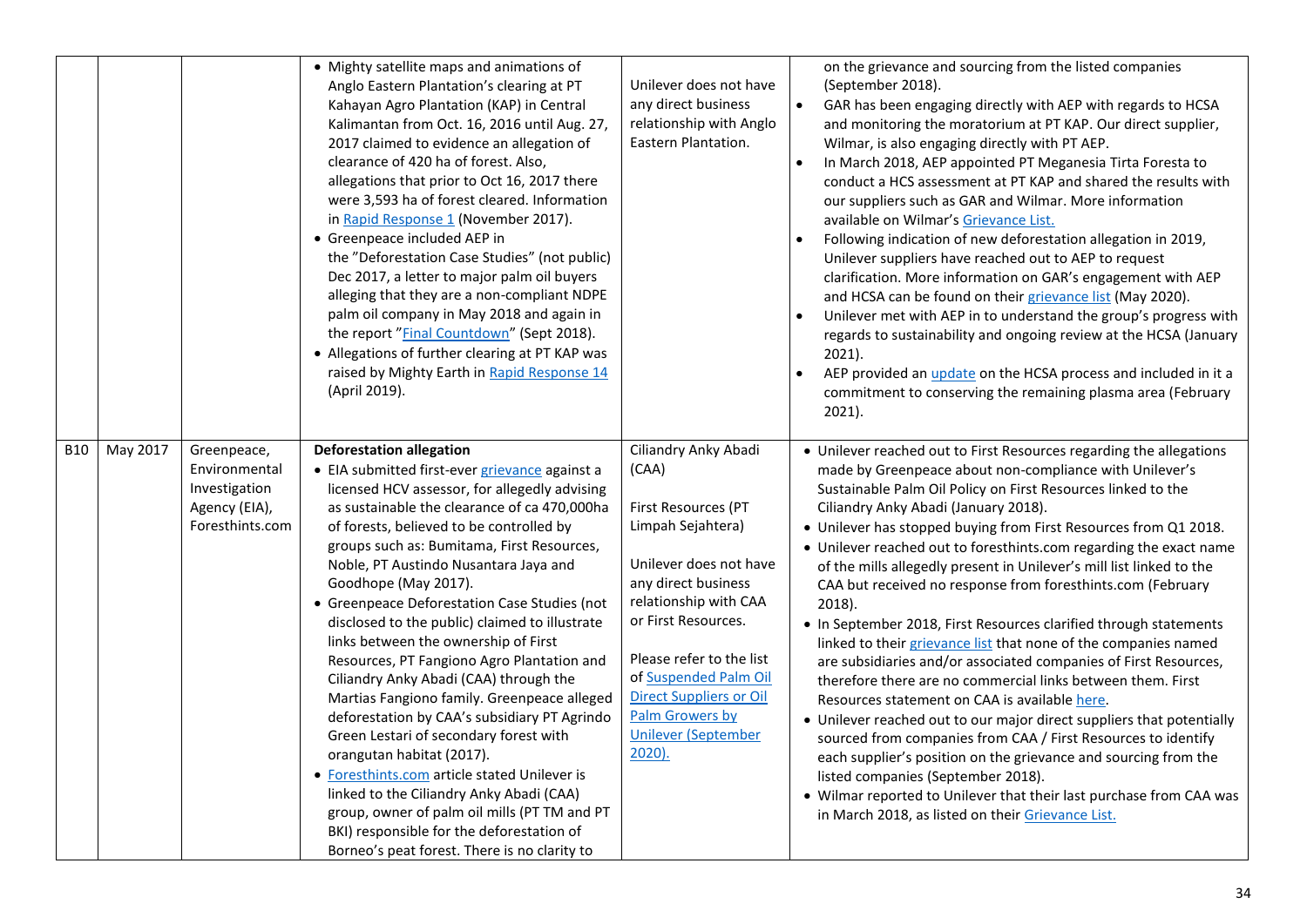|    |            |                                                                                       | the exact names of these mills but the<br>names of the mills allegedly can be found in<br>Unilever's 2017 palm oil mill list of direct and<br>indirect suppliers (February 2018).<br>• Greenpeace included First Resources in a<br>letter to major palm oil buyers alleging that<br>First Resources was a non-compliant NDPE<br>palm oil company in May 2018 and also in<br>the report "Final Countdown" (Sept 2018).                                          |                                                                                                                                         | • Musim Mas engaged with First Resources through mill verification<br>and later to raise concerns on the allegations. For more<br>information, refer to Musim Mas grievance list.<br>• In December 2018, a complaint was made to the RSPO alleging<br>that First Resources/PT Limpah Sejahtera withheld information on<br>peat planting as part of the RSPO RaCP Land Use Change Analysis<br>(LUCA) for the compensation calculation, and after reviewing the<br>evidence, the RSPO issued its findings in March 2019 that the<br>LUCA was null and void and had to be repeated.<br>• In April 2019, Unilever met with First Resources to discuss<br>sustainability roadmap, grievances resolution, leverage on<br>associated companies, and communicating progress.<br>• The case is transferred to the RSPO Investigation and Monitoring<br>Unit in May 2019. See statement issued by the RSPO Complaints<br>Panel.                                                                                                                                                                                                                                                                                                                                                                                                                                                                                                                                                                                                                                   |
|----|------------|---------------------------------------------------------------------------------------|----------------------------------------------------------------------------------------------------------------------------------------------------------------------------------------------------------------------------------------------------------------------------------------------------------------------------------------------------------------------------------------------------------------------------------------------------------------|-----------------------------------------------------------------------------------------------------------------------------------------|---------------------------------------------------------------------------------------------------------------------------------------------------------------------------------------------------------------------------------------------------------------------------------------------------------------------------------------------------------------------------------------------------------------------------------------------------------------------------------------------------------------------------------------------------------------------------------------------------------------------------------------------------------------------------------------------------------------------------------------------------------------------------------------------------------------------------------------------------------------------------------------------------------------------------------------------------------------------------------------------------------------------------------------------------------------------------------------------------------------------------------------------------------------------------------------------------------------------------------------------------------------------------------------------------------------------------------------------------------------------------------------------------------------------------------------------------------------------------------------------------------------------------------------------------------|
| B9 | April 2017 | Oxfam,<br>Guatemala<br>Human Rights<br>Commission,<br>and coalition of<br><b>NGOs</b> | Alleged land and community noncompliance in<br>Guatemala<br>Allegations of a spill of toxic effluent in Pasión<br>River and threats made to human rights<br>defenders, Guatemala.<br>• Oxfam published a blog update on REPSA<br>(April 2017).<br>• Open letter from NGOs to all buyers of<br>REPSA (April 2017).<br>• Open letter from NGOs to buyers of REPSA<br>(June 2021).<br>• Joint letter from civil society organizations<br>on REPSA (January 2022). | REPSA (Reforestadora<br>de Palma S.A.)<br>Unilever does not have<br>any direct business<br>relationship with REPSA<br>on a group level. | • REPSA issued a response to the open NGO letter (May 2017) and a<br>Sustainability Action Plan for 2016-2017. REPSA and TFT have<br>agreed to continue working together in Guatemala around a (1)<br>Sustainability Action Plan, (2) Stakeholder engagement and<br>transparency; (3) Multi-stakeholder workshop/dialogue, and (4)<br>Integrated Social Management System (ISMS). First, second, and<br>final progress reports can be found on their website.<br>. In 2017, Unilever found that REPSA oils potentially came into<br>Unilever's supply chain via Cargill and Wilmar. Unilever reached<br>out to Cargill and Wilmar in January 2018 and both confirmed to<br>Unilever and in their subsequent grievance lists that they have put<br>on hold purchases from REPSA in 2017.<br>• Cargill engaged with the supplier and stated that it no longer buys<br>from REPSA. Cargill is engaging REPSA on a re-engagement plan<br>(2018). Detailed information on their engagement is available on<br>Cargill's grievance list.<br>• Wilmar engaged with the supplier and stated that it no longer<br>buys from REPSA from December 2017. Detailed information on<br>this engagement is available on Wilmar's Grievance List.<br>• With regards to the open letter raised in 2021, Unilever confirms<br>that it has no direct business with REPSA, but that it may be<br>indirectly linked through trade with two suppliers in 2020. The<br>first, Naturaceites, reported that their logistical arrangement with<br>a Grupo HAME mill ended in 2020. |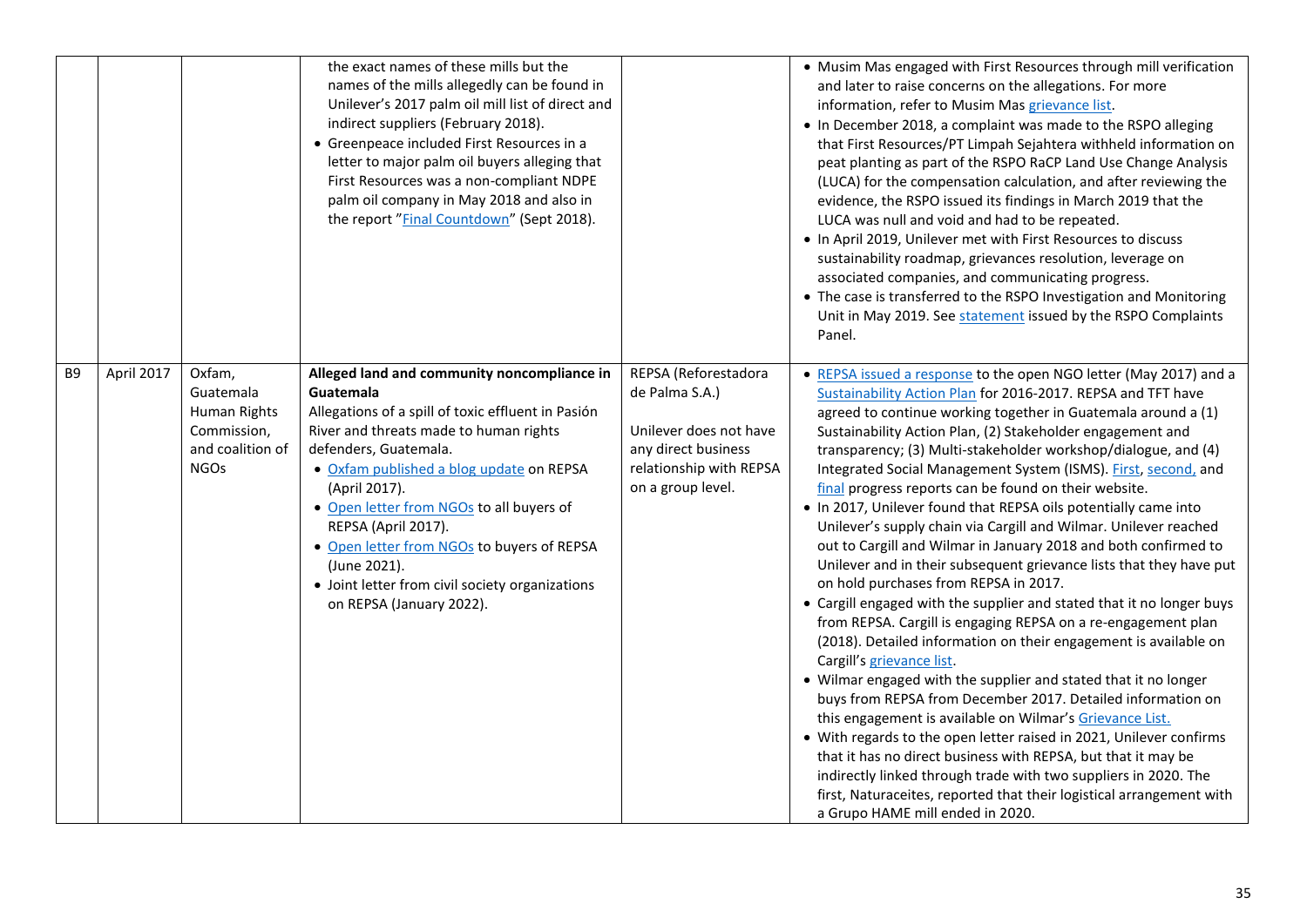|                |                  |                                                                             |                                                                                                                                                                                                                                                                                                                                                                                                                                                                                                                                                                                                                                                                                                                                                                                                                                                                                                                                                                                                                                                                                                            |                                                                                                                                                                                                                                                            | • We notified the other supplier, a chemical manufacturer in the<br>United States, of the concerns raised and the supplier removed<br>REPSA from its supply chain in 2021.                                                                                                                                                                                                                                                                                                                                                                                                                                                                                                                                                                                                                                                                                                                                                                                                                                                                                                                                                                                                                                                                                                                                                                                                                                                                                                          |
|----------------|------------------|-----------------------------------------------------------------------------|------------------------------------------------------------------------------------------------------------------------------------------------------------------------------------------------------------------------------------------------------------------------------------------------------------------------------------------------------------------------------------------------------------------------------------------------------------------------------------------------------------------------------------------------------------------------------------------------------------------------------------------------------------------------------------------------------------------------------------------------------------------------------------------------------------------------------------------------------------------------------------------------------------------------------------------------------------------------------------------------------------------------------------------------------------------------------------------------------------|------------------------------------------------------------------------------------------------------------------------------------------------------------------------------------------------------------------------------------------------------------|-------------------------------------------------------------------------------------------------------------------------------------------------------------------------------------------------------------------------------------------------------------------------------------------------------------------------------------------------------------------------------------------------------------------------------------------------------------------------------------------------------------------------------------------------------------------------------------------------------------------------------------------------------------------------------------------------------------------------------------------------------------------------------------------------------------------------------------------------------------------------------------------------------------------------------------------------------------------------------------------------------------------------------------------------------------------------------------------------------------------------------------------------------------------------------------------------------------------------------------------------------------------------------------------------------------------------------------------------------------------------------------------------------------------------------------------------------------------------------------|
| B <sub>8</sub> | January<br>2017  | Greenpeace,<br>Environmental<br>Investigation<br>Agency                     | <b>Deforestation allegation</b><br>• Greenpeace released the report "Dirty<br><b>Bankers"</b> making allegations with respect to<br>certain major banks and their financing of<br>palm oil companies (January 2017).<br>• EIA submitted first-ever grievance against a<br>licensed HCV assessor, for allegedly advising<br>as sustainable the clearance of ca 470,000ha<br>of forests, believed to be controlled by<br>groups such as: Bumitama, First Resources,<br>Noble, PT Austindo Nusantara Jaya and<br>Goodhope (May 2017).<br>• HSBC requests RSPO to investigate<br>allegations of deforestation by Noble<br>Plantations in Papua; RSPO advises Noble to<br>suspend development on the concession<br>(July 2017).<br>· Greenpeace release "Palm Oil Alert 4"<br>including allegations concerning Noble,<br>Korindo, and POSCO Daewoo (September<br>$2017$ ).<br>• Greenpeace included the Noble Group in a<br>letter to major palm oil buyers alleging that<br>the Noble Group was a non-compliant NDPE<br>palm oil company in May 2018 and again in<br>the report "Final Countdown" (Sept 2018). | Noble Group<br>Unilever does not have<br>any direct business<br>relationship with the<br>Noble Group.<br>Please refer to the list<br>of Suspended Palm Oil<br><b>Direct Suppliers or Oil</b><br>Palm Growers by<br><b>Unilever (September</b><br>$2020$ ). | • Unilever was made aware of the allegation on non-compliance of<br>Unilever's Sustainable Palm Oil Policy by Noble Plantation through<br>the Greenpeace "Dirty Bankers" report. Since then, Unilever has<br>engaged with the Noble Group (COFCO) regarding its alleged links<br>to Noble Plantations.<br>• Unilever decided in October 2017 not to continue business with<br>Noble Natural Resources India (Noble Group/COFCO). Noble<br>published a Sustainability Information Document, and submitted a<br>letter to the complaints panel, citing a "stop work' order has been<br>put in place in PT Pusaka Agro Lestari (October 2017).<br>• Unilever's direct supplier, Musim Mas, is engaging with Noble to<br>follow up on the progress of this sustainability plan. More<br>information available on the Musim Mas grievance list. Their last<br>purchase is in December 2016.<br>• The RSPO Complaints Panel decided in January 2018 to proceed<br>with independent verification of the assessments conducted by<br>Noble.<br>• The RSPO Complaints Panel issued a decision letter (February<br>2019), requesting the company to undergo the Remediation and<br>Compensation Process (RaCP) and submit a remediation plan.<br>• Noble is resigning from the RSPO (May 2020). RSPO CP issued a<br>letter in response. Unilever is monitoring the complaint resolution<br>progress on the RSPO website.<br>. Noble is not in Unilever's indirect supply chain per June 2018. |
| <b>B7</b>      | November<br>2016 | Amnesty<br>International,<br>Environmental<br>Investigation<br>Agency (EIA) | Alleged labor exploitation issues<br>• BEST group was a supplier of Wilmar with<br>alleged labor exploitation in an Amnesty<br>International Report, "The Great Palm Oil<br>Scandal" (November 2016).<br>• A Central Kalimantan court ordered the local<br>government to review the plantation<br>permits of companies implicated in the 2015<br>haze, after a case was submitted in 2016:<br>Wilmar, BEST, GAR, and Bumitama included<br>(2017).                                                                                                                                                                                                                                                                                                                                                                                                                                                                                                                                                                                                                                                          | <b>BEST Group</b><br>Unilever does not have<br>any direct business<br>relationship with the<br><b>BEST Group.</b><br>Please refer to the list<br>of Suspended Palm Oil<br><b>Direct Suppliers or Oil</b><br>Palm Growers by                                | • Unilever sent PT Global Interinti a letter of concern, dated<br>December 2, 2016, on the allegations raised by Amnesty<br>International.<br>• Unilever stopped buying directly from the BEST Group in May<br>2016.<br>• Wilmar put on hold purchases from PT BEST from June 2017.<br>• We reiterated our request that suppliers exclude BEST from supply<br>to Unilever in April 2020.                                                                                                                                                                                                                                                                                                                                                                                                                                                                                                                                                                                                                                                                                                                                                                                                                                                                                                                                                                                                                                                                                            |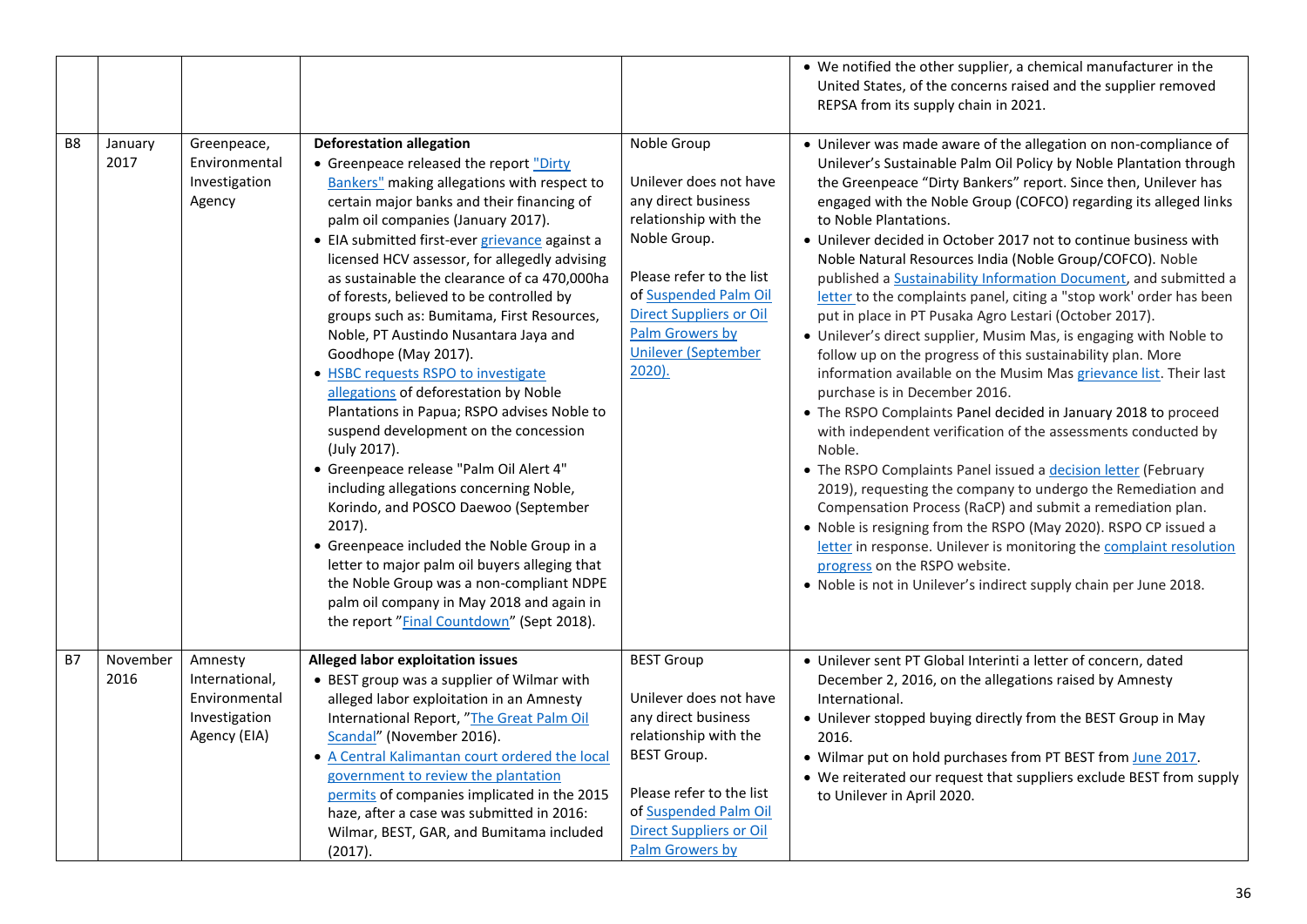|           |                  |                                              |                                                                                                                                                                                                                                                                                                                                                                                                                                                                                                                                                                                                                                                                                                                                                                                                                                                                                                                                                                                                                          | <b>Unilever (September</b><br>$2020$ ).                                                                                                                                                                                                                                                    |                                                                                                                                                                                                                                                                                                                                                                                                                                                                                                                                                                                                                                                                                                                                                                                                                                                                                                                                                                                                                                                                                                                                                                                                                                                                                                                                                                                                                                                                                                                                                                                                                                                                                                                                                                                                                                                                                                                                                                                                                                                                                                                                                                                                                                                                                                                                                                                                                                                                      |
|-----------|------------------|----------------------------------------------|--------------------------------------------------------------------------------------------------------------------------------------------------------------------------------------------------------------------------------------------------------------------------------------------------------------------------------------------------------------------------------------------------------------------------------------------------------------------------------------------------------------------------------------------------------------------------------------------------------------------------------------------------------------------------------------------------------------------------------------------------------------------------------------------------------------------------------------------------------------------------------------------------------------------------------------------------------------------------------------------------------------------------|--------------------------------------------------------------------------------------------------------------------------------------------------------------------------------------------------------------------------------------------------------------------------------------------|----------------------------------------------------------------------------------------------------------------------------------------------------------------------------------------------------------------------------------------------------------------------------------------------------------------------------------------------------------------------------------------------------------------------------------------------------------------------------------------------------------------------------------------------------------------------------------------------------------------------------------------------------------------------------------------------------------------------------------------------------------------------------------------------------------------------------------------------------------------------------------------------------------------------------------------------------------------------------------------------------------------------------------------------------------------------------------------------------------------------------------------------------------------------------------------------------------------------------------------------------------------------------------------------------------------------------------------------------------------------------------------------------------------------------------------------------------------------------------------------------------------------------------------------------------------------------------------------------------------------------------------------------------------------------------------------------------------------------------------------------------------------------------------------------------------------------------------------------------------------------------------------------------------------------------------------------------------------------------------------------------------------------------------------------------------------------------------------------------------------------------------------------------------------------------------------------------------------------------------------------------------------------------------------------------------------------------------------------------------------------------------------------------------------------------------------------------------------|
| <b>B6</b> | November<br>2016 | Rainforest<br><b>Action Network</b><br>(RAN) | Deforestation in Leuser Ecosystem (Aceh)<br>allegation<br>RAN released a report "Protecting the Leuser<br>Ecosystem" (2016) alleging illegal deforestation<br>of elephant habitat within the Leuser Ecosystem<br>and mills in the Singkil Bengkung area that are<br>allegedly at risk for sourcing "Conflict Palm Oil".<br>The Rainforest Action Network (RAN) through<br>the Leuser Watch campaign published a report<br>alleging that the palm oil company PT Surya<br>Panen Subur II (PT SPS II) was responsible for<br>the destruction of thousands of hectares of the<br>Tripa peat land/forest in Aceh. Initial findings<br>were found in 2014. PT SPS was found guilty by<br>the State Prosecutor's Office of clearing of peat<br>forests (2016). RAN has further reported<br>allegations that there continues to be evidence<br>of deforestation occurring in January and March<br>2018 during which heavy machinery was used<br>to clear forest for palm oil development, and in<br>some cases the use of fire. | PT Surya Panen Subur II<br>Unilever does not have<br>any direct business<br>relationship with PT<br>Surya Panen Subur II<br>(PT SPS II).<br>Please refer to the list<br>of Suspended Palm Oil<br><b>Direct Suppliers or Oil</b><br>Palm Growers by<br><b>Unilever (September</b><br>2020). | • Unilever has been engaging with RAN and major direct suppliers,<br>directly and via email.<br>• Unilever reached out to direct suppliers to understand their<br>sourcing relationships with PT SPS II. Most of Unilever's direct<br>suppliers have ceased sourcing from PT SPS II, and one is halting<br>new procurement and asking PT SPS II to create and execute a<br>time-bound plan by the end of 2018 (October 2018).<br>• GAR supported PT SPS in their Collaboration for Transformation<br>(CFT) programme, which completed conflict resolution process<br>implementation (2017). For each new allegation in 2015-2018, SPS<br>II confirmed new land clearing and burning and reiterated that the<br>clearance was committed by external parties. GAR and SPS II<br>discussed and agreed upon actions for conflict resolution, which<br>included building and improving communication with "land<br>clearing actors", local, provincial, and international stakeholders,<br>including RAN. A high level meeting was held between GAR and<br>SPS II, during which GAR asked for a more concrete solution for the<br>ongoing deforestation caused by encroachment in SPS II<br>concession. More information on GAR grievance list (July 2018).<br>• Musim Mas do not list SPS II in their grievance list but have<br>engaged with other suppliers in the Singkil regency (Pati Sari,<br>Sisirau, Mopoli Raya, Ensem Sawita, Ensem Lestari, Bangun<br>Sempura Lestari). More information on Musim Mas' grievance list.<br>• Wilmar reported that PT SPS II has been transparent in updating<br>Wilmar regularly on their progress in addressing issues raised by<br>RAN, and Wilmar continue to support PT SPS II in addressing<br>challenges of alleged occupation on the unopened area, that was<br>set aside under the moratorium. Wilmar's last purchase was in<br>June 2018. Field verification by ministry officials (KLHK) and<br>Wilmar's meeting with PT SPS II took place in July 2018. More<br>information available on Wilmar's Grievance List.<br>• ADM reached out to supplier Wilmar and are satisfied with their<br>handling of the issue. Source: ADM Grievances and Resolutions<br><b>Summary Table.</b><br>• Bunge states it does not directly supply from the area but may be<br>indirectly exposed through traders. In December 2018, PT SPS II is<br>no longer in Bunge's supply chain. Source: Bunge Loders Croklaan<br>grievance list |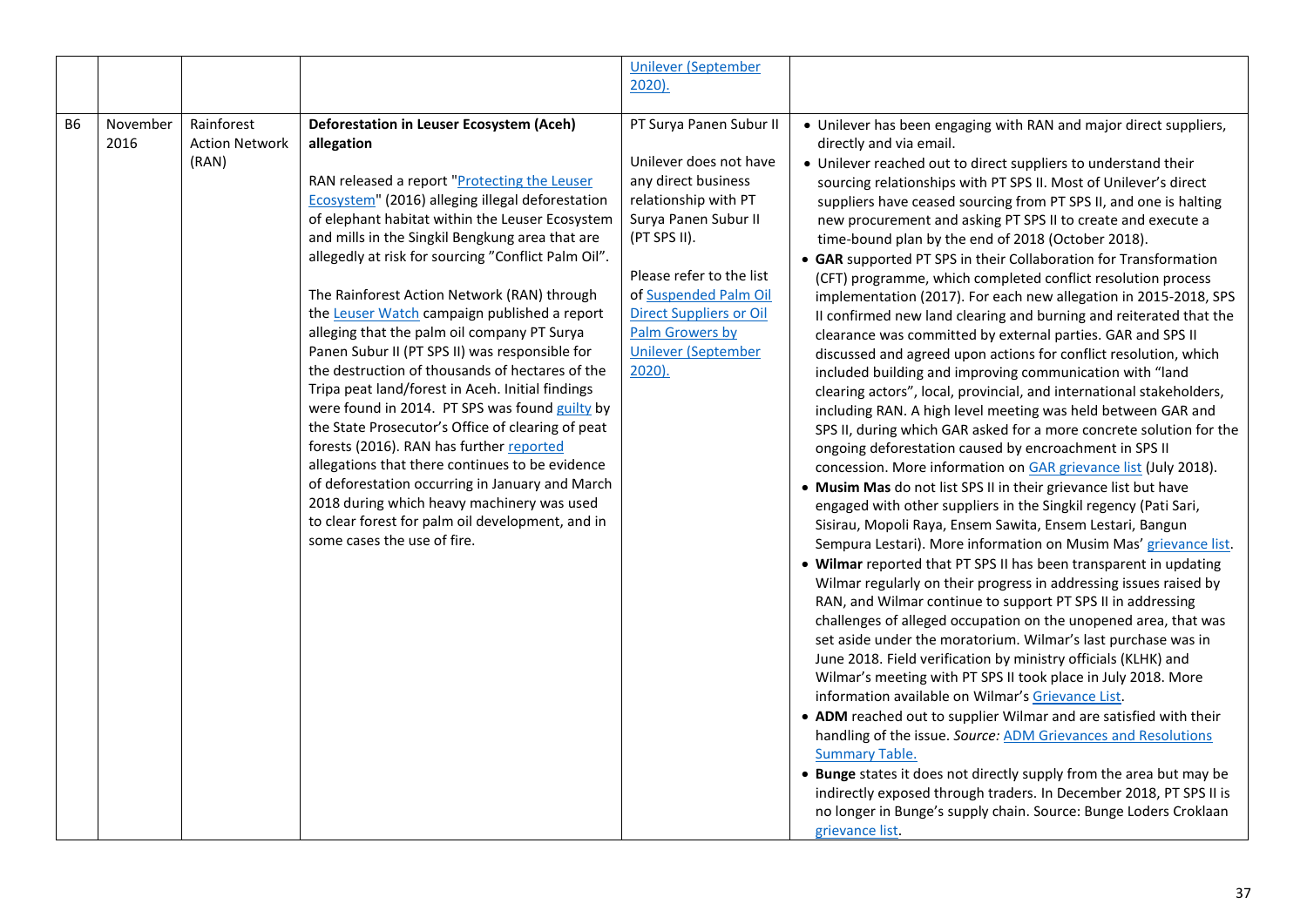|                |           |                                                                                                     |                                                                                                                                                                                                                                                                                                                                                                                                                                                                                                                                                                                                                                                                                        |                                                                                                                                                                                                                                                   | • Cargill in 2017 requested their direct suppliers (Wilmar, GAR,<br>Musim Mas) to share action plans for Leuser monitoring. They<br>have been proactively monitoring the Leuser landscape for mill<br>assessment opportunities and supporting other landscape-level<br>deforestation monitoring & response systems which can<br>strengthen the work in Leuser. Surya Panen Subur II is no longer in<br>Cargill's supply chain. Source: Cargill indirect grievance list.<br>• Following concerns of alleged ongoing clearings in the Leuser<br>ecosystem, Unilever contacted suppliers to reconfirm PT SPS II is<br>not in their supply chain (May 2019).                                                                                                                                                                                                                                                                   |
|----------------|-----------|-----------------------------------------------------------------------------------------------------|----------------------------------------------------------------------------------------------------------------------------------------------------------------------------------------------------------------------------------------------------------------------------------------------------------------------------------------------------------------------------------------------------------------------------------------------------------------------------------------------------------------------------------------------------------------------------------------------------------------------------------------------------------------------------------------|---------------------------------------------------------------------------------------------------------------------------------------------------------------------------------------------------------------------------------------------------|----------------------------------------------------------------------------------------------------------------------------------------------------------------------------------------------------------------------------------------------------------------------------------------------------------------------------------------------------------------------------------------------------------------------------------------------------------------------------------------------------------------------------------------------------------------------------------------------------------------------------------------------------------------------------------------------------------------------------------------------------------------------------------------------------------------------------------------------------------------------------------------------------------------------------|
| B <sub>5</sub> | Nov 2016  | Rainforest<br><b>Action Network</b><br>(RAN)                                                        | Deforestation in Leuser Ecosystem (Aceh)<br>allegation<br>• RAN released a report "Protecting the Leuser<br>Ecosystem" (2016) alleging illegal<br>deforestation of elephant habitat by PT. ABN<br>(alleged to be connected to Wilmar) within<br>the Leuser Ecosystem.<br>• This is followed up by another article by RAN<br>(February 2017) and a report (July 2017)<br>alleging that PT Agra Bumi Niaga (PT ABN) is<br>responsible for ongoing clearance in 2017.<br>• Guardian article alleged Unilever and other<br>big brands of "complicity in rainforest<br>destruction" due to oil coming from PT ABN<br>to in the supply chain (2017).                                         | Agra Bumi Niaga (PT<br>ABN)<br>PT ABN sold FFB to PT<br>Ensem Sawita, a mill<br>that supplied to<br>Unilever's direct<br>supplier Wilmar,<br>Musim Mas, and GAR.<br>Unilever does not have<br>any direct business<br>relationship with PT<br>ABN. | • Unilever wrote to Wilmar, Musim Mas, and GAR regarding the<br>allegations and are monitoring action plans conducted with these<br>traders (2017).<br>• PT Ensem Sawita confirmed that all purchases of palm oil from PT<br>ABN has ceased (August 2017). This information, along with key<br>engagements done by GAR and Musim Mas are reported by GAR<br>in September 2017.<br>• ABN is not in Unilever's indirect supply chain per June 2018.<br>• In February 2020, RAN informed Unilever that they see the<br>adoption of commitment of NDPE and HCV/HCS by Agra Bumi<br>Niaga as a "credible response to address the deforestation<br>previously carried out by the companies, which should trigger a re-<br>entry process." Unilever does not have any direct contract with<br>any of the above suppliers, but supports our suppliers decision to<br>continue engaging with Agra Bumi Niaga.                       |
| <b>B4</b>      | Sept 2016 | Greenpeace,<br>Environmental<br>Investigation<br>Agency (EIA),<br>Foresthints.com<br>, Mighty Earth | <b>Deforestation allegation</b><br>• In September 2016, Greenpeace report<br>'Deadly Trade-off' included ANJ for the<br>alleged actions of two of its concessions in<br>West Papua, managed by PT Permata Putera<br>Mandiri and PT Putera Manunggal. Both<br>companies are accused in the allegations of<br>destruction of primary forest, development<br>without consultation of local communities<br>and for absence of a FPIC process.<br>• EIA submitted first-ever grievance against a<br>licensed HCV assessor, for allegedly advising<br>as sustainable the clearance of ca 470,000ha<br>of forests, believed to be controlled by<br>groups such as: Bumitama, First Resources, | Austindo Nusantara<br>Jaya<br>Unilever does not have<br>any direct business<br>relationship with PT<br>ANJ.                                                                                                                                       | ANJ adopted a "No Deforestation, No Peat, No Exploitation<br>(NDPE)" policy in November 2016.<br>Unilever wrote to suppliers who had previously declared that<br>$\bullet$<br>they have bought directly or indirectly from ANJ mills regarding<br>these allegations (March 2018).<br>Unilever wrote to Foresthints.com, noting that Unilever does not<br>$\bullet$<br>have any direct contracts with the palm oil mills (including those<br>owned by ANJ) highlighted in the Foresthints.com articles, and<br>was contacting direct suppliers who declared the mills to find out<br>if they are still currently sourcing from these mills (March 2018).<br>Unilever issued a response letter to Greenpeace in June 2018,<br>outlining views on the key challenges raised i.e. sourcing links<br>with highlighted producer groups, NDPE compliance and<br>verification, and multi-stakeholder approach for industry reform. |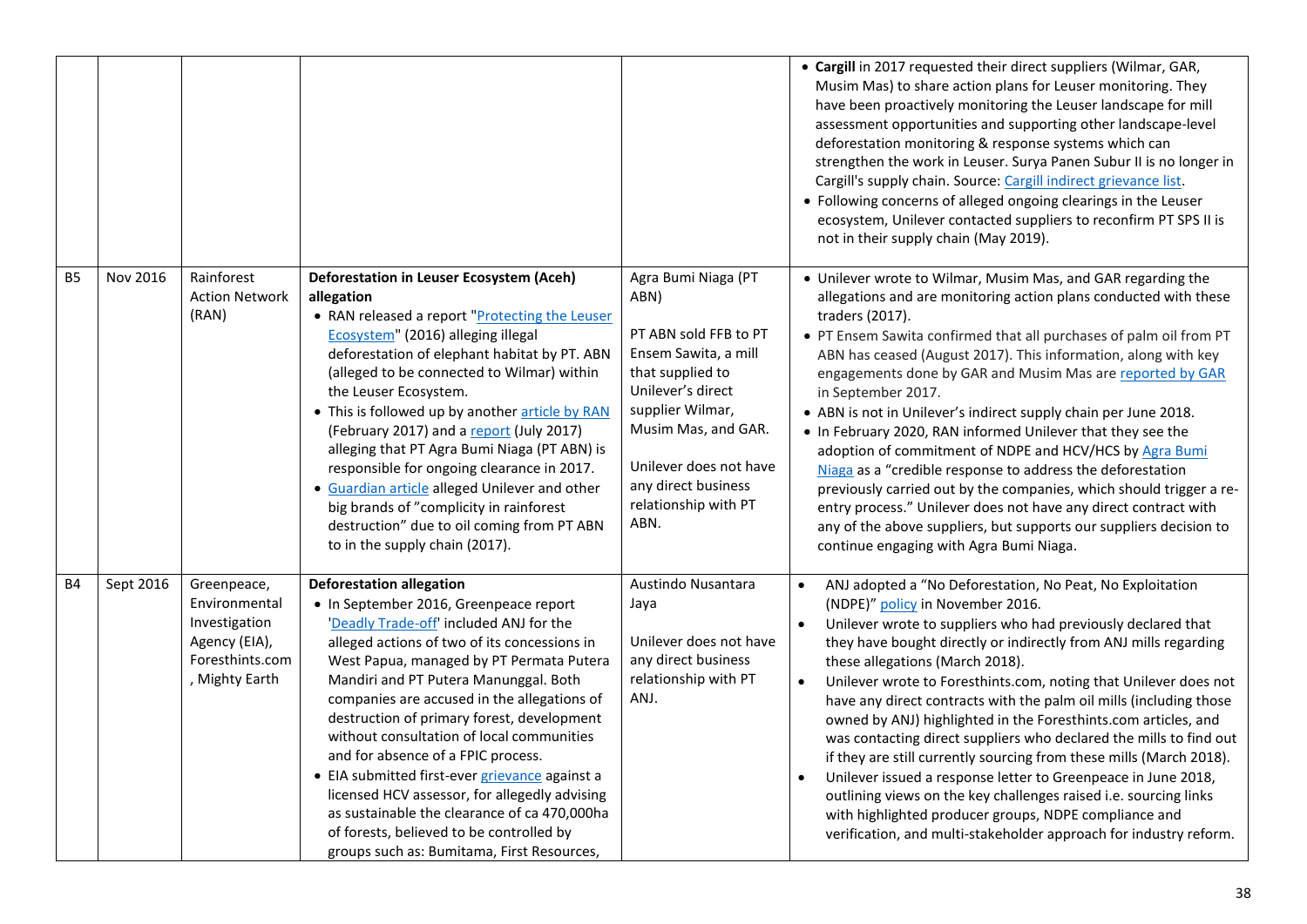|                |           |                                                                                                                                                        | Noble, PT Austindo Nusantara Jaya and<br>Goodhope (May 2017).<br>• Greenpeace Deforestation Case Studies (not<br>disclosed to the public) contained allegations<br>of continued deforestation in West Papua in<br>the second half of 2017.<br>• Foresthints.com stated allegations that<br>Unilever is connected to ANJ which has been<br>clearing High Carbon Stock (HCS forests) in<br>Papua since 2017 (March 2018).<br>• Greenpeace included ANJ in a letter to major<br>palm oil buyers alleging that they are a non-<br>compliant NDPE palm oil company in May<br>2018 and again in the report "Final<br>Countdown" (Sept 2018).<br>• In a September 2018 letter to Unilever,<br>Mighty Earth raised a grievance in Rapid<br>Response 4 and Rapid Response 6 alleging<br>ANJ of further deforesting 82ha peat forests<br>between May and July 2018.<br>. In November 2018, Chain Reaction Research<br>reported allegations that ANJ's continued<br>land clearing violated the newly adopted<br>RSPO P&C which requires its members to<br>adhere to the Assessor Licensing Scheme<br>(ALS) of the combined High Conservation<br>Value (HCV) - High Carbon Stock (HCS)<br>approach. |                                                                                                                                                             | The letter also included sourcing links and actions taken with<br>regards to each supplier on the list.<br>Unilever engaged independent consultants to identify which mills<br>of the listed companies by Greenpeace were in the Unilever's<br>mills list, to get better clarity of how the listed companies are in<br>Unilever's supply chain.<br>Unilever issued a public response to the Greenpeace campaign<br>"Final Countdown" (September 2018).<br>Unilever issued a response letter to Mighty Earth in October<br>2018 and met with Mighty Earth in December 2018.<br>Wilmar and GAR have reported in public grievance lists that they<br>$\bullet$<br>do not source from the supplier. Musim Mas' last purchase was<br>in 2015, but continue to engage the supplier on HCS/HCV<br>afterwards. See Musim Mas grievance list. KLK has stopped<br>trading relationship with ANJ since December 2016. Cargill<br>adopted a "no-buy" position on ANJ in October 2016 due to non-<br>compliance in ANJ's Papua operations, and has been engaging<br>with their direct supplier Permata Hijau Group (PHS) on the<br>matter. More information is available on Cargill's Grievance Log.<br>Bunge has stopped sourcing from ANJ, per its latest grievance list<br>and mills list Q4 2018.<br>GAR engaged ANJ regarding the suspended supplier re-<br>engagement protocol checklist (May 2019). In line with this<br>protocol, ANJ has committed to a group-wide moratorium and<br>group-wide sustainability/NDPE policy, updated its grievance<br>disclosure, and submitted a report on its HCS clearance liability,<br>target recovery area, and a framework for rehabilitation project.<br>It has also shared concession maps to GAR. (March 2020). GAR<br>has subsequently changed the engagement status with ANJ into<br>"Monitoring" and informed Unilever on the progress (April 2020).<br>More information on GAR grievance list. |
|----------------|-----------|--------------------------------------------------------------------------------------------------------------------------------------------------------|-----------------------------------------------------------------------------------------------------------------------------------------------------------------------------------------------------------------------------------------------------------------------------------------------------------------------------------------------------------------------------------------------------------------------------------------------------------------------------------------------------------------------------------------------------------------------------------------------------------------------------------------------------------------------------------------------------------------------------------------------------------------------------------------------------------------------------------------------------------------------------------------------------------------------------------------------------------------------------------------------------------------------------------------------------------------------------------------------------------------------------------------------------------------------------------------|-------------------------------------------------------------------------------------------------------------------------------------------------------------|-----------------------------------------------------------------------------------------------------------------------------------------------------------------------------------------------------------------------------------------------------------------------------------------------------------------------------------------------------------------------------------------------------------------------------------------------------------------------------------------------------------------------------------------------------------------------------------------------------------------------------------------------------------------------------------------------------------------------------------------------------------------------------------------------------------------------------------------------------------------------------------------------------------------------------------------------------------------------------------------------------------------------------------------------------------------------------------------------------------------------------------------------------------------------------------------------------------------------------------------------------------------------------------------------------------------------------------------------------------------------------------------------------------------------------------------------------------------------------------------------------------------------------------------------------------------------------------------------------------------------------------------------------------------------------------------------------------------------------------------------------------------------------------------------------------------------------------------------------------------------------------------------------------------------------------------|
| B <sub>3</sub> | June 2016 | Rainforest<br><b>Action Network</b><br>(RAN), OPPUK,<br>ILRF,<br>Greenpeace,<br>Aidenvironmen<br>t, Rainforest<br>Foundation<br>Norway, and<br>SumofUs | <b>Allegations of Labor rights violations</b><br>. In June 2016, RAN, OPPUK and ILRF<br>published a report titled, "The Human Cost<br>of Conflict Palm Oil" which alleged that Child<br>labor, exposure to highly hazardous<br>pesticides, payment below the minimum<br>wage, long-term reliance on temporary<br>workers to fill core jobs, and the use of<br>company-backed unions to deter<br>independent labor union activity, among                                                                                                                                                                                                                                                                                                                                                                                                                                                                                                                                                                                                                                                                                                                                                 | Salim Group/Indofood<br>Agri/Indogunta<br>Unilever does not have<br>any direct business<br>relationship with the<br>Salim Group/Indofood<br>Agri/Indogunta. | • Unilever wrote to the Rainforest Action Network (RAN) regarding<br>these allegations and that appropriate steps must be taken by<br>Indofood and monitored by our suppliers who are still sourcing<br>from Indofood (February 2017).<br>• Indofood Agri uploaded a <b>Sustainability Policy</b> on their website<br>(August 2017).<br>• Unilever wrote to suppliers who had declared that they have<br>bought directly or indirectly from Indofood mills in 2017 regarding<br>these allegations.                                                                                                                                                                                                                                                                                                                                                                                                                                                                                                                                                                                                                                                                                                                                                                                                                                                                                                                                                                                                                                                                                                                                                                                                                                                                                                                                                                                                                                      |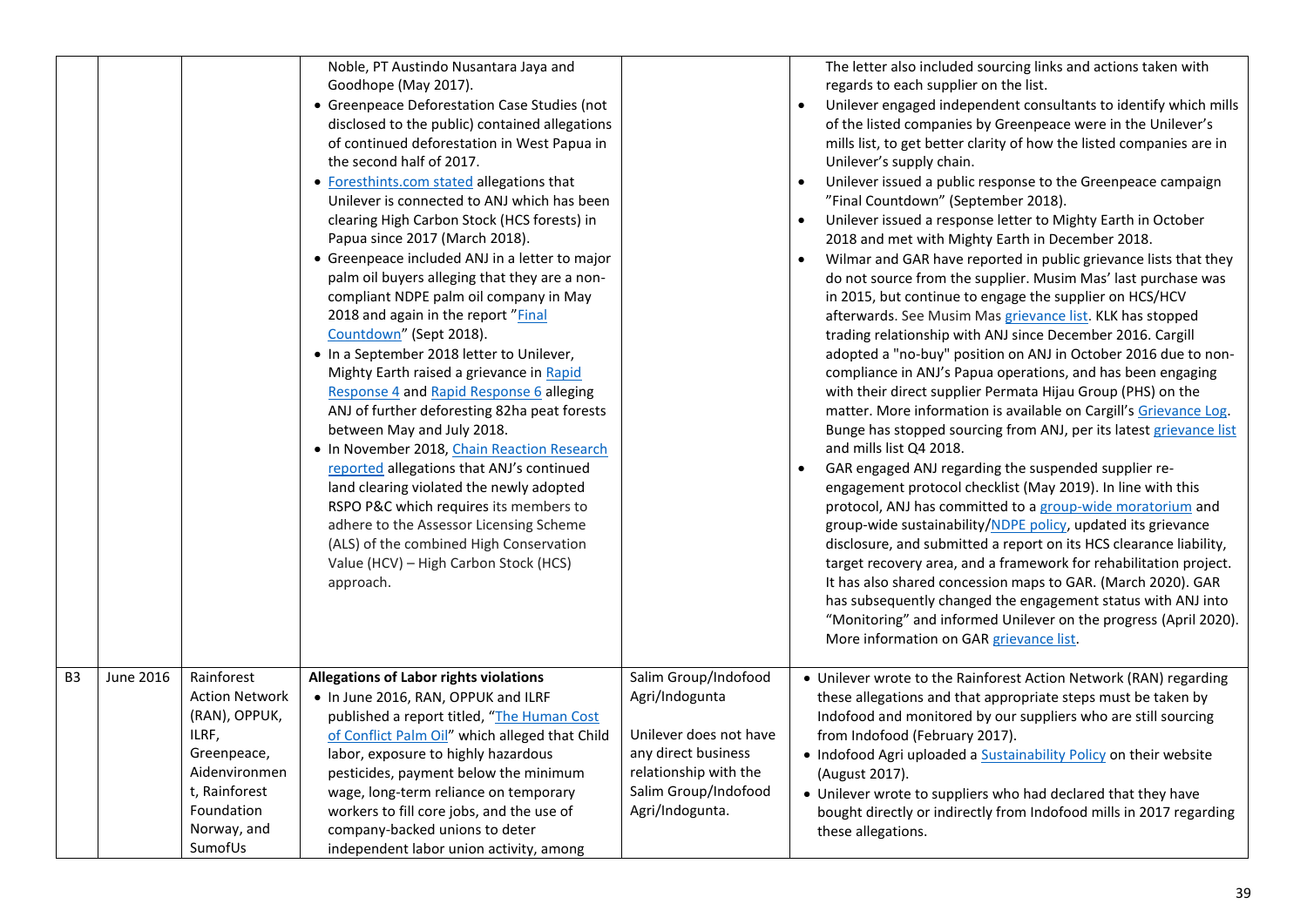| other findings had all occurred on the<br>plantations in Indofood Agri operations.<br>• Alleged clearance and labor issues in<br>Indofood Agri were reported again in the<br>Greenpeace report "Deadly Trade-Off" (Sept<br>2016).<br>• RAN filed a formal complaint at the RSPO<br>against PT PP London Sumatra and its parent<br>company PT Salim Ivomas Pratama Tbk.<br>(October 2016).<br>• Greenpeace dismissed new palm oil policy<br>issued by Indofood's agriculture subsidiary<br>Indofood Agri Resources Ltd, "as inadequate<br>in both substance and scope" (March 2017).<br>• Greenpeace issued a palm oil alert for<br>Indofood/Salim Group, citing environmental<br>and social issues (May 2017).<br>• ILRF update reported their follow-up<br>investigations to find "no real changes" to<br>the alleged labor working conditions (August<br>2017).<br>. In November 2017, RAN, OPPUK and ILRF<br>published "The Human Cost of Conflict Palm<br>Oil Revisited", detailing new allegations of<br>labor abuses on certified plantations owned<br>by Indofood. | Please refer to the list<br>of Suspended Palm Oil<br><b>Direct Suppliers or Oil</b><br><b>Palm Growers by</b><br><b>Unilever (September</b><br>$2020$ ). | • KLK has put on hold purchases from Indofood with effect from<br>September 2016. Source: KLK's Grievance List.<br>• On their grievance list, Musim Mas outlines their engagement with<br>Indofood Agri, RSPO and NGO stakeholders on this matter. Musim<br>Mas invited all stakeholders to urge both the RSPO and Indofood<br>Agri to prioritise the case and for both parties to report progress<br>publicly, draft and abide by a time-bound action plan, publish<br>verification results, and provide an open channel for<br>communication with all stakeholders (February 2018).<br>• Unilever issued a public statement on the allegations against the<br>Salim Groups stating that Unilever asked our suppliers to ensure<br>that no palm oil sourced by them comes from the Salim Group<br>companies (May 2018).<br>• RSPO field verification planned for June 2018 (this was halted by<br>complainants not revealing exact location, but Indofood Agri have<br>sent a Non-reprisal to the RSPO confirming that there will be no<br>intimidation of workers/complainants).<br>• Musim Mas announced a temporary cessation in business<br>relationship with Indofood Agri since August 2018. More<br>information is available on Musim Mas website (September 2018).<br>• Unilever met with RAN to discuss the concerns (October 2018).<br>• RSPO Complaints Panel issued a Final Decision Letter (November<br>2018). The letter followed an independent verification at mill and<br>plantations of PT Lonsum in April 2018. It reported several findings<br>that RSPO urged Indofood Agri to resolve in 3-6 months.<br>• In November 2018, Unilever issued a public statement responding |
|---------------------------------------------------------------------------------------------------------------------------------------------------------------------------------------------------------------------------------------------------------------------------------------------------------------------------------------------------------------------------------------------------------------------------------------------------------------------------------------------------------------------------------------------------------------------------------------------------------------------------------------------------------------------------------------------------------------------------------------------------------------------------------------------------------------------------------------------------------------------------------------------------------------------------------------------------------------------------------------------------------------------------------------------------------------------------|----------------------------------------------------------------------------------------------------------------------------------------------------------|--------------------------------------------------------------------------------------------------------------------------------------------------------------------------------------------------------------------------------------------------------------------------------------------------------------------------------------------------------------------------------------------------------------------------------------------------------------------------------------------------------------------------------------------------------------------------------------------------------------------------------------------------------------------------------------------------------------------------------------------------------------------------------------------------------------------------------------------------------------------------------------------------------------------------------------------------------------------------------------------------------------------------------------------------------------------------------------------------------------------------------------------------------------------------------------------------------------------------------------------------------------------------------------------------------------------------------------------------------------------------------------------------------------------------------------------------------------------------------------------------------------------------------------------------------------------------------------------------------------------------------------------------------------------------------------------------|
| Draining and clearing of peat allegations<br>Aidenvironment, commissioned by RAN,<br>published "Palm oil sustainability<br>assessment of Salim-related companies in<br>Borneo peat forests" (April 2018) alleging<br>Salim-linked companies are draining the<br>Ketungau peat swamp in Sintang, West<br>Kalimantan, Indonesia.<br>PT Duta Rendra Mulya (PT DRM)<br>$\bullet$<br>PT Sawit Khatulistiwa<br>$\bullet$<br>Lestari (PT SKL)<br>Greenpeace included Indofood Agri and<br>deforestation cases allegedly done by PT<br>DRM and PT SKL in a letter to major palm<br>oil buyers alleging that they are a non-                                                                                                                                                                                                                                                                                                                                                                                                                                                       |                                                                                                                                                          | to the decision of the RSPO Complaints Panel.<br>• Musim Mas, Unilever, and several other suppliers and buyers<br>issued an open letter to the RSPO, asking for improvements to the<br>complaints system, especially with regards to clarity and<br>transparency. This follows RSPO's decision letter on the Indofood<br>Agri case. The letter can be accessed here (November 2018).<br>. In January and February of 2019, Indofood Agri companies (PT<br>Salim Ivomas Pratama and PT PP London Sumatra Indonesia)<br>issued letters of resignation from the RSPO membership. In the<br>same month, RSPO issued a letter of termination of membership<br>of the two companies.<br>. No Indogunta group mills are present in Unilever supply chain in<br>2019. Unilever listed mills and plantations identified as belonging<br>to the Indogunta group in a Suspended Suppliers List to suppliers<br>(April 2020).                                                                                                                                                                                                                                                                                                                                                                                                                                                                                                                                                                                                                                                                                                                                                                                |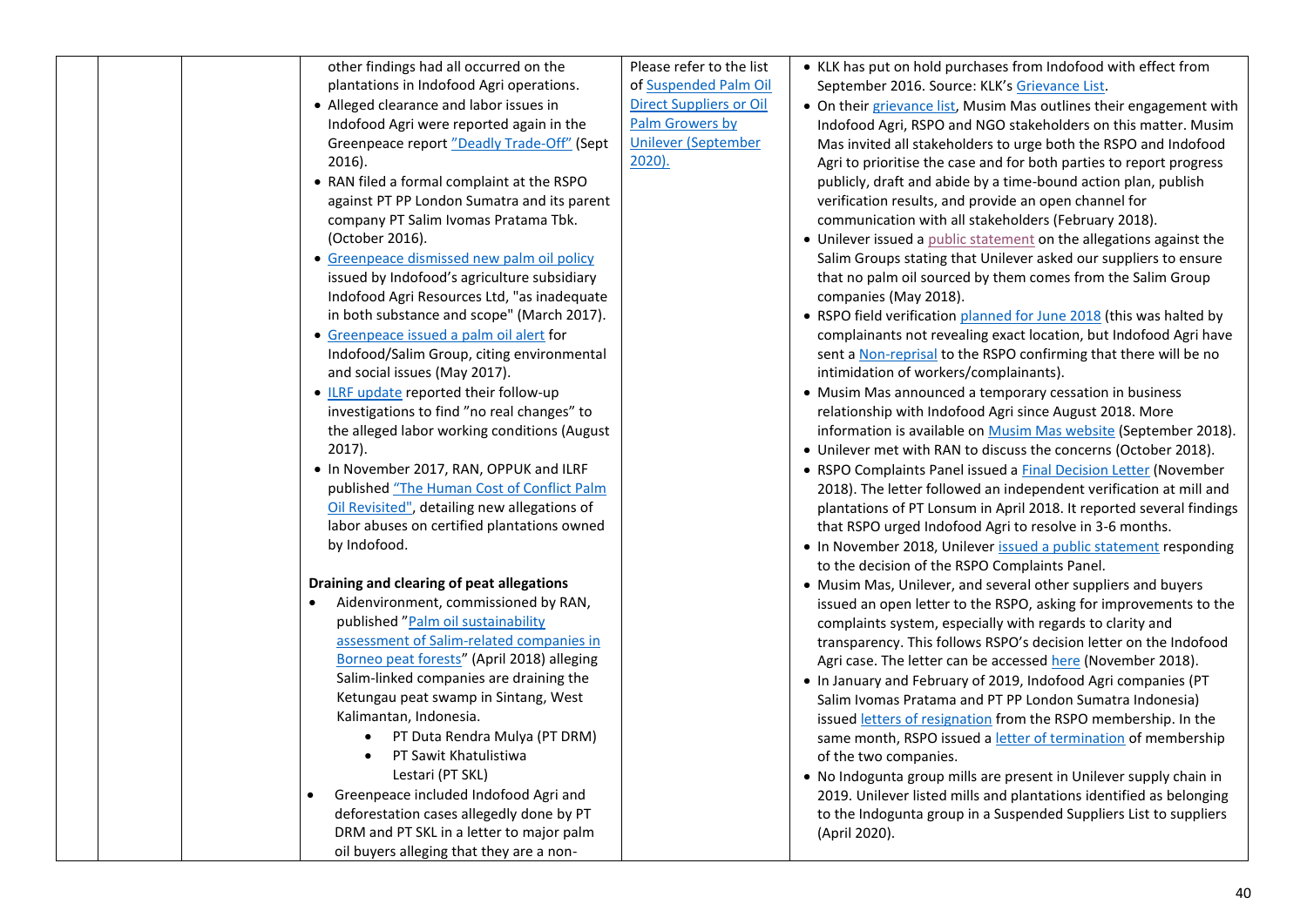| <b>B2</b> | May 2016        | Chain Reaction<br>Research (CRR),<br>Foresthints,<br>Greenpeace                    | compliant NDPE palm oil company in May<br>2018 and again in the report "Final<br>Countdown" (Sept 2018). Between April<br>2015 and March 2018.<br>Deforestation and NDPE non-compliances<br>allegation<br>. In a sustainability benchmark report of palm<br>oil growers listed on the Indonesian stock<br>exchange, Chain Reaction Research<br>presented drone imagery recording alleged<br>active deforestation in PT MPP in May 2016,<br>part of the CBI group/PT SSMS.<br>• Chain Reaction Research release new report<br>"Sawit Sumbermas Sarana: Supplying the<br>Palm Oil Leakage Market, Risks for<br>Purchasers" (June 2017).<br>• Foresthints.com reported allegations that PT<br>BSG, a subsidiary of PT SSMS was developing | Citra Borneo Indah<br>(CBI) Group/Sawit<br>Sumbermas Sarana<br>(SSMS)<br>Unilever does not have<br>any direct business<br>relationship with CBI/<br>SSMS.<br>Please refer to the list<br>of Suspended Palm Oil<br><b>Direct Suppliers or Oil</b><br>Palm Growers by | • Following the independent verification process conducted by<br>Daemeter to review the allegations against Citra Borneo Indah<br>(CBI)/PT SSMS, Unilever concluded that CBI / SSMS was not in full<br>compliance with Unilever's Sustainable Palm Oil Policy. Unilever<br>has not bought palm oil directly from SSMS since June 2017 and<br>earlier issued a public statement regarding Unilever's position on<br>this grievance.<br>• In September 2017, SSMS released a <b>Sustainability Policy (NDPE)</b><br>and is developing a roadmap to comply with new policy.<br>• The SSMS group undertook assessments of the areas reported by<br>Foresthints.com and published a response on their website. SSMS<br>investigation confirmed that the alleged development took place<br>outside BSG's permit (izin lokasi) at the request of local<br>smallholders. An assessment by Sulung Research Station |
|-----------|-----------------|------------------------------------------------------------------------------------|----------------------------------------------------------------------------------------------------------------------------------------------------------------------------------------------------------------------------------------------------------------------------------------------------------------------------------------------------------------------------------------------------------------------------------------------------------------------------------------------------------------------------------------------------------------------------------------------------------------------------------------------------------------------------------------------------------------------------------------|---------------------------------------------------------------------------------------------------------------------------------------------------------------------------------------------------------------------------------------------------------------------|-----------------------------------------------------------------------------------------------------------------------------------------------------------------------------------------------------------------------------------------------------------------------------------------------------------------------------------------------------------------------------------------------------------------------------------------------------------------------------------------------------------------------------------------------------------------------------------------------------------------------------------------------------------------------------------------------------------------------------------------------------------------------------------------------------------------------------------------------------------------------------------------------------------|
|           |                 |                                                                                    | new palm oil plantations in sections of<br>targeted peat restoration areas. (April 2018).<br>• Greenpeace included SSMS in a letter to<br>major palm oil buyers alleging that SSMS was<br>a non-compliant NDPE palm oil company in<br>May 2018 and again in the report "Final<br>Countdown" (Sept 2018).                                                                                                                                                                                                                                                                                                                                                                                                                               | <b>Unilever (September</b><br>$2020$ ).                                                                                                                                                                                                                             | concluded the area in question was not peatland. PT BSG has<br>ceased land clearance in the area and PT SSMS is working with the<br>Peat Restoration Agency (BRG) to clarify peat mapping and soil<br>composition.<br>• Unilever supplier Bunge has stopped sourcing from PT SSMS, as is<br>indicated on their grievance list (accessed February 2019).<br>• Unilever continues to monitor progress and engage directly with<br>SSMS in the action plans and remediation plans relating to the<br>allegations, and had since met with SSMS and its sustainability<br>partner Daemeter in September 2019 and January 2020. SSMS<br>updated Unilever on its roadmap to be 100% RSPO certified by<br>2020. More information available here.                                                                                                                                                                  |
| <b>B1</b> | October<br>2015 | Coalition of civil<br>society groups,<br>Greenpeace,<br>Chain Reaction<br>Research | Allegations of labor rights violations and<br>deforestation<br>• FELDA-FGV RSPO complaint was made<br>related to allegations on breached labor<br>conditions in their plantations, following an<br>article on the Wall Street Journal (October<br>$2015$ ).<br>• RSPO issued a response to the report,<br>reporting it requested ASI to conduct a<br>compliance audit on the certification bodies<br>involved and an investigation audit to the                                                                                                                                                                                                                                                                                        | FELDA/Felda Global<br>Ventures (FGV)<br>Unilever does not have<br>any direct business<br>relationship with<br>FELDA/FGV.<br>Please refer to the list<br>of Suspended Palm Oil<br><b>Direct Suppliers or Oil</b>                                                     | • Deforestation on Peat Allegations<br>. Unilever engaged IFFCO (Malaysia) Bhd. and FELDA-IFFCO<br>regarding allegations by Greenpeace through the July 2017 Palm<br>Oil Alert.<br>• FGV informed on the enhancement of the peat protection clause in<br>the Group's Sustainability Policy (August 2017).<br>• Unilever reached out after receiving a report by Greenpeace about<br>their alleged non-compliance with Unilever's Sustainable Palm Oil<br>Policy (January 2018).                                                                                                                                                                                                                                                                                                                                                                                                                           |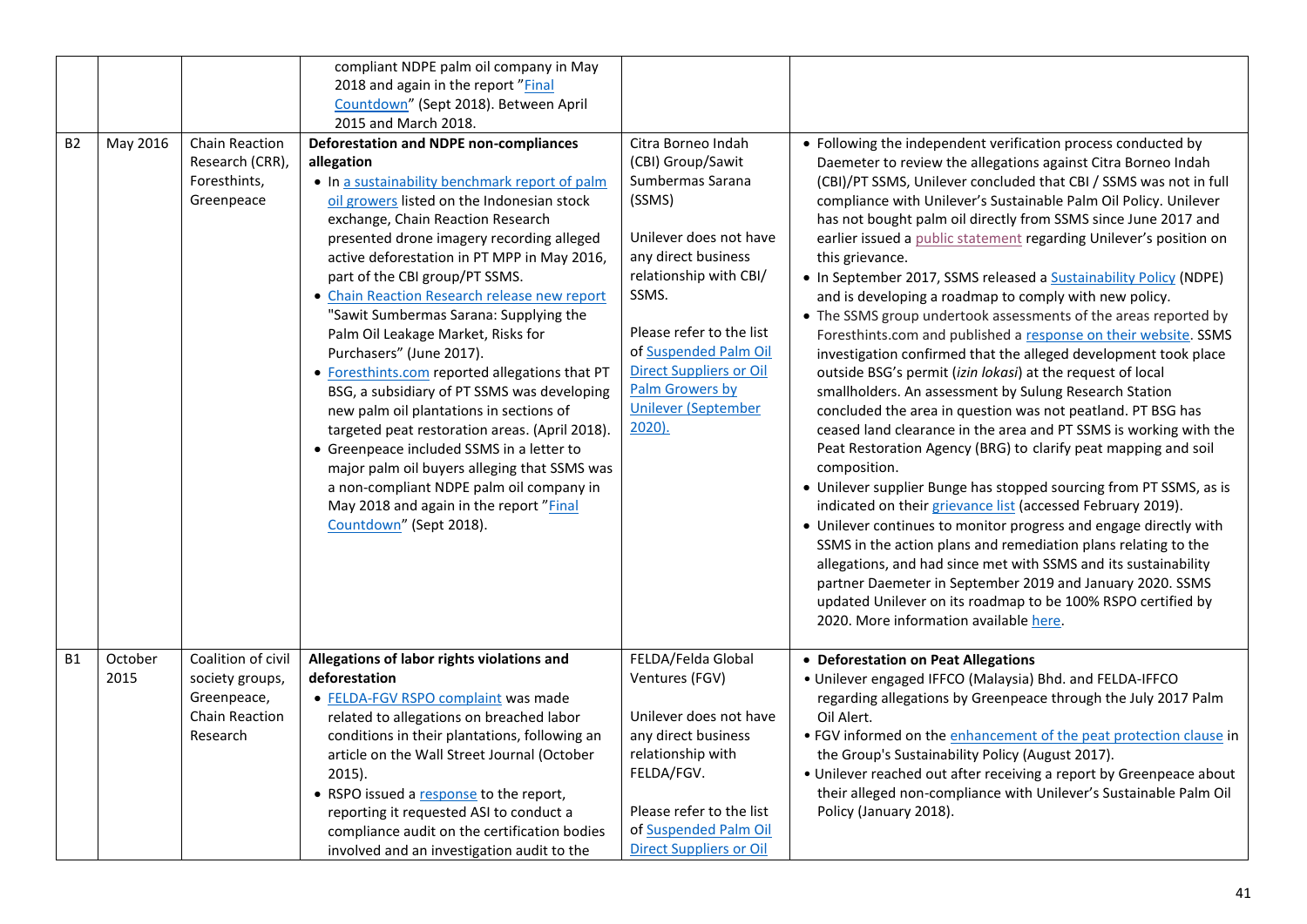| Felda operations in the area linked to the<br>allegations. The resulting audit and<br>investigation reports are available here.<br>• In November 2015, A coalition of civil society<br>groups issued a response to the<br>investigation.<br>. In a letter, the coalition of civil society<br>groups recommended buyers and investors<br>to require Felda to publicly release a Policy<br>on Employment of Migrant Labor and<br>Corrective Action Plan within three months<br>(September 2016).<br>• Allegations that <b>FGV</b> continued to clear peat<br>forest at PT TAA in West Kalimantan. Drone<br>images alleged to show ongoing<br>deforestation (April 2017). A case is logged<br>at the RSPO Complaints Panel.<br>• Greenpeace released a Palm Oil Alert on<br>Felda allegations and calls for measures to<br>be taken by companies (July 2017).<br>• Greenpeace included FELDA/FGV in a letter<br>to major palm oil buyers alleging that<br>FELDA/FGV was a non-compliant NDPE palm<br>oil company in May 2018 and also in the<br>report "Final Countdown" (Sept 2018).<br>• RSPO Complaints Panel issued a decision<br>letter following an independent verification<br>visit (November 2018). | Palm Growers by<br><b>Unilever (September</b><br>$2020$ ). | • Unilever no longer sources directly from Felda-IFFCO since January<br>2018, but continued to engage with FGV and IFFCO to discuss their<br>sustainability plans (August - November 2018).<br>. FGV published sustainability updates in January and April 2018,<br>which contain updates on FGV's Social Compliance and Human<br>Rights action plan and Peat Restoration Master Plan. FGV<br>Announced that it had submitted a Peat Restoration Plan for<br>approval to the Ministry of Environment and Forestry (KLHK).<br>. Unilever's supplier, KLK, met with FGV in December 2018 and<br>updated that peat restoration has started in the area categorized<br>under "Protection", and there will be no replanting in this area.<br>For existing peat under 'Economic' category, their hydrological<br>function would be maintained. More information on KLK's<br>Grievance List.<br>• Unilever is also monitoring progress through supplier Sime Darby,<br>which has indicated it purchased from FGV (not from its<br>Indonesian operations) and is engaging with FGV directly.<br>Information is available on Sime Darby's Grievance Register (April<br>$2019$ ).<br>• Cargill continues to directly engage with FGV. FGV provided an<br>update that they are mediating community pressure for<br>development and stepping up monitoring for community fires and<br>encroachment in Kalimantan. More information on Cargill's direct<br>supplier Grievance Log (accessed April 2019).<br>. RSPO Complaints Panel issued a decision letter with regards to the<br>1,600 ha peat clearing in Kalimantan. PT TAA to carry out a new<br>soil survey and report on engagement with aggrieved communities<br>within 30 and 60 days respectively (October 2019). Survey plan<br>had been submitted.<br>• RSPO Complaints Panel issued a letter responding to the<br>Respondent's proposal for soil survey (July 2020). Complaint is<br>closed and transferred to the Investigation and Monitoring Unit<br>(IMU) for monitoring (August 2020).<br><b>Labor issues allegations</b><br>• FELDA/FGV submitted an action plan to the RSPO, and RSPO<br>Secretariat formulated a verification exercise (2016-2017).<br>. Unilever engaged with IFFCO (Malaysia) Bhd. and FELDA-IFFCO<br>regarding allegations brought by Greenpeace through the July<br>2017 Palm Oil Alert. |
|-----------------------------------------------------------------------------------------------------------------------------------------------------------------------------------------------------------------------------------------------------------------------------------------------------------------------------------------------------------------------------------------------------------------------------------------------------------------------------------------------------------------------------------------------------------------------------------------------------------------------------------------------------------------------------------------------------------------------------------------------------------------------------------------------------------------------------------------------------------------------------------------------------------------------------------------------------------------------------------------------------------------------------------------------------------------------------------------------------------------------------------------------------------------------------------------------------------|------------------------------------------------------------|-----------------------------------------------------------------------------------------------------------------------------------------------------------------------------------------------------------------------------------------------------------------------------------------------------------------------------------------------------------------------------------------------------------------------------------------------------------------------------------------------------------------------------------------------------------------------------------------------------------------------------------------------------------------------------------------------------------------------------------------------------------------------------------------------------------------------------------------------------------------------------------------------------------------------------------------------------------------------------------------------------------------------------------------------------------------------------------------------------------------------------------------------------------------------------------------------------------------------------------------------------------------------------------------------------------------------------------------------------------------------------------------------------------------------------------------------------------------------------------------------------------------------------------------------------------------------------------------------------------------------------------------------------------------------------------------------------------------------------------------------------------------------------------------------------------------------------------------------------------------------------------------------------------------------------------------------------------------------------------------------------------------------------------------------------------------------------------------------------------------------------------------------------------------------------------------------------------------------------------------------------------------------------------------------------------------------------------------------------------------------|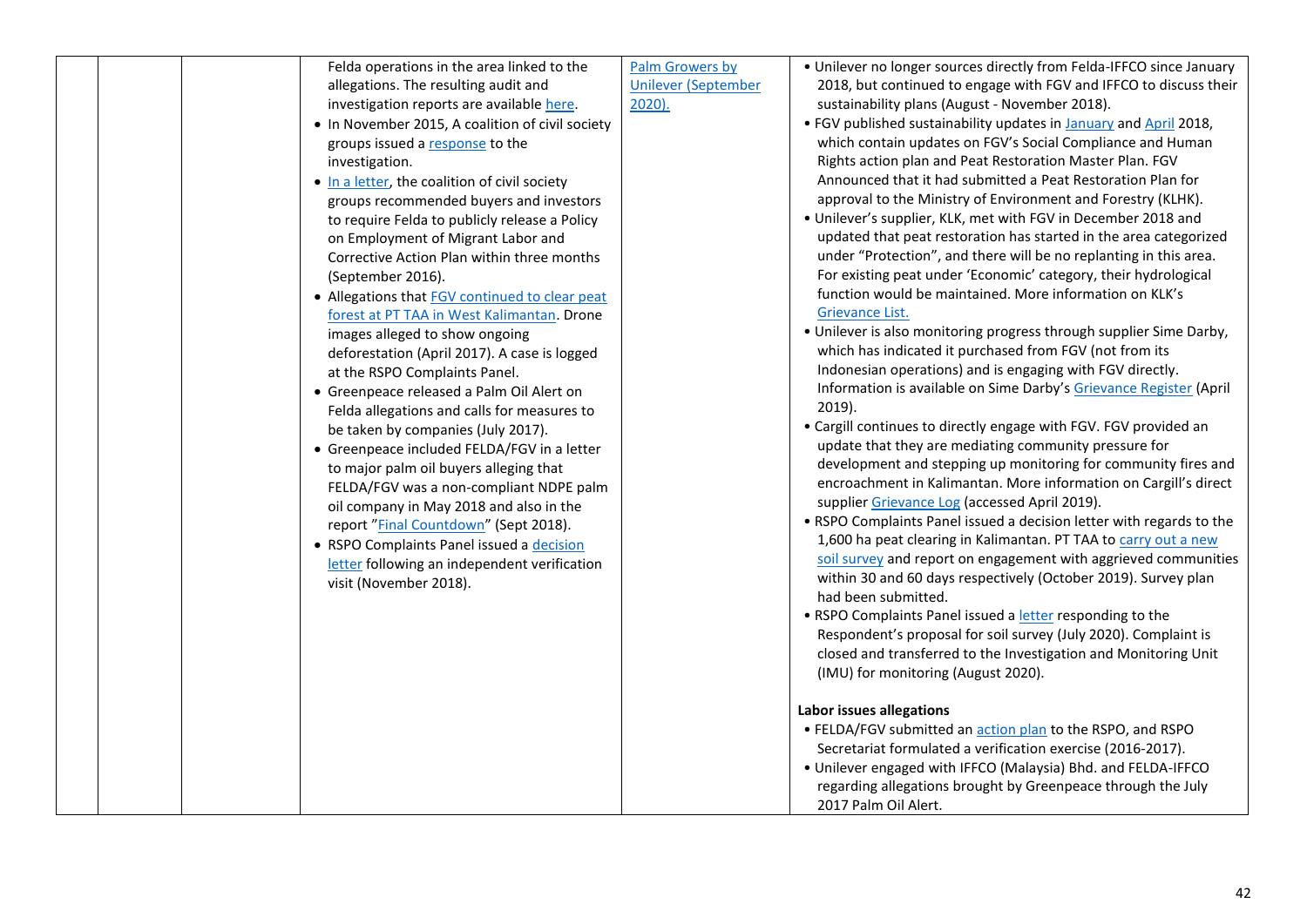|  |  | • Unilever reached out after receiving a report by Greenpeace about   |
|--|--|-----------------------------------------------------------------------|
|  |  | their alleged non-compliance with Unilever's Sustainable Palm Oil     |
|  |  | Policy (January 2018).                                                |
|  |  | • FGV announced enhancement to FGV's sustainability policy            |
|  |  | focusing on peat management, HCS Approach adoption, human             |
|  |  | rights, worker welfare, and local communities. (April 2018).          |
|  |  | . Unilever no longer sourced directly from Felda-IFFCO and IFFCO      |
|  |  | since January 2018, but continued to engage with FGV and IFFCO        |
|  |  | to discuss their sustainability plans (August - November 2018).       |
|  |  | • RSPO Complaints Panel delivered a decision letter to complainants.  |
|  |  | In a response to the decision, FGV stated that it has "frozen all     |
|  |  | new recruitment of workers from external contractors across its       |
|  |  | operations, with immediate effect." (November 2018)                   |
|  |  | . Unilever's supplier, KLK, met with FGV in December 2018 and         |
|  |  | updated on the labour rights allegation highlighted in the RSPO       |
|  |  | Complaints Panel Decision Letter, FGV confirmed that it is            |
|  |  | preparing an action plan, targeted by February 2019. More             |
|  |  | information on KLK's Grievance List.                                  |
|  |  | • RSPO Complaints Panel closed the case on labor conditions, and      |
|  |  | granted FGV's request for an extension to submit an Action Plan       |
|  |  | and quarterly progress report (February - March 2019).                |
|  |  |                                                                       |
|  |  | • FGV released its Action Plan and first quarterly progress report    |
|  |  | (April 2019).                                                         |
|  |  | • FGV submitted request for certificate suspension lifting. RSPO      |
|  |  | lifted the suspension on Serting Complex (Aug - Sept 2019).           |
|  |  | . Fair Labor Association (FLA) announced affiliation of FGV           |
|  |  | (November 2019). Action plan targeted to be published by end of       |
|  |  | March 2020. FLA will publish reports documenting the activities       |
|  |  | against the deliverables outlined in the action plan, first in Q3 of  |
|  |  | 2020, and second by Q1 of 2021.                                       |
|  |  | . RSPO Complaints Panel issued a decision letter on FGV. FGV          |
|  |  | published a response to the RSPO Complaints Panel decision            |
|  |  | letter, attaching auditors' findings from its October 2019            |
|  |  | assessments (January 2020).                                           |
|  |  | . FGV released its Action Plan and first quarterly progress report,   |
|  |  | developed in affiliation with the Fair Labor Association (FLA) (April |
|  |  | 2020). Background and summary of the action plan published            |
|  |  | here. This plan is subject to independent assessment by the FLA.      |
|  |  | • FGV submitted an action plan and progress report to the RSPO        |
|  |  | with a note on revised timeline (July 2020).                          |